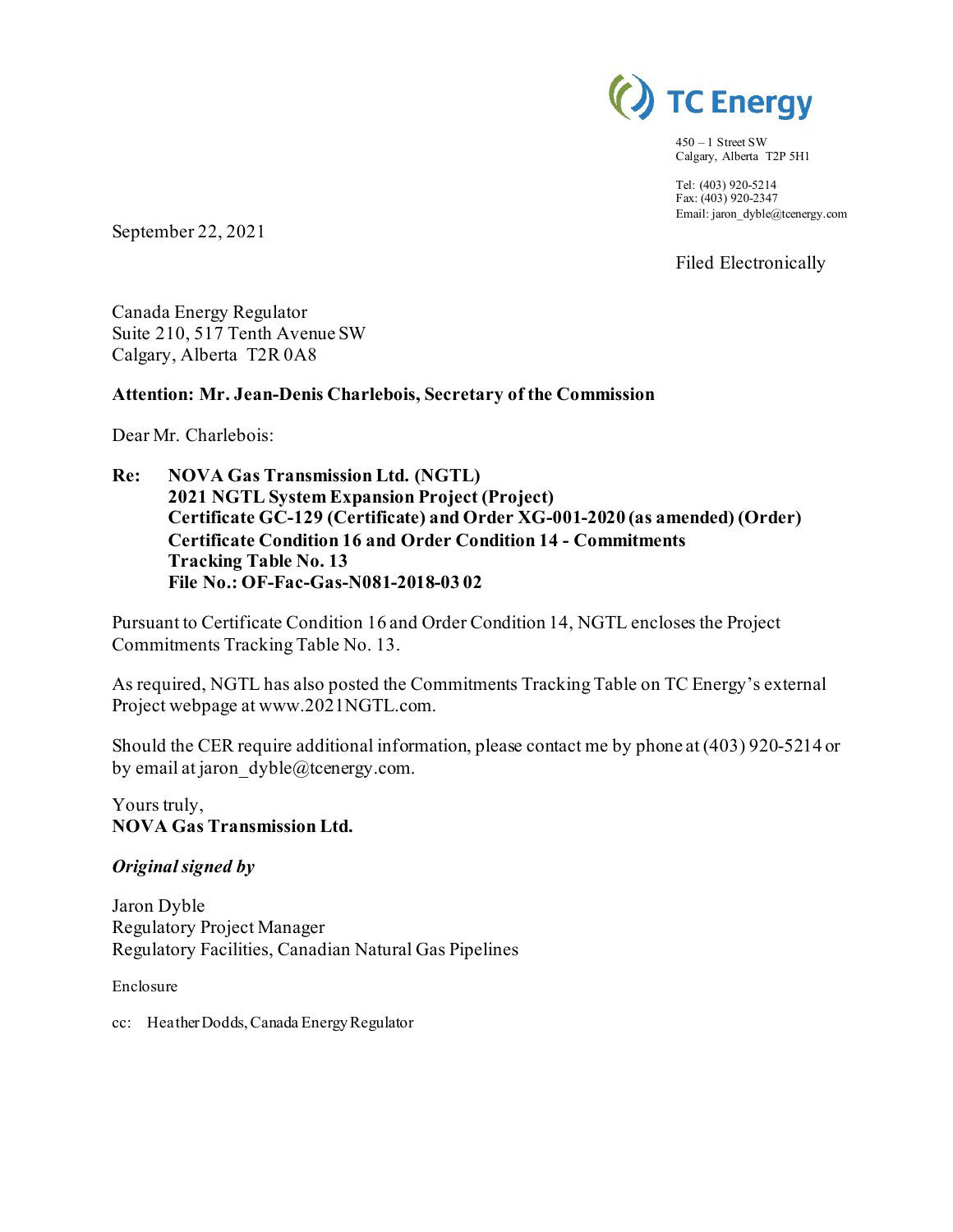| <b>Commitment</b> |                                                     |                                     |                                                                                                                                                                                                                                                                                                                                                                                            |                                      | <b>Document</b><br><b>References</b> |               |                      |                                                                                                                                                                                                                                                                                                                                                                                                                                                                                                                                                |                       |
|-------------------|-----------------------------------------------------|-------------------------------------|--------------------------------------------------------------------------------------------------------------------------------------------------------------------------------------------------------------------------------------------------------------------------------------------------------------------------------------------------------------------------------------------|--------------------------------------|--------------------------------------|---------------|----------------------|------------------------------------------------------------------------------------------------------------------------------------------------------------------------------------------------------------------------------------------------------------------------------------------------------------------------------------------------------------------------------------------------------------------------------------------------------------------------------------------------------------------------------------------------|-----------------------|
| number            | <b>Commitment to</b>                                | Category                            | <b>Description of Commitment</b>                                                                                                                                                                                                                                                                                                                                                           | <b>Source</b>                        | (Filing ID)                          | <b>Status</b> | <b>Project Phase</b> | <b>Comments</b>                                                                                                                                                                                                                                                                                                                                                                                                                                                                                                                                | <b>Accountability</b> |
|                   | Potentially affected<br>Aboriginal<br>communities   | Aboriginal<br>Engagement<br>Matters | NGTL will also provide notice to each potentially<br>affected Aboriginal group of the filing of the Section<br>52 application within 72 hours, in accordance with<br>the guidance provided in the NEB Filing Manual.                                                                                                                                                                       | Application<br>Section 13.3.1        | A92619                               | Complete      | Pre-Construction     | Notifications of the filing of the Application were sent to the<br>potentially affected Aboriginal communities on June 21,<br>2018.                                                                                                                                                                                                                                                                                                                                                                                                            | Indigenous Relations  |
| $\overline{2}$    | Horse Lake First<br>Nation                          | Aboriginal<br>Engagement<br>Matters | NGTL confirmed its commitment to considering<br>additional information brought forward concerning<br>Horse Lake First Nation TK and land use in the<br>Project area.                                                                                                                                                                                                                       | Application<br>Section 13.3.1        | A92619                               | Complete      | Pre-Construction     | Final report received November 8, 2017, for the Grande<br>Prairie Mainline Loop No. 2 (Colt Section) and January 25,<br>2018, for the Grande Prairie Mainline Loop No. 3 (Elmworth<br>Section). NGTL reviewed the reports and provided a<br>response to Horse Lake First Nation on June 1, 2018. Final<br>report received October 25, 2018, for the Grande Prairie<br>Mainline Loop No. 2 (Karr, Deep Valley Sections). NGTL<br>reviewed the report and provided a response to Horse Lake<br>First Nation on December 17, 2018.                | Indigenous Relations  |
| $\mathbf{3}$      | Montana First Nation                                | Aboriginal<br>Engagemen<br>Matters  | NGTL committed to continue to provide information<br>about contracting and employment opportunities to<br>Montana First Nation when the information is<br>available.                                                                                                                                                                                                                       | Application<br>Section 13.3.1        | A92619                               | Ongoing       | Pre-Construction     | Information regarding an employment opportunity with<br>NGTL's consultant for biophysical and heritage field work<br>was provided to Montana First Nation (MFN) on April 16,<br>2018 and April 15, 2020. NGTL also had a call with MFN in<br>May 2020 to gather information on businesses and<br>capacity. NGTL and MFN have had continued discussions<br>regarding contracting and employment opportunities<br>including sourcing opportunities for designated and targeted<br>services and NGTL will continue discussions as<br>appropriate. | Indigenous Relations  |
| $\overline{4}$    | Nose Creek<br>Community                             | Aboriginal<br>Engagement<br>Matters | NGTL committed to provide to Nose Creek<br>Community a draft TK Protocol Agreement for the<br>TK study.                                                                                                                                                                                                                                                                                    | Application<br>Section 13.3.1        | A92619                               | Complete      | Pre-Construction     | NGTL received a signed LOA from Nose Creek Community<br>(NCC) on August 25, 2020 to participate in a site visit on the<br>Grande Prairie Mainline Loop No. 3 (Elmworth Section). On<br>September 17, 2020, NGTL received an email from NCC<br>with a copy of NCC's TK Report.                                                                                                                                                                                                                                                                  | Indigenous Relations  |
| $5\phantom{.0}$   | Siksika Nation                                      | Aboriginal<br>Engagement<br>Matters | NGTL confirmed its commitment to reasonable<br>capacity funding to support Siksika Nation's<br>participation in Project engagement activities.                                                                                                                                                                                                                                             | Application<br><b>Section 13.3.1</b> | A92619                               | Complete      | Pre-Construction     | NGTL received signed engagement capacity funding<br>agreement from Siksika Nation on April 8, 2019.                                                                                                                                                                                                                                                                                                                                                                                                                                            | Indigenous Relations  |
| 6                 | Asini Wachi<br>Nehiyawak<br><b>Traditional Band</b> | Aboriginal<br>Engagement<br>Matters | NGTL will keep Asini Wachi Nehiyawak Traditional<br>Band informed as information about the<br>archaeology fieldwork becomes available.                                                                                                                                                                                                                                                     | Supplemental<br>Report               | A94516                               | Complete      | Pre-Construction     | April 24, 2019, NGTL provided a notification regarding a<br>work opportunity that the Wood Group is offering on field<br>studies for the Project, including archaeological work.                                                                                                                                                                                                                                                                                                                                                               | Indigenous Relations  |
| $\overline{7}$    | Driftpile First Nation                              | Aboriginal<br>Engagemen<br>Matters  | NGTL remains committed to working with Driftpile<br>First Nation to discuss the proposed budget and<br>tasks associated with it to reach agreement on<br>funding for a Project-specific TK study as well as<br>engagement with NGTL for the Project and<br>requested Driftpile First Nation contact NGTL at<br>their earliest convenience to further discuss the<br>budget and agreements. | Supplemental<br>Report               | A94516                               | Complete      | Pre-Construction     | NGTL received signed amended TK Protocol from DCN on<br>January 29, 2019 and signed engagement capacity funding<br>agreement on February 19, 2019.                                                                                                                                                                                                                                                                                                                                                                                             | Indigenous Relations  |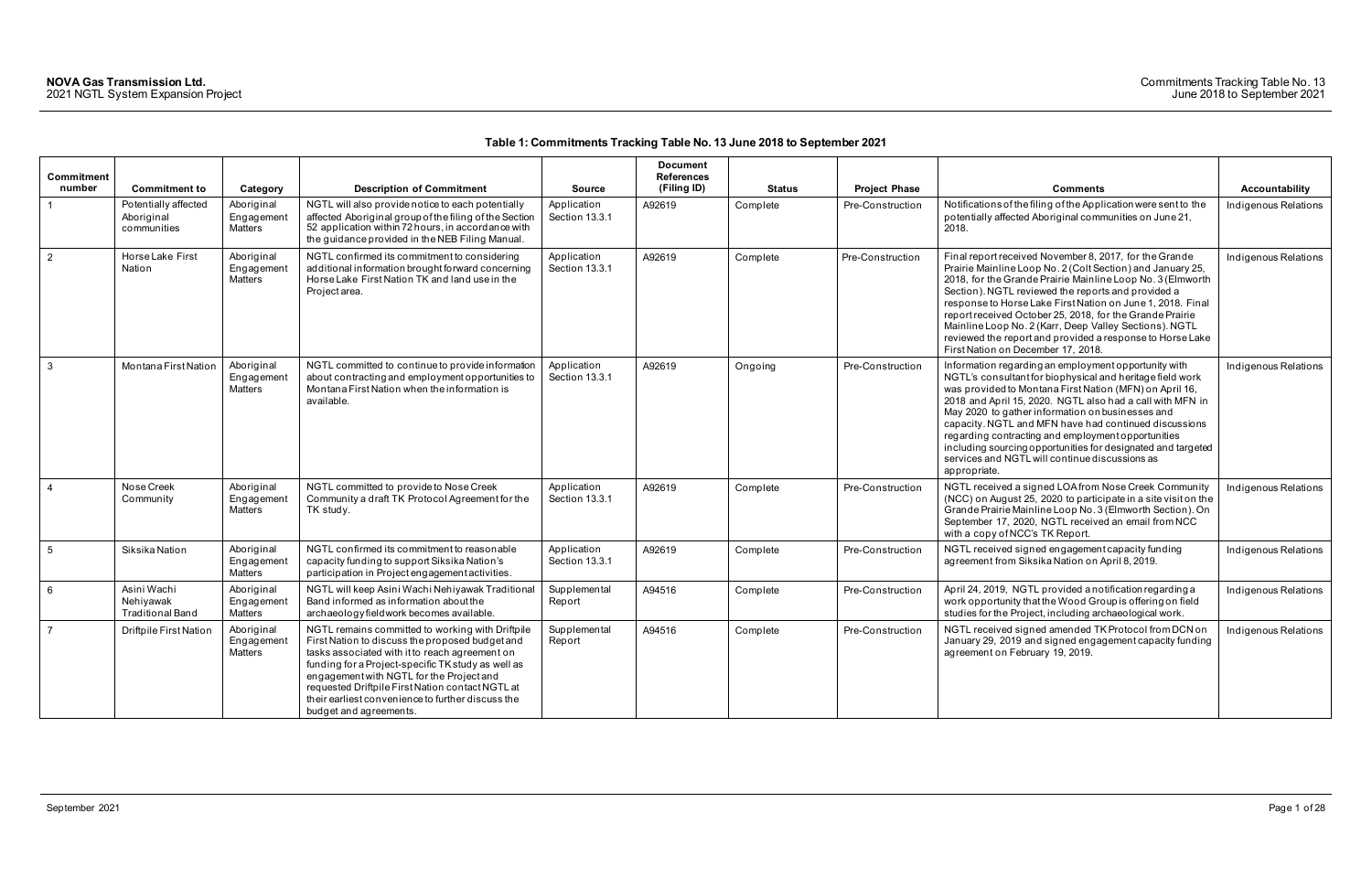| Commitment<br>number | <b>Commitment to</b>             | Category                                   | <b>Description of Commitment</b>                                                                                                                                                                                                                                                                                                                                                                           | <b>Source</b>                                          | <b>Document</b><br><b>References</b><br>(Filing ID) | <b>Status</b> | <b>Project Phase</b> | <b>Comments</b>                                                                                            | Accountability       |
|----------------------|----------------------------------|--------------------------------------------|------------------------------------------------------------------------------------------------------------------------------------------------------------------------------------------------------------------------------------------------------------------------------------------------------------------------------------------------------------------------------------------------------------|--------------------------------------------------------|-----------------------------------------------------|---------------|----------------------|------------------------------------------------------------------------------------------------------------|----------------------|
| 8                    | Aseniwuche<br>Winewak Nation     | Aboriginal<br>Engagement<br><b>Matters</b> | NGTL will provide this information (Appendix E,<br>Annex A of the ESA Supplement for Additional<br>Written Evidence Filing: Traditional Knowledge<br>Report - Aboriginal Groups Project-Related<br>Issue Summaries for NGTL's responses and<br>proposed mitigation measures from the Project<br>EPP) to Aseniwuche Winewak Nation and offer<br>to answer any questions or discuss concerns, if<br>any.     | Additional Written<br>Evidence (AWE)<br>Section        | A96812                                              | Complete      | Pre-Construction     | NGTL reviewed the report and provided responses to<br>Aseniwuche Winewak Nation on December 17, 2018.      | Indigenous Relations |
| 9                    | East Prairie Métis<br>Settlement | Aboriginal<br>Engagement<br><b>Matters</b> | NGTL will provide this information (Appendix E,<br>Annex A of the ESA Supplement for Additional<br>Written Evidence Filing: Traditional Knowledge<br>Report - Aboriginal Groups Project-Related<br>Issue Summaries for NGTL's responses and<br>proposed mitigation measures from the Project<br>EPP) to East Prairie Métis Settlement and offer<br>to answer any questions or discuss concerns, if<br>any. | <b>Additional Written</b><br>Evidence (AWE)<br>Section | A96812                                              | Complete      | Pre-Construction     | NGTL reviewed the report and provided a response to<br>East Prairie Métis Settlement on December 17, 2018. | Indigenous Relations |
| 10                   | Gunn Métis Local 55              | Aboriginal<br>Engagement<br><b>Matters</b> | NGTL will provide this information (Appendix E,<br>Annex A of the ESA Supplement for Additional<br>Written Evidence Filing: Traditional Knowledge<br>Report - Aboriginal Groups Project-Related<br>Issue Summaries for NGTL's responses and<br>proposed mitigation measures from the Project<br>EPP) to Gunn Métis Local 55 and offer to<br>answer any questions or discuss concerns, if<br>any.           | <b>Additional Written</b><br>Evidence (AWE)<br>Section | A96812                                              | Complete      | Pre-Construction     | NGTL reviewed the report and provided a response to<br>Gunn Métis Local 55 on December 17, 2018.           | Indigenous Relations |
| 11                   | Horse Lake First<br>Nation       | Aboriginal<br>Engagement<br>Matters        | NGTL will provide this information (Appendix E,<br>Annex A of the ESA Supplement for Additional<br>Written Evidence Filing: Traditional Knowledge<br>Report - Aboriginal Groups Project-Related<br>Issue Summaries for NGTL's responses and<br>proposed mitigation measures from the Project<br>EPP) to Horse Lake First Nation and offer to<br>answer any questions or discuss concerns, if<br>any.       | Additional Written<br>Evidence (AWE)<br>Section        | A96812                                              | Complete      | Pre-Construction     | NGTL reviewed the report and provided a response to<br>Horse Lake First Nation on December 17, 2018.       | Indigenous Relations |
| 12                   | Paul First Nation                | Aboriginal<br>Engagement<br>Matters        | NGTL will provide this information (Appendix E,<br>Annex A of the ESA Supplement for Additional<br>Written Evidence Filing: Traditional Knowledge<br>Report - Aboriginal Groups Project-Related<br>Issue Summaries for NGTL's responses and<br>proposed mitigation measures from the Project<br>EPP) to Paul First Nation and offer to answer<br>any questions or discuss concerns, if any.                | <b>Additional Written</b><br>Evidence (AWE)<br>Section | A96812                                              | Complete      | Pre-Construction     | NGTL reviewed the report and provided a response to<br>Paul First Nation on December 17, 2018.             | Indigenous Relations |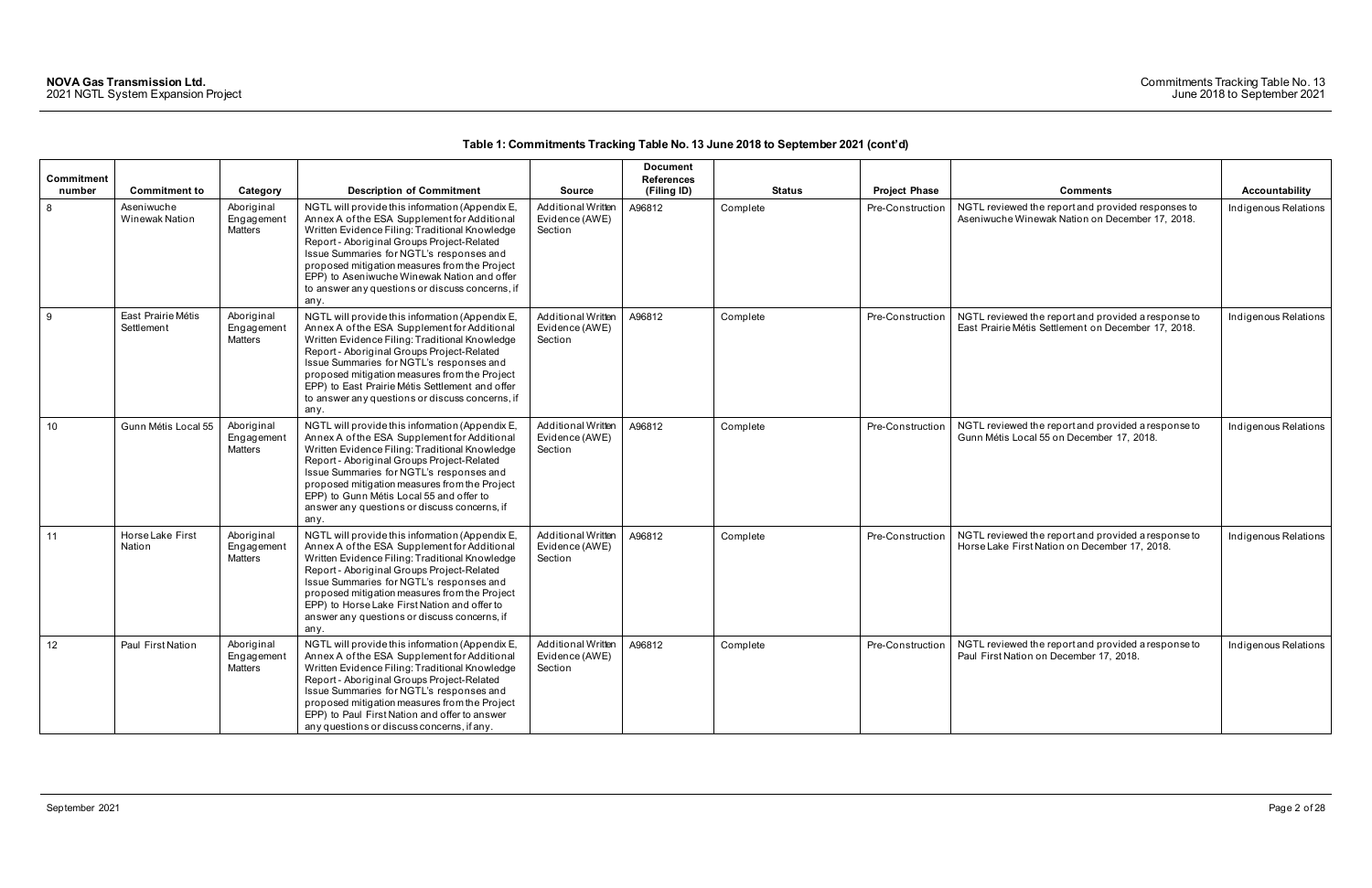| Commitment |                                 |                                     |                                                                                                                                                                                                                                                                                                                                                                                                        |                                                               | <b>Document</b><br><b>References</b> |               |                      |                                                                                                                                                                                                                                                                                                                                                                                                                                                                                              |                      |
|------------|---------------------------------|-------------------------------------|--------------------------------------------------------------------------------------------------------------------------------------------------------------------------------------------------------------------------------------------------------------------------------------------------------------------------------------------------------------------------------------------------------|---------------------------------------------------------------|--------------------------------------|---------------|----------------------|----------------------------------------------------------------------------------------------------------------------------------------------------------------------------------------------------------------------------------------------------------------------------------------------------------------------------------------------------------------------------------------------------------------------------------------------------------------------------------------------|----------------------|
| number     | <b>Commitment to</b>            | Category                            | <b>Description of Commitment</b>                                                                                                                                                                                                                                                                                                                                                                       | <b>Source</b>                                                 | (Filing ID)                          | <b>Status</b> | <b>Project Phase</b> | <b>Comments</b>                                                                                                                                                                                                                                                                                                                                                                                                                                                                              | Accountability       |
| 13         | Stoney Nakoda<br><b>Nations</b> | Aboriginal<br>Engagement<br>Matters | NGTL will provide this information (Appendix E,<br>Annex A of the ESA Supplement for Additional<br>Written Evidence Filing: Traditional Knowledge<br>Report - Aboriginal Groups Project-Related<br>Issue Summaries for NGTL's responses and<br>proposed mitigation measures from the Project<br>EPP) to Stoney Nakoda Nations and offer to<br>answer any questions or discuss concerns, if<br>any.     | <b>Additional Written</b><br>Evidence (AWE)<br>Section        | A96812                               | Complete      | Pre-Construction     | NGTL reviewed the issues and concerns and provided a<br>response to Stoney Nakoda Nations on December 17,<br>2018.                                                                                                                                                                                                                                                                                                                                                                           | Indigenous Relations |
| 14         | Sturgeon Lake Cree<br>Nation    | Aboriginal<br>Engagement<br>Matters | NGTL will provide this information (Appendix E,<br>Annex A of the ESA Supplement for Additional<br>Written Evidence Filing: Traditional Knowledge<br>Report - Aboriginal Groups Project-Related<br>Issue Summaries for NGTL's responses and<br>proposed mitigation measures from the Project<br>EPP) to Sturgeon Lake Cree Nation and offer to<br>answer any questions or discuss concerns, if<br>any. | Additional Written<br>Evidence (AWE)<br>Section               | A96812                               | Complete      | Pre-Construction     | NGTL reviewed the concerns and provided a response to<br>Sturgeon Lake Cree Nation on December 17, 2018.                                                                                                                                                                                                                                                                                                                                                                                     | Indigenous Relations |
| 15         | <b>Sunchild First Nation</b>    | Aboriginal<br>Engagement<br>Matters | NGTL will provide this information (Appendix E,<br>Annex A of the ESA Supplement for Additional<br>Written Evidence Filing: Traditional Knowledge<br>Report - Aboriginal Groups Project-Related<br>Issue Summaries for NGTL's responses and<br>proposed mitigation measures from the Project<br>EPP) to Sunchild First Nation and offer to<br>answer any questions or discuss concerns, if<br>any.     | <b>Additional Written</b><br>Evidence (AWE)<br>Section        | A96812                               | Complete      | Pre-Construction     | NGTL reviewed the report and provided a response to<br>Sunchild First Nation on December 17, 2018.                                                                                                                                                                                                                                                                                                                                                                                           | Indigenous Relations |
| 16         | <b>Foothills First Nation</b>   | Aboriginal<br>Engagement<br>Matters | NGTL stated that it is not in a position to agree<br>to provide separate additional funding to<br>Foothills First Nation however NGTL remains<br>committed to meeting with Foothills First Nation<br>in order to hear and address any issues and<br>concerns related to the proposed Project.                                                                                                          | <b>Additional Written</b><br>Evidence (AWE)<br>Section 6.2.10 | A96812                               | Complete      | Pre-Construction     | NGTL met with Foothills First Nation (FFN) on<br>December 14, 2018, and a telephone call on July 26,<br>2019. NGTL emailed FFN the mitigation table with<br>NGTL's responses and proposed mitigation measures for<br>the Project-specific issues and concerns identified in the<br>FFN Traditional Land Use Study filed with the NEB for<br>the Project. NGTL noted that if FFN had any questions or<br>wished to meet to discuss the mitigation table in further<br>detail to contact NGTL. | Indigenous Relations |
| 17         | Horse Lake First<br>Nation      | Aboriginal<br>Engagement<br>Matters | Should HLFN identify the locations where<br>spraying and herbicide application are of interest<br>to HLFN then NGTL will notify HLFN regarding<br>timing and locations of scheduled spraying and<br>herbicide applications for those locations during<br>construction.                                                                                                                                 | HLFN 1.3e                                                     | A98233-9                             | Planned       | Operations           | To date HLFN has not provided NGTL with any specific<br>locations where spraying or herbicide application are of<br>interest.                                                                                                                                                                                                                                                                                                                                                                | Indigenous Relations |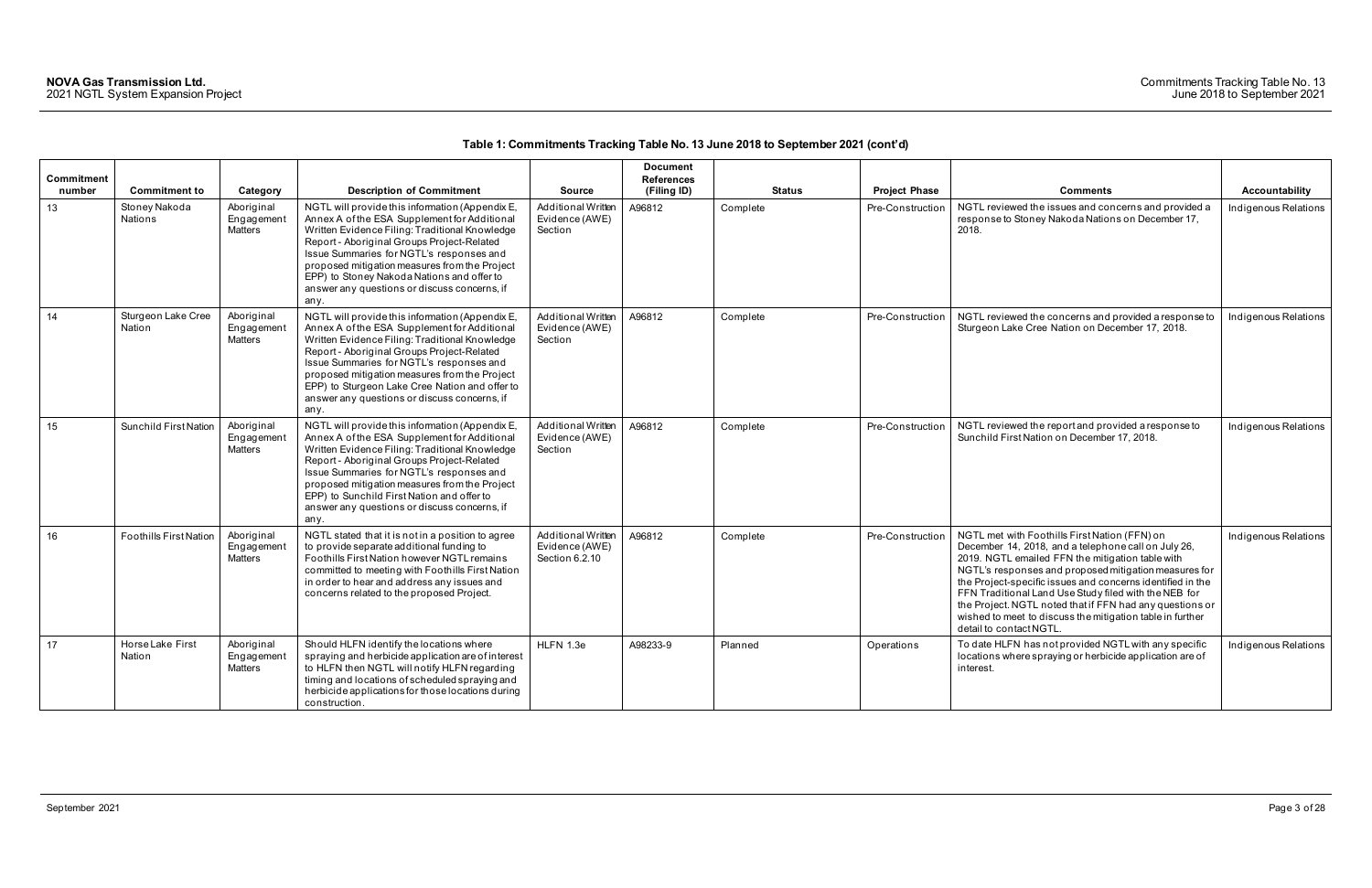| Commitment<br>number | <b>Commitment to</b>                | Category                                   | <b>Description of Commitment</b>                                                                                                                                                                                                                                                                                                                                                                                                     | <b>Source</b>                                                   | <b>Document</b><br><b>References</b><br>(Filing ID) | <b>Status</b> | <b>Project Phase</b> | <b>Comments</b>                                                                                                                                                                                                                                                                                                                                                                                                                                                                                                            | Accountability       |
|----------------------|-------------------------------------|--------------------------------------------|--------------------------------------------------------------------------------------------------------------------------------------------------------------------------------------------------------------------------------------------------------------------------------------------------------------------------------------------------------------------------------------------------------------------------------------|-----------------------------------------------------------------|-----------------------------------------------------|---------------|----------------------|----------------------------------------------------------------------------------------------------------------------------------------------------------------------------------------------------------------------------------------------------------------------------------------------------------------------------------------------------------------------------------------------------------------------------------------------------------------------------------------------------------------------------|----------------------|
| 18                   | Horse Lake First<br>Nation          | Aboriginal<br>Engagement<br>Matters        | NGTL will be developing an Aboriginal<br>Construction Participation Program (ACPP) to<br>provide opportunities for potentially affected<br>Aboriginal groups to develop an understanding<br>of construction and environmental protection<br>activities through observation and discussion of<br>Project construction activities.                                                                                                     | HLFN 1.3 h) and<br><b>HLFN 1.4 f)</b>                           | A98233-9                                            | Complete      | Construction         | NGTL contacted all potentially affected Aboriginal groups<br>regarding the ACPP on March 23, 2020, to determine<br>interest in participation and included a questionnaire to<br>gather additional information to inform the development<br>of the ACPP. Discussions related to the ACPP including<br>regarding the potential for participation in the program<br>has continued with potentially affected Aboriginal groups.<br>NGTL has developed the ACPP pursuant to Certificate<br>Condition 12 and Order Condition 10. | Indigenous Relations |
| 19                   | Samson Cree First<br>Nation         | Aboriginal<br>Engagement<br>Matters        | In addition, NGTL will require the Prime<br>Contractors for the Project to provide site-<br>specific orientation where best practices and<br>community engagement expectations are<br>communicated to all personnel.                                                                                                                                                                                                                 | SCN 1.0 a) and<br>b)                                            | A98233-9                                            | Ongoing       | Construction         | Prime Contractor orientations are being provided for<br>workers on section 58 and section 52 activities.                                                                                                                                                                                                                                                                                                                                                                                                                   | Indigenous Relations |
| 20                   | Blood Tribe / DCN /<br>MNA R3 / PKN | Aboriginal<br>Engagement<br>Matters        | Should traditional trails be identified through<br>ongoing engagement with potentially affected<br>Aboriginal groups, this information will be<br>considered in Project planning, including the<br>EPP and EAS, as appropriate.                                                                                                                                                                                                      | BT 1.44<br><b>DCN 21</b><br><b>MNA R3 45</b><br><b>PKN 1.44</b> | A98233-3<br>A98233-5<br>A98233-10<br>A98233-12      | Complete      | Pre-Construction     | No trails were identified through ongoing engagement<br>that required consideration as part of Project planning.                                                                                                                                                                                                                                                                                                                                                                                                           | Indigenous Relations |
| 21                   | Duncan's First<br>Nation            | Aboriginal<br>Engagement<br>Matters        | The findings of Duncan's First Nation's final TK<br>report will be reviewed in the context of the ESA<br>and considered for incorporation into Project<br>planning, as appropriate. NGTL will also provide<br>responses and proposed mitigation measures<br>from the Project EPP in response to their final<br>TK study and will offer to meet with Duncan's<br>First Nation to answer any questions or discuss<br>concerns, if any. | Attachment BT<br>$1.41 - 1$                                     | A98233-3                                            | Complete      | Pre-Construction     | NGTL reviewed the report and provided a response to<br>Duncan's First Nation on June 19, 2019.                                                                                                                                                                                                                                                                                                                                                                                                                             | Indigenous Relations |
| 22                   | Kelly Lake Cree<br>Nation           | Aboriginal<br>Engagement<br>Matters        | The findings of Kelly Lake Cree Nation's TK<br>study will be reviewed in the context of the ESA<br>and considered for incorporation into Project<br>planning, as appropriate. NGTL will also provide<br>responses and proposed mitigation measures<br>from the Project EPP in response to their final<br>TK study and will offer to meet with Kelly Lake<br>Cree Nation to answer any questions or discuss<br>concerns, if any.      | Attachment BT<br>$1.41 - 1$                                     | A98233-3                                            | Complete      | Pre-Construction     | NGTL reviewed the report and provided a response to<br>Kelly Lake Cree Nation on April 16, 2019.                                                                                                                                                                                                                                                                                                                                                                                                                           | Indigenous Relations |
| 23                   | Stoney Nakoda<br>Nations            | Aboriginal<br>Engagement<br><b>Matters</b> | The findings of Stoney Nakoda Nation's interim<br>TK report will be reviewed in the context of the<br>ESA and considered for incorporation into<br>Project planning, as appropriate. NGTL will also<br>provide responses and proposed mitigation<br>measures from the Project EPP in response to<br>their final TK study and will offer to meet with<br>Stoney Nakoda Nation to answer any questions<br>or discuss concerns, if any. | Attachment BT<br>$1.41 - 1$                                     | A98233-3                                            | Complete      | Pre-Construction     | NGTL reviewed the report and provided responses to<br>Stoney Nakoda Nations on April 9, 2019.                                                                                                                                                                                                                                                                                                                                                                                                                              | Indigenous Relations |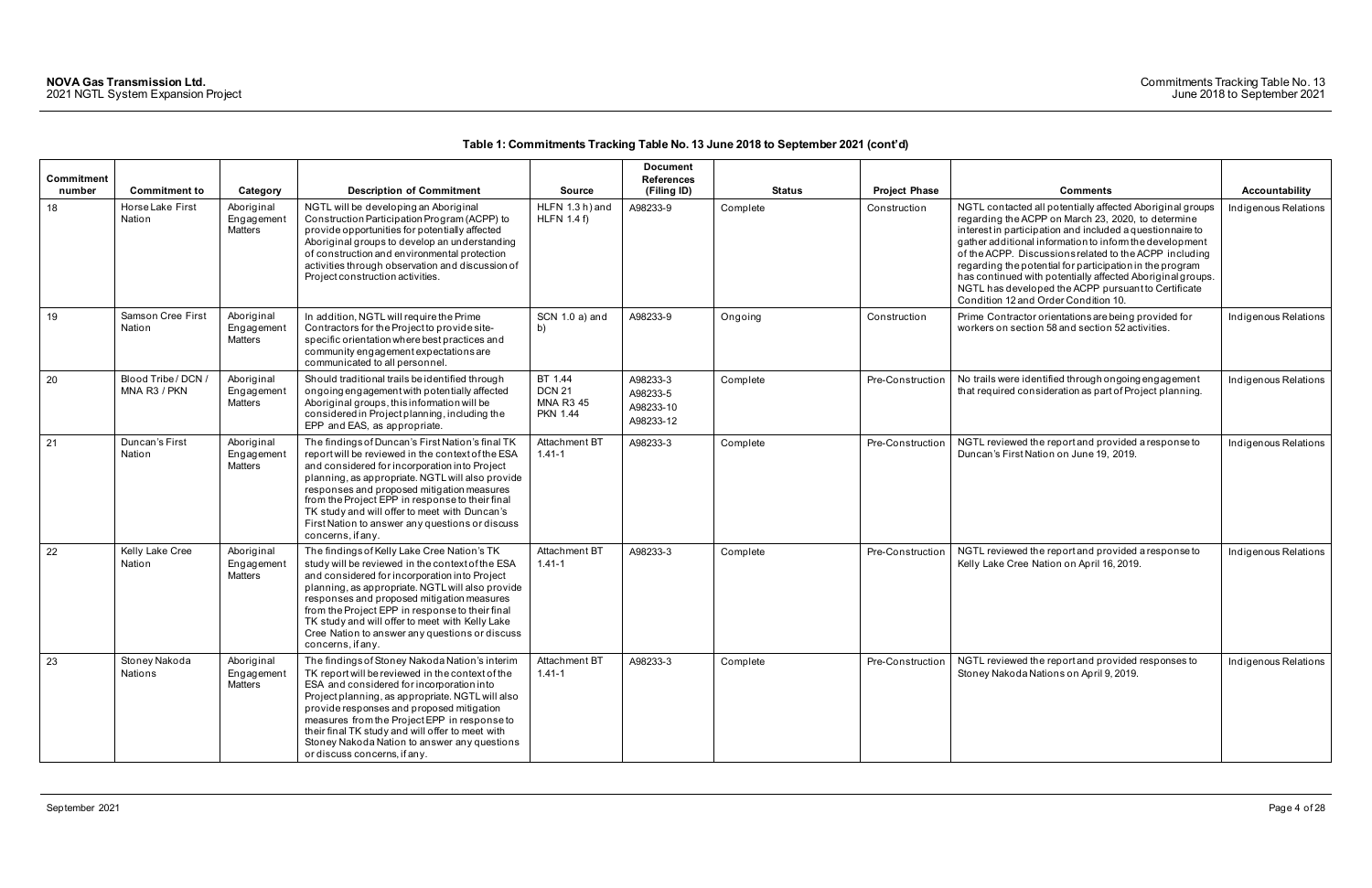| <b>Commitment</b><br>number | <b>Commitment to</b> | Category                            | <b>Description of Commitment</b>                                                                                                                                                                                                                                                                                                                                                                     | <b>Source</b>                                               | <b>Document</b><br><b>References</b><br>(Filing ID) | <b>Status</b> | <b>Project Phase</b>               | <b>Comments</b>                                                                                                                                                                                                                                                                                                                                                                                                                                                                                                                                                                                                                                                                                                                                                       | Accountability       |
|-----------------------------|----------------------|-------------------------------------|------------------------------------------------------------------------------------------------------------------------------------------------------------------------------------------------------------------------------------------------------------------------------------------------------------------------------------------------------------------------------------------------------|-------------------------------------------------------------|-----------------------------------------------------|---------------|------------------------------------|-----------------------------------------------------------------------------------------------------------------------------------------------------------------------------------------------------------------------------------------------------------------------------------------------------------------------------------------------------------------------------------------------------------------------------------------------------------------------------------------------------------------------------------------------------------------------------------------------------------------------------------------------------------------------------------------------------------------------------------------------------------------------|----------------------|
| 24                          | <b>ANSN</b>          | Aboriginal<br>Engagement<br>Matters | NGTL will provide Aboriginal groups with<br>updated schedules and mapping prior to the<br>start of construction to avoid potential conflicts<br>between construction crews and traditional<br>users.                                                                                                                                                                                                 | HLFN 1.1d<br>ANSN 2.1 h)<br>$HLFN$ 2.3 c)<br>Reply Evidence | A98233-9<br>A98655-2<br>A98655-4<br>C00043-1        | Complete      | Pre-Construction                   | On November 9, 2020, NGTL provided Order Condition<br>16 Construction schedules for Section 58 activities<br>(submitted to the CER on November 6, 2020 [C09392-1])<br>to all potentially affected Aboriginal groups, as well as a<br>high-level construction commencement timing update<br>and a link to the Project website for further information<br>and updates. On January 14, 2021, NGTL provided<br>Certificate Condition 18 Construction Schedules for<br>section 52 construction (submitted to the CER on<br>January 11, 2021 [C10858-1]) to all potentially affected<br>Aboriginal groups. NGTL also included the Project fact<br>sheet and associated Project maps as well as links to<br>detailed maps of the Project sections on the Project<br>website. | Indigenous Relations |
| 25                          | <b>HLFN</b>          | Aboriginal<br>Engagement<br>Matters | Should cultural and/or ceremonial sites be<br>identified through ongoing engagement with<br>HLFN, this information will be considered in<br>Project planning, including the EPP and EAS, as<br>appropriate.                                                                                                                                                                                          | $HLFN$ 2.1 e)                                               | A98655-4                                            | Complete      | Pre-Construction                   | HLFN has not provided NGTL with any specific locations<br>of cultural and/or ceremonial sites.                                                                                                                                                                                                                                                                                                                                                                                                                                                                                                                                                                                                                                                                        | Indigenous Relations |
| 26                          | <b>ANSN</b>          | Aboriginal<br>Engagement<br>Matters | NGTL will consider relevant input provided by<br>Aboriginal groups during ongoing engagement<br>for the Project throughout the finalization of the<br>CHROMP for the Project.                                                                                                                                                                                                                        | ANSN 2.2 a)                                                 | A98655-2                                            | Complete      | Pre-Construction                   | NGTL provided all potentially affected Aboriginal groups<br>notice that NGTL filed a Revised Caribou Habitat<br>Restoration and Offset Measures Plan (CHROMP), which<br>included relevant feedback provided by Aboriginal<br>groups, with the CER, pursuant to Condition 6 of the<br>Certificate on November 12, 2020. The notice contained<br>a link to the revised CHROMP and Filing ID (C09519-1).                                                                                                                                                                                                                                                                                                                                                                 | Indigenous Relations |
| 27                          | <b>ANSN</b>          | Aboriginal<br>Engagement<br>Matters | NGTL does not have specific coordinated<br>agreements with third parties for scheduling<br>maintenance or clearing activities in the Little<br>Smoky Caribou Range; however, with respect to<br>Project construction, if known, NGTL will work<br>with third parties conducting activities within<br>similar timeframes to coordinate activities in<br>order to minimize disturbance within an area. | ANSN 2.2 e)                                                 | A98655-2                                            | Ongoing       | Pre-Construction<br>/ Construction | NGTL completed the majority of clearing within the Little<br>Smoky Caribou Range prior to the beginning of the RAP<br>(i.e., NGTL stopped work within the Range on<br>February 14, 2021) and plans to complete clearing<br>activities before the start of the RAP in Q1 2022.                                                                                                                                                                                                                                                                                                                                                                                                                                                                                         | Environment          |
| 28                          | <b>ANSN</b>          | Aboriginal<br>Engagement<br>Matters | Following the receipt of the results of ANSN's TK<br>study, NGTL will also offer to meet and discuss<br>with ANSN the proposed measures to avoid,<br>mitigate or otherwise manage potential effects of<br>the Project and to address or respond to<br>questions or identified concerns.                                                                                                              | ANSN 2.4 a)                                                 | A98655-2                                            | Complete      | Pre-Construction                   | NGTL reviewed the report and provided a response to<br>Alexis Nakota Sioux Nation on June 19, 2019.                                                                                                                                                                                                                                                                                                                                                                                                                                                                                                                                                                                                                                                                   | Indigenous Relations |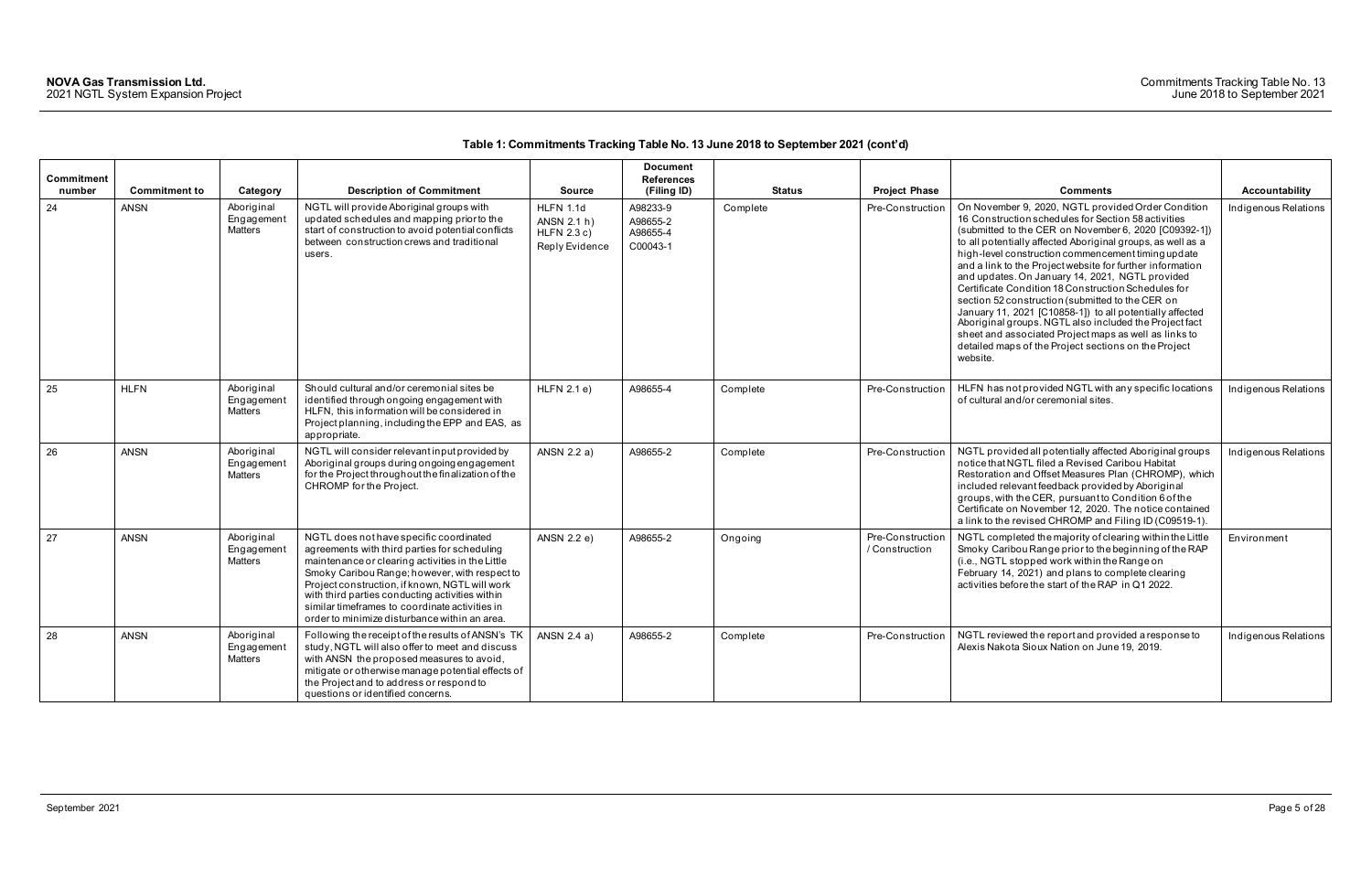| Commitment<br>number | <b>Commitment to</b> | Category                            | <b>Description of Commitment</b>                                                                                                                                                                                                                                                                                                                                                                                          | <b>Source</b>  | <b>Document</b><br><b>References</b><br>(Filing ID) | Status   | <b>Project Phase</b> | <b>Comments</b>                                                                                                                                                                                                                                                                                                                                                                                                                                                                                                                                                                                                                                                                                                                                                                                                                 | Accountability       |
|----------------------|----------------------|-------------------------------------|---------------------------------------------------------------------------------------------------------------------------------------------------------------------------------------------------------------------------------------------------------------------------------------------------------------------------------------------------------------------------------------------------------------------------|----------------|-----------------------------------------------------|----------|----------------------|---------------------------------------------------------------------------------------------------------------------------------------------------------------------------------------------------------------------------------------------------------------------------------------------------------------------------------------------------------------------------------------------------------------------------------------------------------------------------------------------------------------------------------------------------------------------------------------------------------------------------------------------------------------------------------------------------------------------------------------------------------------------------------------------------------------------------------|----------------------|
| 29                   | <b>OCFN</b>          | Aboriginal<br>Engagement<br>Matters | Upon receipt, the findings of OCFN's TK study<br>will be considered in Project planning, including<br>the EPP and Environmental Alignment Sheets<br>(EAS) filed prior to construction.                                                                                                                                                                                                                                    | OCFN 2.4 r)    | A98655-5                                            | Complete | Pre-Construction     | Inherent and Treaty Rights Assessment Report received<br>by NEB on April 18, 2019. NGTL reviewed the report and<br>provided a response to O'Chiese First Nation on<br>July 22, 2019.                                                                                                                                                                                                                                                                                                                                                                                                                                                                                                                                                                                                                                            | Indigenous Relations |
|                      |                      |                                     |                                                                                                                                                                                                                                                                                                                                                                                                                           |                |                                                     |          |                      | NGTL received the final report on April 2, 2020. NGTL<br>reviewed the final report and provided a response to<br>O'Chiese First Nation on July 30, 2020.                                                                                                                                                                                                                                                                                                                                                                                                                                                                                                                                                                                                                                                                        |                      |
| 30                   | SNN                  | Aboriginal<br>Engagement<br>Matters | NGTL will consider inputs shared by SNN during<br>ongoing engagement, if and when they are<br>provided. Also, NGTL is willing to meet with<br>SNN, at SNN's earliest convenience, to gain an<br>understanding of what SNN's specific interests<br>are regarding participation in the emergency<br>response measures regarding the DMRCP.                                                                                  | SNN 2.5 d)     | A98655-6                                            | Ongoing  | Pre-Construction     | On February 3, 2020 NGTL offered to provide SNN with a<br>presentation, meeting and/or further information on<br>NGTL's Emergency Management and/or Pipeline Safety<br>as it pertains to the NGTL System and more directly the<br>Project. NGTL noted that if SNN is interested in learning<br>more about NGTL's Emergency Management and<br>Pipeline Safety to contact NGTL directly. NGTL followed<br>up on this offer on June 15, 2020 and August 12, 2020.<br>NGTL had discussions with SNN through the Public<br>Awareness Program in June 2021 about potential<br>participation in an emergency response exercise.<br>Discussions with SNN are ongoing and will continue<br>through TC Energy's Regional Engagement Leads.<br>NGTL also remains available to discuss matters at a<br>Project-level with SNN if requested. | Indigenous Relations |
| 31                   | All groups           | Aboriginal<br>Engagement<br>Matters | NGTL confirms that available TK is considered<br>and incorporated into NGTL's orientation<br>materials i.e., cultural awareness training, as<br>appropriate. NGTL is willing to provide a copy of<br>the orientation materials, upon request from a<br>potentially affected Aboriginal group, and any<br>feedback received by NGTL prior to construction<br>will be considered in the finalization of the<br>orientation. | Reply Evidence | C00043-1                                            | Complete | Pre-Construction     | GML55 has requested and NGTL agreed to provide<br>GML55 a copy of the cultural awareness training once it<br>is compiled.<br>On January 6, 2021, NGTL emailed GML55 a copy of<br>NGTL's Draft Indigenous Awareness portion of<br>orientation materials for the Project for GML55's<br>information and review as per GML55's previous request.<br>No feedback has been received to date.<br>On February 3, 2021, NGTL emailed KLFN a copy of the<br>Indigenous Awareness portion of NGTL's Cultural<br>Awareness Training for the Project as per KLFN's<br>request during a meeting between NGTL and KLFN on<br>November 19, 2020. KLFN confirmed receipt of the email<br>on February 12, 2021.                                                                                                                                  | Indigenous Relations |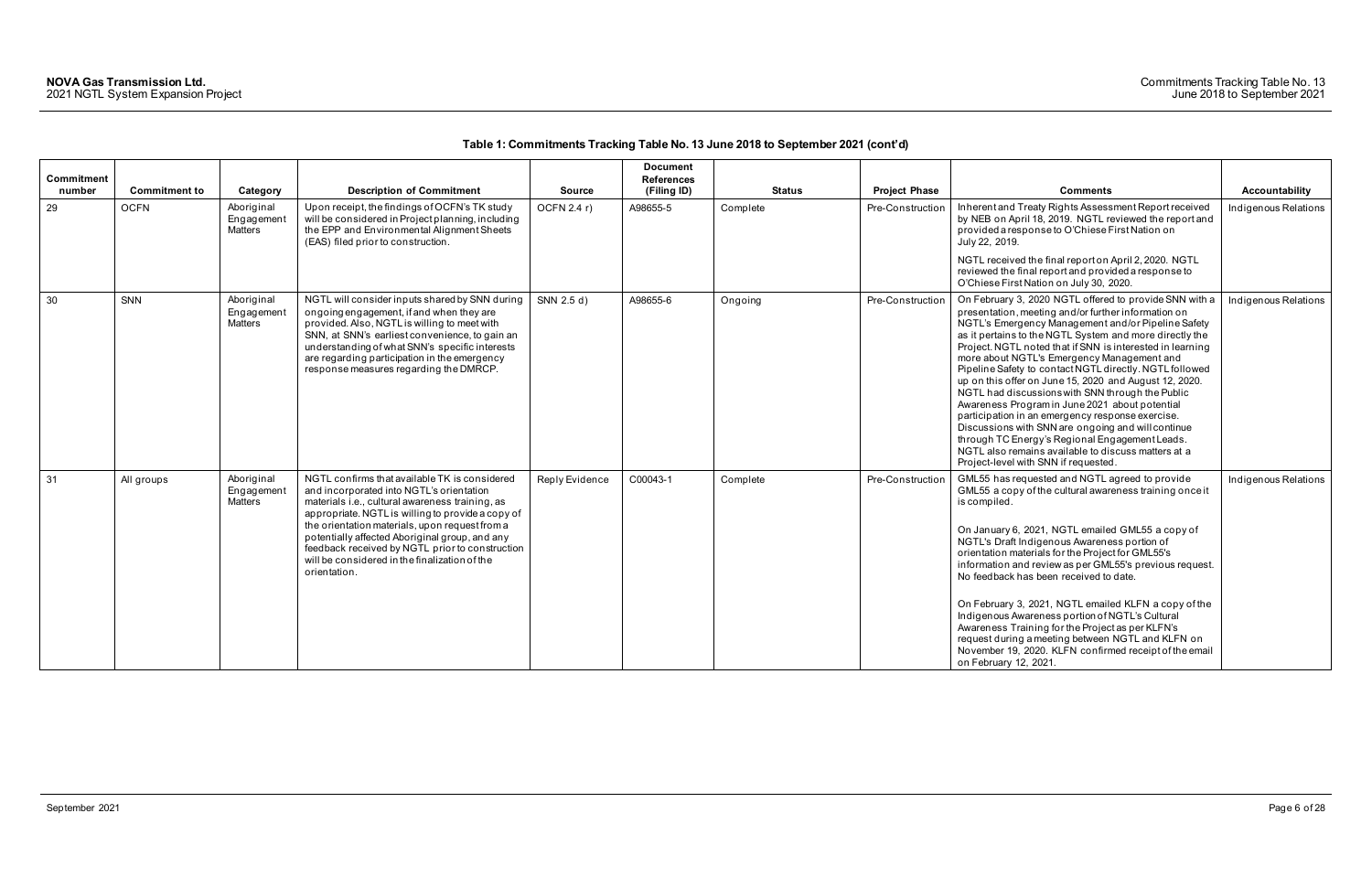| Commitment<br>number | <b>Commitment to</b>         | Category                            | <b>Description of Commitment</b>                                                                                                                                                                                                                                                                                                                                                                                                                                         | <b>Source</b>  | <b>Document</b><br><b>References</b><br>(Filing ID) | <b>Status</b> | <b>Project Phase</b>                  | <b>Comments</b>                                                                                                                                                                                                                                                                                                                                                                                                                                                                                                                                                                                                                                                                                                                                                                                                                                                                                                                                                                                                                                                                                                                         | <b>Accountability</b> |
|----------------------|------------------------------|-------------------------------------|--------------------------------------------------------------------------------------------------------------------------------------------------------------------------------------------------------------------------------------------------------------------------------------------------------------------------------------------------------------------------------------------------------------------------------------------------------------------------|----------------|-----------------------------------------------------|---------------|---------------------------------------|-----------------------------------------------------------------------------------------------------------------------------------------------------------------------------------------------------------------------------------------------------------------------------------------------------------------------------------------------------------------------------------------------------------------------------------------------------------------------------------------------------------------------------------------------------------------------------------------------------------------------------------------------------------------------------------------------------------------------------------------------------------------------------------------------------------------------------------------------------------------------------------------------------------------------------------------------------------------------------------------------------------------------------------------------------------------------------------------------------------------------------------------|-----------------------|
| 32                   | All groups                   | Aboriginal<br>Engagement<br>Matters | NGTL is willing to meet with any Aboriginal<br>group expressing an interest in the Project-<br>specific ERP once it is created, upon request.                                                                                                                                                                                                                                                                                                                            | Reply Evidence | C00043-1                                            | Complete      | Pre-Construction                      | NGTL provided all potentially affected Aboriginal groups<br>a redacted copy of the ERPs for the Elmworth section,<br>Karr section, Valhalla section, Beiseker Compressor unit<br>addition, Didsbury Compressor unit addition and Nordegg<br>Compressor unit addition on August 13, 2020. On<br>September 10, 2020, NGTL provided all potentially<br>affected Aboriginal groups copies of the template ERPs<br>for the outstanding pipeline sections. NGTL provided<br>additional Project component ERPs in November and<br>December 2020 and January 2021 as conditioned within,<br>and filed pursuant to Order Condition 4 – Emergency<br>Response Plans. NGTL's subsequent ERP-related<br>discussions with potentially affected Aboriginal groups is<br>detailed, where applicable, in NGTL's Order Condition 11<br>filing (C09392-1) which potentially affected Aboriginal<br>groups were notified of and provided the link to on<br>November 9, 2020, and will be detailed going forward<br>within NGTL's engagement update to be filed pursuant to<br>Certificate Condition 14 and Order Condition 11 as<br>applicable (C09434-1). | Indigenous Relations  |
| 33                   | Samson Cree<br>Nation        | Aboriginal<br>Engagement<br>Matters | NGTL committed to providing SCN information<br>regarding NGTL's approach to GHG emissions<br>as well as providing a copy of the CHROMP<br>when it is made available from the Project team.                                                                                                                                                                                                                                                                               | Reply Evidence | C00043-1                                            | Ongoing       | Pre-Construction<br>Post-construction | As stated in NGTL's Final Argument, NGTL's assessment<br>of Project-related GHG emissions can be found in section<br>14 of the ESA, which was provided to SCN in June 2018.<br>NGTL provided Samson Cree Nation a draft of the<br>revised CHROMP for feedback on August 13, 2020, and<br>a link to the revised CHROMP submitted to the CER on<br>November 12, 2020, (C09519-1). NGTL will also provide<br>SCN with NGTL's Quantification of Construction-related<br>Greenhouse Gas (GHG) Emissions filing pursuant to<br>Certificate Condition 26 upon filing with the CER.                                                                                                                                                                                                                                                                                                                                                                                                                                                                                                                                                             | Indigenous Relations  |
| 34                   | All groups                   | Aboriginal<br>Engagement<br>Matters | NGTL continues to work with Aboriginal groups<br>to identify employment opportunities during the<br>pre-construction, construction, and post-<br>construction phases of the Project, and any<br>associated training requirements. NGTL will<br>prepare an Aboriginal and local participation plan<br>for the Project. This plan will include the<br>processes used to make contracting and<br>employment opportunities available to Aboriginal<br>and local contractors. | Reply Evidence | C00043-1                                            | Complete      | Pre-Construction                      | On September 22, 2020, NGTL filed its Appendix I,<br>Condition 13 and Appendix III, Condition 12-<br>Employment, Contracting, and Procurement Plan Update<br>with the CER. NGTL provided a link to the plan to all<br>potentially affected Aboriginal groups on<br>September 23, 2020.                                                                                                                                                                                                                                                                                                                                                                                                                                                                                                                                                                                                                                                                                                                                                                                                                                                  | Indigenous Relations  |
| 35                   | Sturgeon Lake Cree<br>Nation | Aboriginal<br>Engagement<br>Matters | NGTL will work with the registered trap line<br>owner to determine mitigation and will continue<br>engagement with the Sturgeon Lake Cree Nation<br>on measures to address this site.                                                                                                                                                                                                                                                                                    | Reply Evidence | C00043-1                                            | Complete      | Pre-Construction                      | NGTL has been in discussion with the trap line owner<br>and Sturgeon Lake Cree Nation since July 2019. In<br>November 2019 NGTL confirmed that the distance from<br>the edge of the Project ROW and TWS to the edge of the<br>identified trapper's cabin is more than SLCN's requested<br>100 m.                                                                                                                                                                                                                                                                                                                                                                                                                                                                                                                                                                                                                                                                                                                                                                                                                                        | Indigenous Relations  |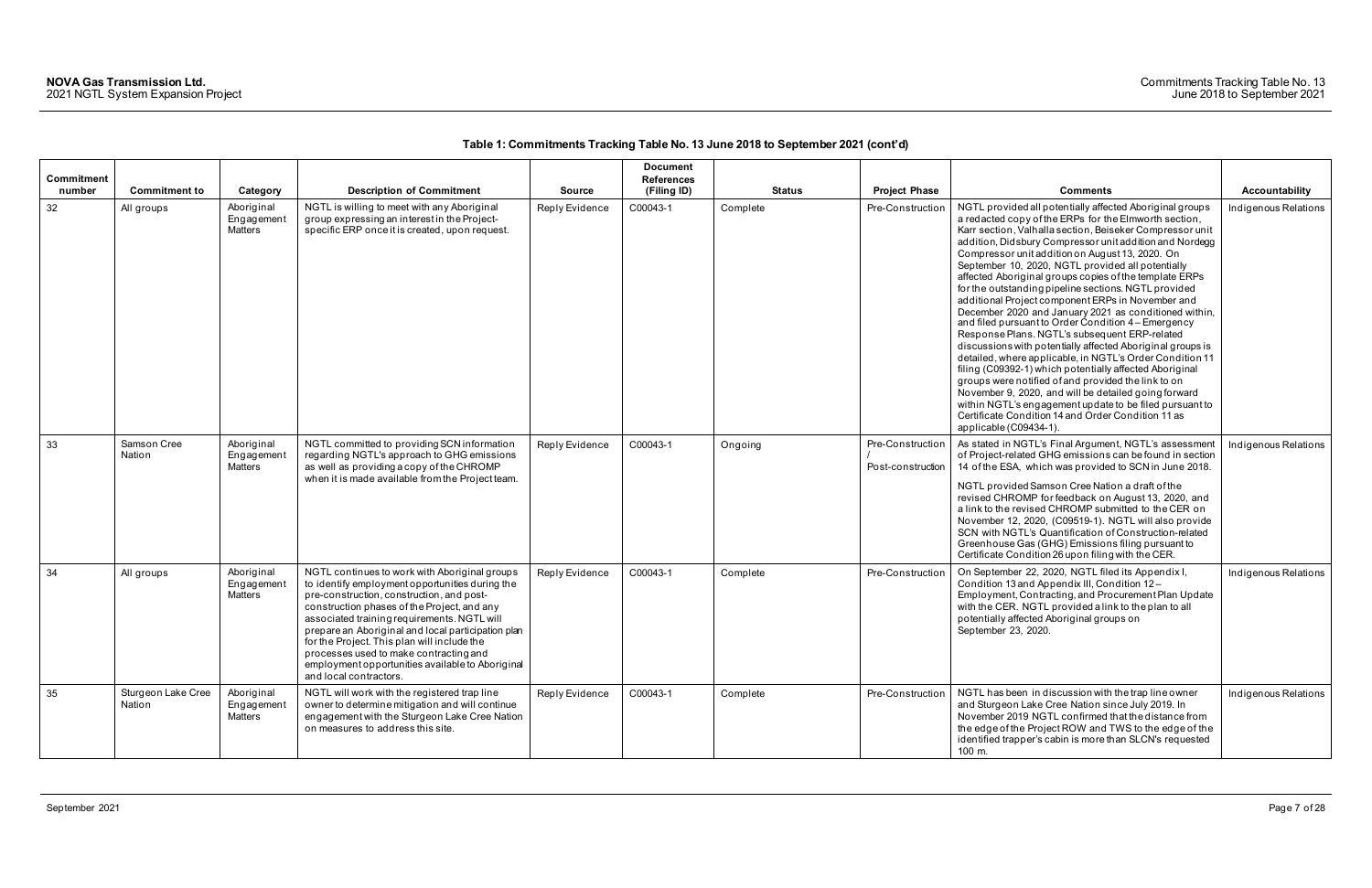| Commitment<br>number | <b>Commitment to</b>                                     | Category                                   | <b>Description of Commitment</b>                                                                                                                                                                                | <b>Source</b>   | <b>Document</b><br><b>References</b><br>(Filing ID) | <b>Status</b> | <b>Project Phase</b> | <b>Comments</b>                                                                                                                                                                                                                                                                                                                                                                                                                                                                                                                                                                                                                                                                                                                                                                                     | Accountability       |
|----------------------|----------------------------------------------------------|--------------------------------------------|-----------------------------------------------------------------------------------------------------------------------------------------------------------------------------------------------------------------|-----------------|-----------------------------------------------------|---------------|----------------------|-----------------------------------------------------------------------------------------------------------------------------------------------------------------------------------------------------------------------------------------------------------------------------------------------------------------------------------------------------------------------------------------------------------------------------------------------------------------------------------------------------------------------------------------------------------------------------------------------------------------------------------------------------------------------------------------------------------------------------------------------------------------------------------------------------|----------------------|
| 36                   | Driftpile Cree Nation                                    | Aboriginal<br>Engagement<br><b>Matters</b> | NGTL will provide a proposed response and<br>mitigations to Driftpile Cree Nation's TK Report.                                                                                                                  | Reply Evidence  | C00043-1                                            | Complete      | Pre-Construction     | NGTL reviewed the final report and provided a response<br>to Driftpile Cree Nation on January 9, 2020.                                                                                                                                                                                                                                                                                                                                                                                                                                                                                                                                                                                                                                                                                              | Indigenous Relations |
| 37                   | Duncan's First<br>Nation                                 | Aboriginal<br>Engagement<br><b>Matters</b> | NGTL will provide a proposed response and<br>mitigations to Duncan's First Nation's TK Report.                                                                                                                  | Reply Evidence  | C00043-1                                            | Complete      | Pre-Construction     | NGTL reviewed the final report and provided a response<br>to Duncan's First Nation on June 19, 2019.                                                                                                                                                                                                                                                                                                                                                                                                                                                                                                                                                                                                                                                                                                | Indigenous Relations |
| 38                   | Ermineskin Cree<br>Nation                                | Aboriginal<br>Engagement<br>Matters        | NGTL noted it would provide ECN NGTL's<br>proposed responses and mitigation in response<br>to ECN's final TK Report for ECN's review and<br>consideration.                                                      | Reply Evidence  | C00043-1                                            | Complete      | Pre-Construction     | On June 30, 2020, NGTL emailed ECN NGTL's<br>responses and proposed mitigation from the Project EPP<br>in response to the concerns raised in ECN's TK Report.<br>NGTL requested ECN follow up with NGTL regarding any<br>questions.                                                                                                                                                                                                                                                                                                                                                                                                                                                                                                                                                                 | Indigenous Relations |
| 39                   | Samson Cree<br>Nation                                    | Aboriginal<br>Engagement<br><b>Matters</b> | NGTL will provide a proposed response and<br>mitigations to Samson Cree Nation's TK Report.                                                                                                                     | Reply Evidence  | C00043-1                                            | Complete      | Pre-Construction     | NGTL reviewed the final report and provided a response<br>to Samson Cree Nation on January 6, 2020.                                                                                                                                                                                                                                                                                                                                                                                                                                                                                                                                                                                                                                                                                                 | Indigenous Relations |
| 40                   | Sturgeon Lake Cree<br>Nation                             | Aboriginal<br>Engagement<br>Matters        | NGTL will provide a proposed response and<br>mitigations to Sturgeon Lake Cree Nation's TK<br>Report.                                                                                                           | Reply Evidence  | C00043-1                                            | Complete      | Pre-Construction     | NGTL reviewed the report and provided a response to<br>Sturgeon Lake Cree Nation on June 19, 2019.                                                                                                                                                                                                                                                                                                                                                                                                                                                                                                                                                                                                                                                                                                  | Indigenous Relations |
| 41                   | Tsuu T'ina Nation                                        | Aboriginal<br>Engagement<br><b>Matters</b> | NGTL will provide a proposed response and<br>mitigations to Tsuu T'ina Nation's TK Report.                                                                                                                      | Reply Evidence  | C00043-1                                            | Complete      | Pre-Constructior     | NGTL reviewed the final report and provided a response<br>to Tsuu T'ina Nation on June 19, 2019.                                                                                                                                                                                                                                                                                                                                                                                                                                                                                                                                                                                                                                                                                                    | Indigenous Relations |
| 42                   | <b>Whitefish Lake First</b><br>Nation #128<br>(Goodfish) | Aboriginal<br>Engagement<br>Matters        | NGTL will provide a proposed response and<br>mitigations to Whitefish Lake First Nation #128<br>(Goodfish)'s TK Report.                                                                                         | Reply Evidence  | C00043-1                                            | Complete      | Pre-Construction     | NGTL reviewed the report and provided a response to<br>Whitefish Lake First Nation #128 (Goodfish) on June 19,<br>2019.                                                                                                                                                                                                                                                                                                                                                                                                                                                                                                                                                                                                                                                                             | Indigenous Relations |
| 43                   | <b>Blood Tribe</b>                                       | Aboriginal<br>Engagement<br>Matters        | NGTL will implement a notification process to<br>those Aboriginal groups interested in the<br>implementation of wildlife species of concern<br>contingency plans and where feasible include<br>community input. | <b>NEB 3.14</b> | A99941-1                                            | Planned       | Construction         |                                                                                                                                                                                                                                                                                                                                                                                                                                                                                                                                                                                                                                                                                                                                                                                                     | Indigenous Relations |
| 44                   | All groups                                               | Aboriginal<br>Engagement<br>Matters        | NGTL is committed to supporting local Aboriginal<br>groups by providing contracting and employment<br>opportunities to qualified Aboriginal and local<br>businesses and individuals.                            | <b>NEB 3.14</b> | A99941-1                                            | Ongoing       | Construction         | NGTL continues to gather information from Aboriginal<br>groups on businesses, capacity and partnerships. On<br>September 22, 2020, NGTL filed its Appendix I, Condition<br>13 and Appendix III, Condition 12 - Employment,<br>Contracting, and Procurement Plan Update with the CER.<br>NGTL provided a link to the plan to all potentially affected<br>Aboriginal groups on September 23, 2020. On August 19,<br>2021, NGTL filed Prime Contractors' Aboriginal<br>Participation Plans in accordance with Certificate<br>Condition 13 and Order Condition 12 Employment,<br>Contracting and Procurement Plan and the CER's Ruling<br>No. 2 – Condition Compliance (Filing ID: C14550-1).<br>NGTL provided a link to the plans to all potentially<br>affected Aboriginal groups on August 20, 2021. | Indigenous Relations |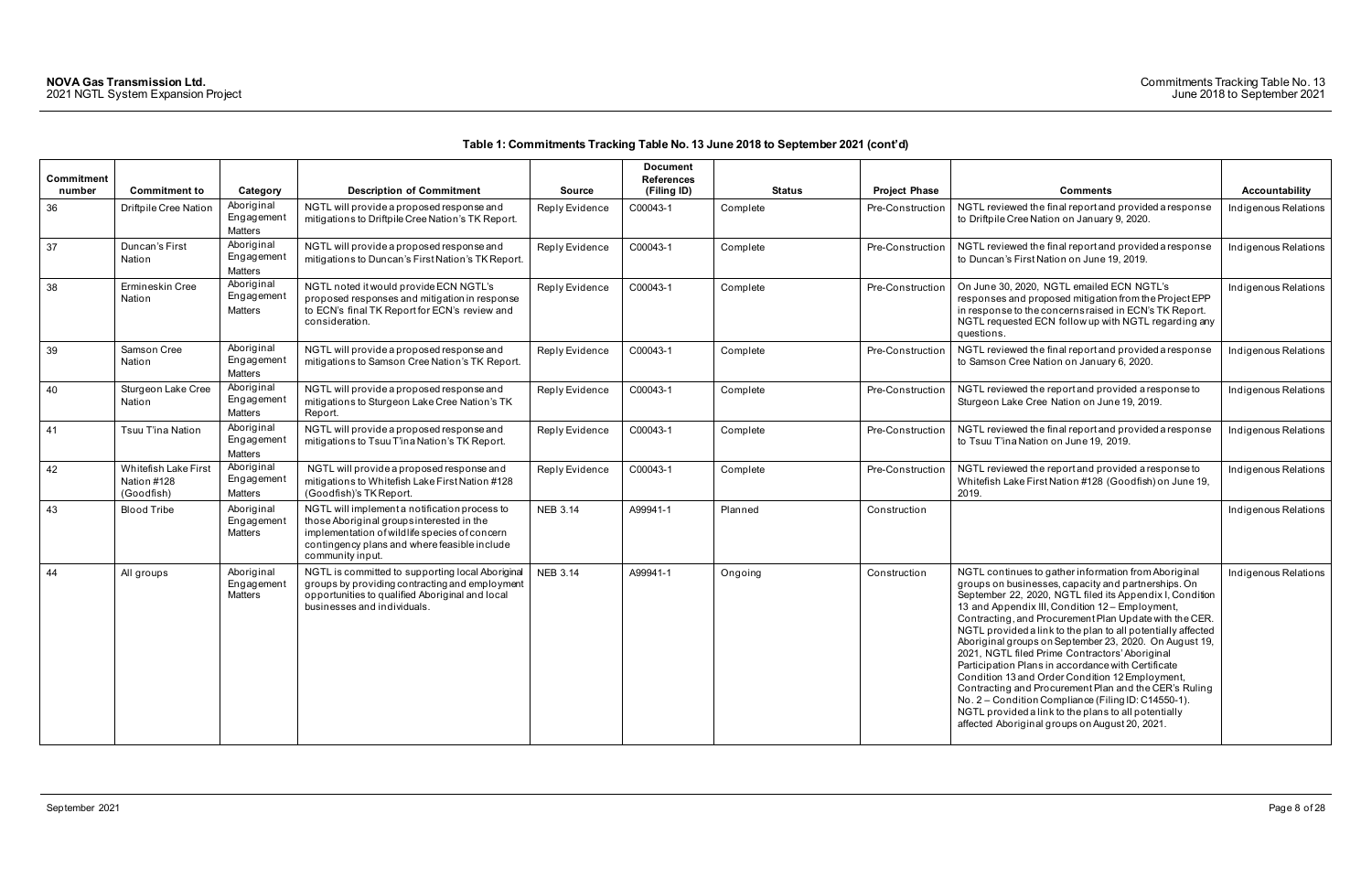| Commitment<br>number | <b>Commitment to</b> | Category                                   | <b>Description of Commitment</b>                                                                                                                                                                                                                                                                                                                                      | <b>Source</b>   | <b>Document</b><br><b>References</b><br>(Filing ID) | <b>Status</b> | <b>Project Phase</b> | <b>Comments</b>                                                                                                                                                                                                                                                                                                                                                                                                                                                                                                                                                                                                                                                                                                                                                                                                                                                                                                                                                                                                                                                                                                                                                                                                                                | <b>Accountability</b> |
|----------------------|----------------------|--------------------------------------------|-----------------------------------------------------------------------------------------------------------------------------------------------------------------------------------------------------------------------------------------------------------------------------------------------------------------------------------------------------------------------|-----------------|-----------------------------------------------------|---------------|----------------------|------------------------------------------------------------------------------------------------------------------------------------------------------------------------------------------------------------------------------------------------------------------------------------------------------------------------------------------------------------------------------------------------------------------------------------------------------------------------------------------------------------------------------------------------------------------------------------------------------------------------------------------------------------------------------------------------------------------------------------------------------------------------------------------------------------------------------------------------------------------------------------------------------------------------------------------------------------------------------------------------------------------------------------------------------------------------------------------------------------------------------------------------------------------------------------------------------------------------------------------------|-----------------------|
| 45                   | All groups           | Aboriginal<br>Engagement<br>Matters        | NGTL has committed to consider all information<br>gathered through ongoing engagement (e.g., TK<br>studies and concerns and recommendations), in<br>the context of the ESA, in the EPPs and EAS<br>filed prior to construction, as appropriate, and<br>will continue to address questions and concerns<br>through its ongoing engagement efforts should<br>any arise. | <b>NEB 3.14</b> | A99941-1                                            | Ongoing       | Pre-Construction     | An update on engagement related discussions with<br>potentially affected Aboriginal groups for the period of<br>October 1, 2020, to April 16, 2021 is detailed within<br>NGTL's Report on Engagement with Indigenous Peoples<br>Report No. 2, filed pursuant to Certificate Condition 14<br>and Order Condition 11 (Filing ID: C12977-1). Filings<br>pursuant to Certificate Condition 14 and Order Condition<br>11 will continue to be filed with the CER as required by<br>the timing stipulated within conditions. The updated EPP<br>filed November 9, 2020 for Certificate Condition 5<br>included, in Table 1, additional site-specific measures for<br>TK sites identified and shared with NGTL by potentially<br>affected Aboriginal groups during engagement where<br>required.                                                                                                                                                                                                                                                                                                                                                                                                                                                       | Indigenous Relations  |
| 46                   | <b>Blood Tribe</b>   | Aboriginal<br>Engagement<br><b>Matters</b> | NGTL is willing to meet with BT, upon request, to<br>discuss water withdrawal and for BT to identify<br>any locations or water sources of specific<br>interest or concern to BT. Information shared by<br>BT will be considered when finalizing water<br>source locations and mitigations for water<br>withdrawal.                                                    | <b>NEB 3.14</b> | A99941-1                                            | Ongoing       | Pre-Construction     | On August 16, 2019 NGTL provided all potentially<br>affected Aboriginal groups, including BT, information and<br>maps outlining the proposed water source locations and<br>noted that additional water sources may be added as the<br>Project continues construction planning NGTL noted that<br>if the communities have any questions, concerns or<br>feedback related to the proposed water source locations<br>to contact NGTL directly. On November 10, 2020, NGTL<br>notified all potentially affected Aboriginal groups of its<br>Finalized Watercourse Crossing Inventory filing pursuant<br>to Certificate Condition 20. NGTL has continued to notify<br>all potentially affected Aboriginal groups of related filings<br>including notice provided on May 20, 2021 of NGTL's<br>request to the CER for review related to project water<br>withdrawal locations filed May 18, 2021 and subsequent<br>CER response issued on June 15, 2021 (Filing ID:<br>C13550-1) as well as notice of hydrostatic testing plan<br>filings which contained water source mapping filed with<br>the CER on August 27 and September 17, 2021 (Filing<br>IDs: C14631-1 and C14941-1 respectively). NGTL has<br>not received any feedback from BT to date. | Indigenous Relations  |
| 47                   | All groups           | Aboriginal<br>Engagement<br>Matters        | NGTL will provide the opportunity to participate<br>in the ACPP to all potentially affected Aboriginal<br>groups that identify interest in participating.                                                                                                                                                                                                             | <b>ANSN 3.3</b> | C00514-2                                            | Complete      | Pre-Construction     | NGTL contacted all potentially affected Aboriginal groups<br>regarding the ACPP on March 23, 2020 to determine<br>interest in participation. NGTL offered opportunities to<br>participate in the ACPP to all groups that confirmed<br>interest on June 29, 2020.                                                                                                                                                                                                                                                                                                                                                                                                                                                                                                                                                                                                                                                                                                                                                                                                                                                                                                                                                                               | Indigenous Relations  |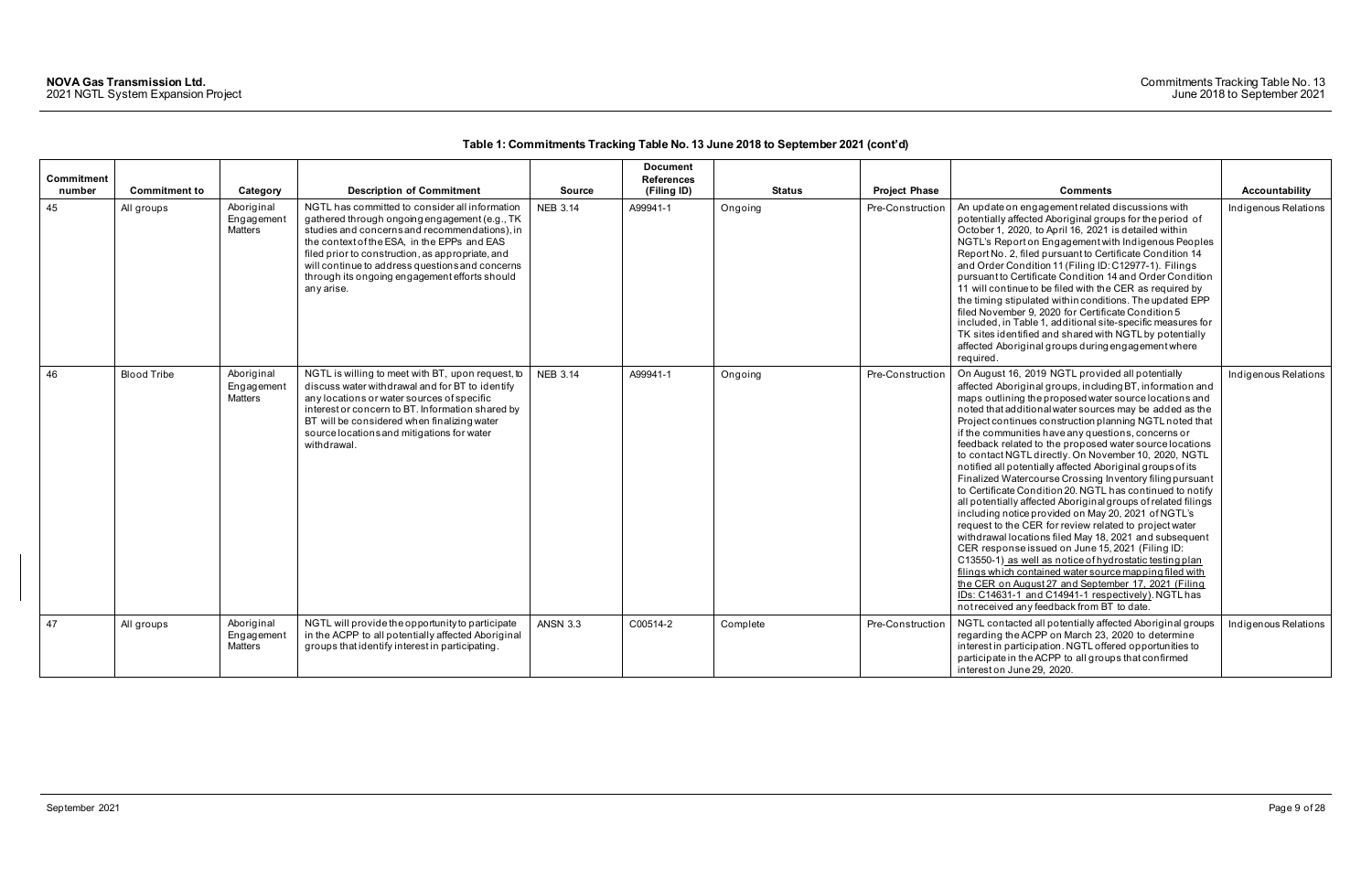| <b>Commitment</b><br>number | <b>Commitment to</b>               | Category                                   | <b>Description of Commitment</b>                                                                                                                                                                                                                                                                                                                                                                                                               | <b>Source</b>                                         | <b>Document</b><br><b>References</b><br>(Filing ID) | <b>Status</b> | <b>Project Phase</b>             | <b>Comments</b>                                                                                                                                                                                                                                                                                                                                                                                                                                                                                                                                                                                                                                                                                                                                                        | Accountability       |
|-----------------------------|------------------------------------|--------------------------------------------|------------------------------------------------------------------------------------------------------------------------------------------------------------------------------------------------------------------------------------------------------------------------------------------------------------------------------------------------------------------------------------------------------------------------------------------------|-------------------------------------------------------|-----------------------------------------------------|---------------|----------------------------------|------------------------------------------------------------------------------------------------------------------------------------------------------------------------------------------------------------------------------------------------------------------------------------------------------------------------------------------------------------------------------------------------------------------------------------------------------------------------------------------------------------------------------------------------------------------------------------------------------------------------------------------------------------------------------------------------------------------------------------------------------------------------|----------------------|
| 48                          | ANSN / HLFN / SNN                  | Aboriginal<br>Engagement<br>Matters        | Given the ACPP and PCM are informed by<br>engagement with Aboriginal groups and the<br>input received where applicable, ANSN's input<br>into the ACPP and PCM, including ANSN's<br>requests and needs, will be considered should it<br>be provided by ANSN.                                                                                                                                                                                    | ANSN 3.3a-c<br>HLFN 3.3a<br><b>SNN 3.2k</b>           | C00514-2<br>C00514-4<br>C00514-8                    | Ongoing       | Pre-Constructio<br>to Operations | NGTL contacted all potentially affected Aboriginal groups<br>regarding the ACPP on March 23, 2020 to determine<br>interest in participation and included a questionnaire to<br>gather additional information to inform the development<br>of the ACPP. ANSN and NGTL discussed the timing of<br>ANSN's response to the ACPP clarification questionnaire<br>during NGTL and ANSN's May 20, 2020 meeting. NGTL<br>notified all potentially affected Aboriginal groups and<br>provided a link to its Order Condition 10: Construction<br>Monitoring Plan for Indigenous Peoples filing on<br>November 9, 2020 (C09434-1). NGTL reiterates that<br>ANSN's input into the PCM, including ANSN's requests<br>and needs, will be considered should it be provided by<br>ANSN. | Indigenous Relations |
| 49                          | Gift Lake Métis<br>Settlement      | Aboriginal<br>Engagement<br>Matters        | NGTL committed to ensure that they [Gift Lake<br>Métis Settlement] received all of the information<br>that we have filed for this Project, as well as to<br>meet with them to discuss any questions they<br>have, as well as how and with regards to our<br>mitigation or the information we've provided, as<br>well as then determine the next steps based on<br>that conversation of what engagement activities<br>might contain after that. | Hearing<br>Transcript<br>Volume 12,<br>Paragraph 6042 | C01035                                              | Complete      | Pre-Construction                 | NGTL sent Gift Lake Métis Settlement Project materials<br>on August 19, 2019 and October 8, 2019. NGTL met with<br>Gift Lake Métis Settlement on February 4, 2020.                                                                                                                                                                                                                                                                                                                                                                                                                                                                                                                                                                                                     | Indigenous Relations |
| 50                          | Samson Cree<br>Nation              | Aboriginal<br>Engagement<br><b>Matters</b> | NGTL committed to ongoing discussion<br>regarding the mitigation measures proposed in<br>Samson Cree's interim TK study and cumulative<br>effects assessment report.                                                                                                                                                                                                                                                                           | Hearing<br>Transcript<br>Volume 10.<br>Paragraph 4685 | C00982                                              | Ongoing       | Pre-Construction                 | NGTL met with SCN on October 24, 2019, re-provided<br>the responses to the CEA report on October 29, 2019.<br>NGTL provided a copy of NGTL's responses and<br>proposed mitigation measures for the Project-specific<br>issues and concerns identified in SCN's final TK Study<br>report on January 6, 2020. NGTL met with SCN on<br>February 12, 2020, March 11, 2020 and multiple times in<br>July and August which included discussions on topics<br>regarding SCN's recommendations. SCN is participating<br>in the Indigenous Working Group (IWG) related to<br>caribou.                                                                                                                                                                                           | Indigenous Relations |
| 51                          | <b>Natural Resources</b><br>Canada | Aboriginal<br>Engagement<br><b>Matters</b> | NGTL committed to engage on the caribou<br>habitat restoration and offset measurement plan<br>with interested Aboriginal groups.                                                                                                                                                                                                                                                                                                               | NRCan 1.1                                             | C00514-5                                            | Complete      | Pre-construction                 | NGTL provided all potentially affected Aboriginal groups<br>a draft of the revised CHROMP for feedback on August<br>18, 2020. NGTL provided all potentially affected<br>Aboriginal groups notice that NGTL filed a Revised<br>Caribou Habitat Restoration and Offset Measures Plan<br>(CHROMP), which included relevant feedback provided<br>by Aboriginal groups, with the CER, pursuant to<br>Condition 6 of the Certificate on November 12, 2020. The<br>notice contained a link to the revised CHROMP and Filing<br>ID (C09519-1). NGTL will also seek to establish an IWG<br>in accordance with Certificate Condition 35.                                                                                                                                         | Indigenous Relations |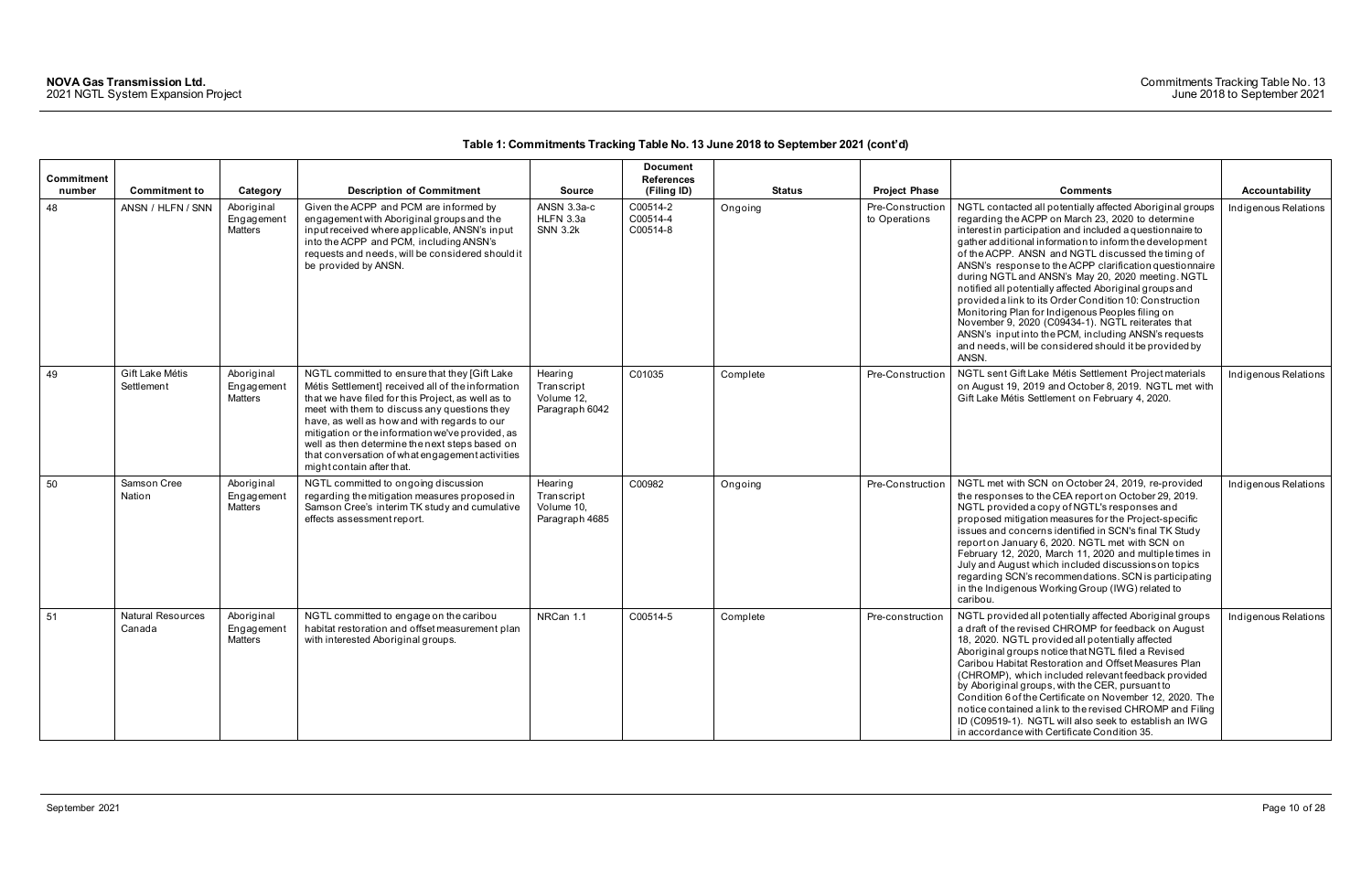| Commitment   |                                                            |                                                 |                                                                                                                                                                                                                                                                                                                                                                                                                                         |                                                       | <b>Document</b><br><b>References</b> |                          |                                          |                                                                                                                                                                                                                                                                                                                                                                                                                                                                                                                                                                                                                                                                                                                                                                                                                                                                                                                                                                                                                                                                                                                                                      |                                        |
|--------------|------------------------------------------------------------|-------------------------------------------------|-----------------------------------------------------------------------------------------------------------------------------------------------------------------------------------------------------------------------------------------------------------------------------------------------------------------------------------------------------------------------------------------------------------------------------------------|-------------------------------------------------------|--------------------------------------|--------------------------|------------------------------------------|------------------------------------------------------------------------------------------------------------------------------------------------------------------------------------------------------------------------------------------------------------------------------------------------------------------------------------------------------------------------------------------------------------------------------------------------------------------------------------------------------------------------------------------------------------------------------------------------------------------------------------------------------------------------------------------------------------------------------------------------------------------------------------------------------------------------------------------------------------------------------------------------------------------------------------------------------------------------------------------------------------------------------------------------------------------------------------------------------------------------------------------------------|----------------------------------------|
| number<br>52 | <b>Commitment to</b><br><b>Natural Resources</b><br>Canada | Category<br>Aboriginal<br>Engagement<br>Matters | <b>Description of Commitment</b><br>NGTL is willing to meet with any Aboriginal<br>group expressing an interest in potential<br>contracting, employment, and training<br>opportunities, where NGTL can discuss its<br>contracting process and develop an<br>understanding of the Aboriginal group's<br>capacities.                                                                                                                      | <b>Source</b><br>NRCan 1.2                            | (Filing ID)<br>C00514-5              | <b>Status</b><br>Ongoing | <b>Project Phase</b><br>Pre-construction | <b>Comments</b><br>Meetings have and continue to occur with Aboriginal<br>groups and information has been shared with groups that<br>have expressed interest.                                                                                                                                                                                                                                                                                                                                                                                                                                                                                                                                                                                                                                                                                                                                                                                                                                                                                                                                                                                        | Accountability<br>Indigenous Relations |
| 53           | <b>Natural Resources</b><br>Canada                         | Aboriginal<br>Engagement<br>Matters             | NGTL has committed to ongoing engagement<br>throughout all phases of the Project and<br>Aboriginal groups will have an opportunity to<br>provide feedback post-construction through<br>ongoing engagement with Regional Liaisons and<br>TC Energy's Public Awareness (PA) Program.<br>NGTL has committed to respond to any<br>Aboriginal group's concerns post-construction<br>and address potential issues on a case-by-case<br>basis. | NRCan 3                                               | C00514-5                             | Planned                  | Post-construction                        |                                                                                                                                                                                                                                                                                                                                                                                                                                                                                                                                                                                                                                                                                                                                                                                                                                                                                                                                                                                                                                                                                                                                                      | Indigenous Relations                   |
| 54           | <b>ANSN</b>                                                | Aboriginal<br>Engagement<br>Matters             | Continue to have discussions with NGTL about<br>the route and to together review some of what<br>we've heard today and have NGTL hear their<br>serious concerns and try to work together to find<br>a solution.                                                                                                                                                                                                                         | Hearing<br>Transcript<br>Volume 11,<br>Paragraph 5407 | C01007                               | Ongoing                  | Pre-Construction                         | NGTL has been working with ANSN since August 2019<br>regarding routing through the Little Smoky Caribou<br>Range and working collaboratively in regard to caribou<br>mitigation, and the planning and implementation of the<br>CHROMP. NGTL and ANSN have continued meeting and<br>sharing information regarding the routing through the<br>caribou range and potential ANSN involvement in the<br>CHROMP since October 2019, most recently on May 20,<br>2020. NGTL provided ANSN a draft of the revised<br>CHROMP for feedback on August 18, 2020. To date,<br>ANSN has not provided NGTL feedback on the draft<br>revised CHROMP. ANSN is participating in the Project<br>IWG and NGTL notified all potentially affected Aboriginal<br>groups engaged on the Project that it filed its IWG for the<br>Little Smoky Caribou Range Progress Report No. 1 on<br>June 23, 2021 (Filing ID: C13705-1) and relatedly, that it<br>filed its CER IR No. 15 response (Filing ID: C14398-1) on<br>August 10, 2021. IWG-related updates will continue to be<br>filed with the CER pursuant to the required timing<br>stipulated in Certificate Condition 35. | Indigenous Relations                   |
| 55           | Enoch Cree Nation                                          | Aboriginal<br>Engagement<br>Matters             | Upon receipt, NGTL will review the final report<br>results and provide a response to Enoch Cree<br>Nation.                                                                                                                                                                                                                                                                                                                              | Condition<br>Compliance: s52<br>Condition 10          | C07968-1                             | Complete                 | Pre-Construction                         | Final report received July 8, 2020 for the Grande Prairie<br>Mainline Loop No. 2 (Karr, Deep Valley and Colt<br>Sections) and Edson Mainline Loop No. 2 (Robb<br>Section), Edson Mainline Loop No. 4 (Dismal Creek and<br>Brewster Sections), and Nordegg Compressor Station<br>Unit Addition. NGTL reviewed the final report and<br>provided a response to Enoch Cree Nation on<br>October 22, 2020.                                                                                                                                                                                                                                                                                                                                                                                                                                                                                                                                                                                                                                                                                                                                                | Indigenous Relations                   |
| 56           | Gift Lake Métis<br>Settlement                              | Aboriginal<br>Engagement<br>Matters             | Upon receipt, NGTL will review the report results<br>and provide a response to Gift Lake Métis<br>Settlement.                                                                                                                                                                                                                                                                                                                           | Condition<br>Compliance: s52<br>Condition 10          | C07968-1                             | Ongoing                  | Pre-Construction                         | A LOA for the Grande Prairie Mainline Loop No. 2 (Karr<br>and Deep Valley sections) was sent to Gift Lake Métis<br>Settlement on August 13, 2020.                                                                                                                                                                                                                                                                                                                                                                                                                                                                                                                                                                                                                                                                                                                                                                                                                                                                                                                                                                                                    | Indigenous Relations                   |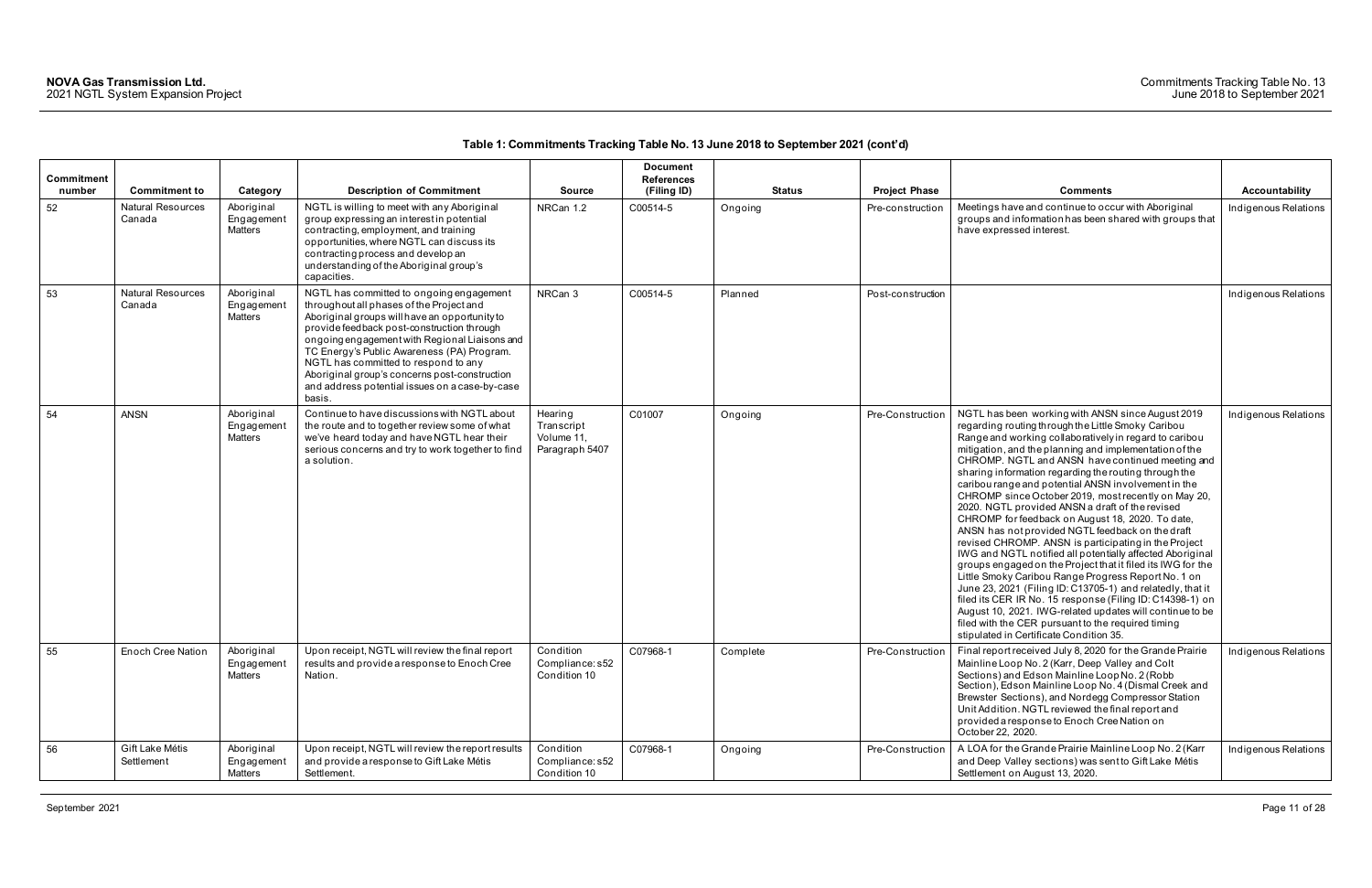| Commitment<br>number | <b>Commitment to</b>             | Category                                   | <b>Description of Commitment</b>                                                                                                                   | <b>Source</b>                                | <b>Document</b><br><b>References</b><br>(Filing ID) | <b>Status</b> | <b>Project Phase</b> | <b>Comments</b>                                                                                                                                                                                                                                                                                                                                                                                                                                                                                                                                                              | Accountability       |
|----------------------|----------------------------------|--------------------------------------------|----------------------------------------------------------------------------------------------------------------------------------------------------|----------------------------------------------|-----------------------------------------------------|---------------|----------------------|------------------------------------------------------------------------------------------------------------------------------------------------------------------------------------------------------------------------------------------------------------------------------------------------------------------------------------------------------------------------------------------------------------------------------------------------------------------------------------------------------------------------------------------------------------------------------|----------------------|
| 57                   | Kapawe'no First<br>Nation        | Aboriginal<br>Engagement<br>Matters        | Upon receipt, NGTL will review the TK report<br>and provide a response to Kapawe'no First<br>Nation.                                               | Condition<br>Compliance: s52<br>Condition 10 | C07968-1                                            | Complete      | Pre-Construction     | The TK Protocol agreement with Kapawe'no First Nation<br>and NGTL was finalized on October 14, 2020. Kapawe'no<br>First Nation completed TK fieldwork in 2020. Final report<br>received March 24, 2021 and Letter from Chief to<br>approve the final report and provide additional TK<br>information was received March 26, 2021 for Valhalla,<br>Elmworth and Karr sections. NGTL reviewed the final<br>report and a Letter from Chief, and provided a response<br>to Kapawe'no First Nation on May 4, 2021.                                                                | Indigenous Relations |
| 58                   | Kelly Lake First<br>Nation       | Aboriginal<br>Engagement<br><b>Matters</b> | Upon receipt, NGTL will review the final TK<br>report and provide a response to Kelly Lake First<br>Nation.                                        | Condition<br>Compliance: s52<br>Condition 10 | C07968-1                                            | Complete      | Pre-Construction     | Kelly Lake First Nation completed TK fieldwork in<br>October 2020. Final report received March 8, 2021 for the<br>Grande Prairie Mainline Loop No. 2 (Karr, and Deep<br>Valley Sections); GPML Loop No. 3 (Elmworth Section);<br>and Edson Mainline Loop No. 4 (Dismal Creek Section).<br>NGTL reviewed the final report and provided a response<br>to Kelly Lake First Nation on April 30, 2021.                                                                                                                                                                            | Indigenous Relations |
| 59                   | Montana First<br>Nation          | Aboriginal<br>Engagement<br>Matters        | NGTL awaits Montana First Nation's final TK<br>report. Upon receipt, NGTL will review the report<br>and provide a response to Montana First Nation | Condition<br>Compliance: s52<br>Condition 10 | C07968-1                                            | Ongoing       | Pre-Construction     |                                                                                                                                                                                                                                                                                                                                                                                                                                                                                                                                                                              | Indigenous Relations |
| 60                   | Nakcowinewak<br>Nation of Canada | Aboriginal<br>Engagement<br><b>Matters</b> | Upon receipt of a TK report, NGTL will review<br>the report and provide a response to<br>Nakcowinewak Nation of Canada.                            | Condition<br>Compliance: s52<br>Condition 10 | C07968-1                                            | Complete      | Pre-Construction     | Nakcowinewak Nation of Canada' final report received<br>December 1, 2020 for the for the Grande Prairie Mainline<br>Loop No. 2 (Karr, Deep Valley and Colt Sections) and<br>Edson Mainline Loop No. 2 (Robb Section), and Edson<br>Mainline Loop No. 4 (Dismal Creek and Brewster<br>Sections), NGTL reviewed the final report and provided a<br>response to Nakcowinewak Nation of Canada on<br>February 22, 2021.                                                                                                                                                          | Indigenous Relations |
| 61                   | Nose Creek<br>Community          | Aboriginal<br>Engagement<br>Matters        | Upon receipt, NGTL will review the TK report<br>and provide a response to Nose Creek<br>Community.                                                 | Condition<br>Compliance: s52<br>Condition 10 | C07968-1                                            | Complete      | Pre-Construction     | Nose Creek Community's final report received<br>September 17, 2020, for the Grande Prairie Mainline<br>Loop No. 3 (Valhalla and Elmworth sections). NGTL<br>reviewed the report and provided a response to Nose<br>Creek Community on October 27, 2020. NGTL received<br>an email with four additional mitigation questions from<br>Nose Creek Community related to the Elmworth section<br>on October 28, 2020. NGTL provided a response to Nose<br>Creek Community's questions on November 17, 2020                                                                        | Indigenous Relations |
| 62                   | Paul First Nation                | Aboriginal<br>Engagement<br>Matters        | Upon receipt of a Final TK report, NGTL will<br>review the report and provide a response to Paul<br>First Nation.                                  | Condition<br>Compliance: s52<br>Condition 10 | C07968-1                                            | Complete      | Pre-Construction     | NGTL received a Letter of No Concern on August 27,<br>2020 and a request to close off the TK project related to<br>the Colt, Deep Valley and Brewster sections. NGTL<br>remains committed to provide responses to Paul First<br>Nation upon receipt of additional information, should any<br>arise.<br>NGTL reviewed additional field information received from<br>Paul First Nation on June 2, 2020 for the GPML Loop No.<br>3 (Valhalla and Elmworth Sections) and GPML Loop No.<br>2 (Karr Section) and provided a response to Paul First<br>Nation on November 10, 2020. | Indigenous Relations |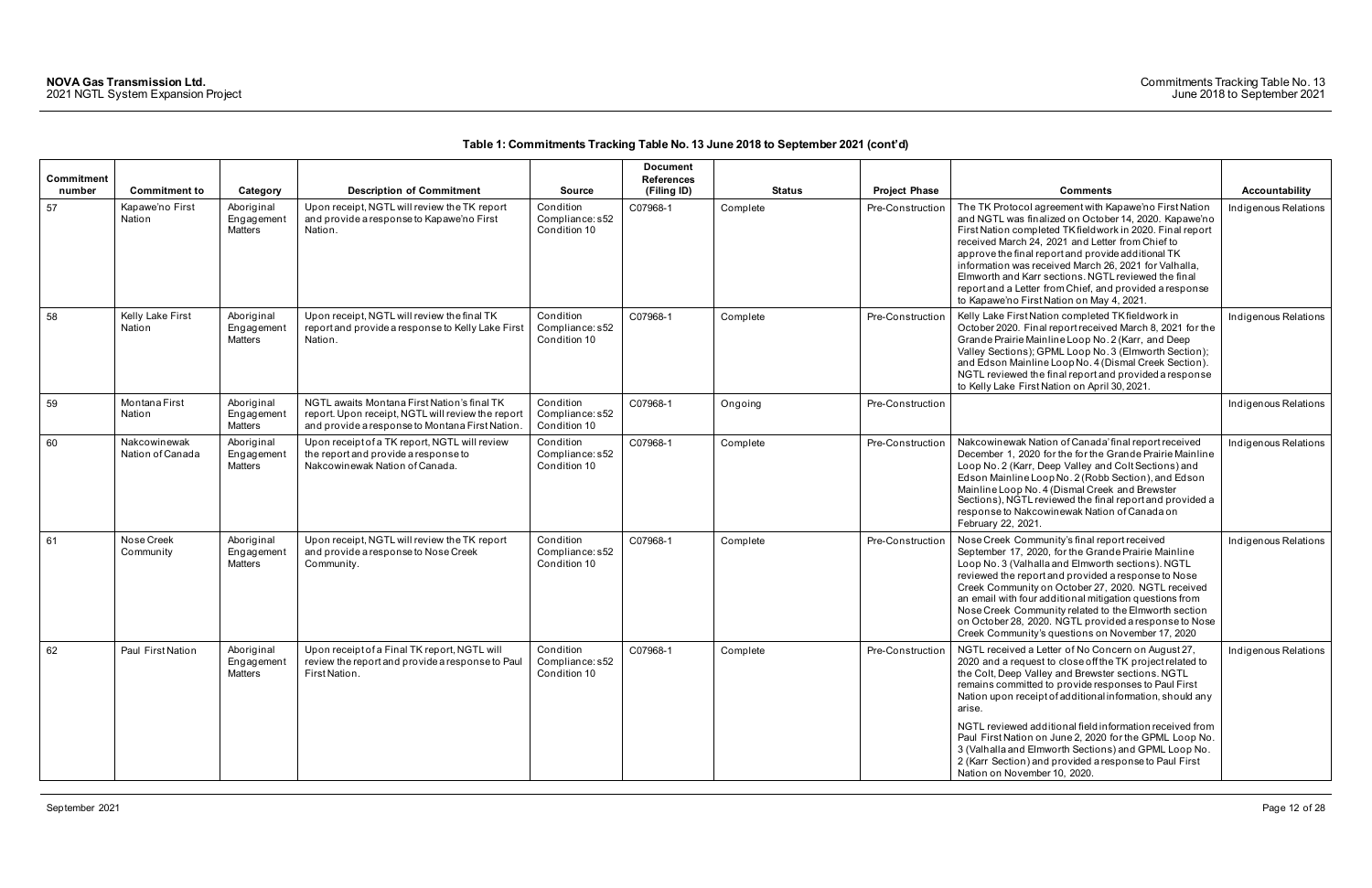| Commitment<br>number | <b>Commitment to</b>                | Category                            | <b>Description of Commitment</b>                                                                                                                                                                                                                                                                                                                                 | <b>Source</b>                                | <b>Document</b><br><b>References</b><br>(Filing ID) | <b>Status</b> | <b>Project Phase</b>               | <b>Comments</b>                                                                                                                                                                  | <b>Accountability</b>          |
|----------------------|-------------------------------------|-------------------------------------|------------------------------------------------------------------------------------------------------------------------------------------------------------------------------------------------------------------------------------------------------------------------------------------------------------------------------------------------------------------|----------------------------------------------|-----------------------------------------------------|---------------|------------------------------------|----------------------------------------------------------------------------------------------------------------------------------------------------------------------------------|--------------------------------|
| 63                   | Saddle Lake Cree<br>Nation          | Aboriginal<br>Engagement<br>Matters | Upon receipt of a Final TK report, NGTL will<br>review the report and provide a response to<br>Saddle Lake Cree Nation                                                                                                                                                                                                                                           | Condition<br>Compliance: s52<br>Condition 10 | C07968-1                                            | Ongoing       | Pre-Construction                   |                                                                                                                                                                                  | Indigenous Relations           |
| 64                   | <b>Sucker Creek First</b><br>Nation | Aboriginal<br>Engagement<br>Matters | Upon receipt of a Final TK report, NGTL will<br>review the report and provide a response to<br>Sucker Creek First Nation.                                                                                                                                                                                                                                        | Condition<br>Compliance: s52<br>Condition 10 | C07968-1                                            | Complete      | Pre-Construction                   | NGTL received the final TK report for the GPML Loop No.<br>2 (Karr Section) on September 2, 2020 and provided a<br>response to Sucker Creek First Nation on<br>October 27, 2020. | Indigenous Relations           |
| 65                   |                                     |                                     |                                                                                                                                                                                                                                                                                                                                                                  |                                              |                                                     |               |                                    | Duplicate to Commitment 106.                                                                                                                                                     |                                |
| 66                   |                                     |                                     |                                                                                                                                                                                                                                                                                                                                                                  |                                              |                                                     |               |                                    | Duplicate to Commitment 106.                                                                                                                                                     |                                |
| 67                   |                                     |                                     |                                                                                                                                                                                                                                                                                                                                                                  |                                              |                                                     |               |                                    | Duplicate to Commitment 106.                                                                                                                                                     |                                |
| 68                   | National Energy<br>Board            | Design<br>Matters                   | TransCanada will provide technical oversight for<br>pipeline engineering and technical activities, and<br>will also ensure coordination with prime<br>contractors and other third-party engineering<br>consultants to ensure that TransCanada's<br>engineering specifications and project<br>requirements are met.                                               | Application<br>Section 7.2.3                 | A92619                                              | Ongoing       | Pre-Construction<br>/ Construction |                                                                                                                                                                                  | Project Engineering            |
| 69                   | National Energy<br>Board            | Design<br>Matters                   | All purchased items and contracted services will<br>be obtained from suppliers and contractors of<br>assessed capabilities who have been pre-<br>qualified in accordance with TransCanada's<br>internal supplier management and pre-<br>qualification procedures or have been pre-<br>qualified by a prime contractor to TransCanada.                            | Application<br>Section 7.2.3                 | A92619                                              | Complete      | Pre-Construction                   |                                                                                                                                                                                  | Project Engineering            |
| 70                   | National Energy<br>Board            | Construction<br>Matters             | During construction, each prime contractor will<br>be responsible for ensuring the work performed<br>is in accordance with contract documents,<br>Project design, applicable standards,<br>specifications and procedures, and the Project-<br>specific quality plan. TransCanada inspectors<br>will monitor all construction activities to ensure<br>compliance. | Application<br>Section 7.2.3                 | A92619                                              | Ongoing       | Construction                       |                                                                                                                                                                                  | Pipeline Project<br>Management |
| 71                   | National Energy<br>Board            | Engineering<br>Matters              | Design changes during construction will be<br>managed in accordance with the appropriate<br>change management procedures and in<br>accordance with TransCanada's standard<br>engineering practices.                                                                                                                                                              | Application<br>Section 7.2.3                 | A92619                                              | Ongoing       | Construction                       |                                                                                                                                                                                  | Project Engineering            |
| 72                   | National Energy<br>Board            | Engineering<br>Matters              | The primary coating for the external surface of<br>the below ground pipe will be fusion-bonded<br>epoxy (FBE). Field girth welds will be protected<br>with a liquid applied coating                                                                                                                                                                              | Application<br>Section 7.5.1                 | A92619                                              | Ongoing       | Pre-construction                   |                                                                                                                                                                                  | Project Engineering            |
| 73                   | National Energy<br>Board            | Construction<br>Matters             | An additional mechanical protection system,<br>such as sand padding or rock shield, will be<br>used if large and/or angular backfill material is<br>encountered.                                                                                                                                                                                                 | Application<br>Section 7.5.1                 | A92619                                              | Ongoing       | Construction                       |                                                                                                                                                                                  | Pipeline Project<br>Management |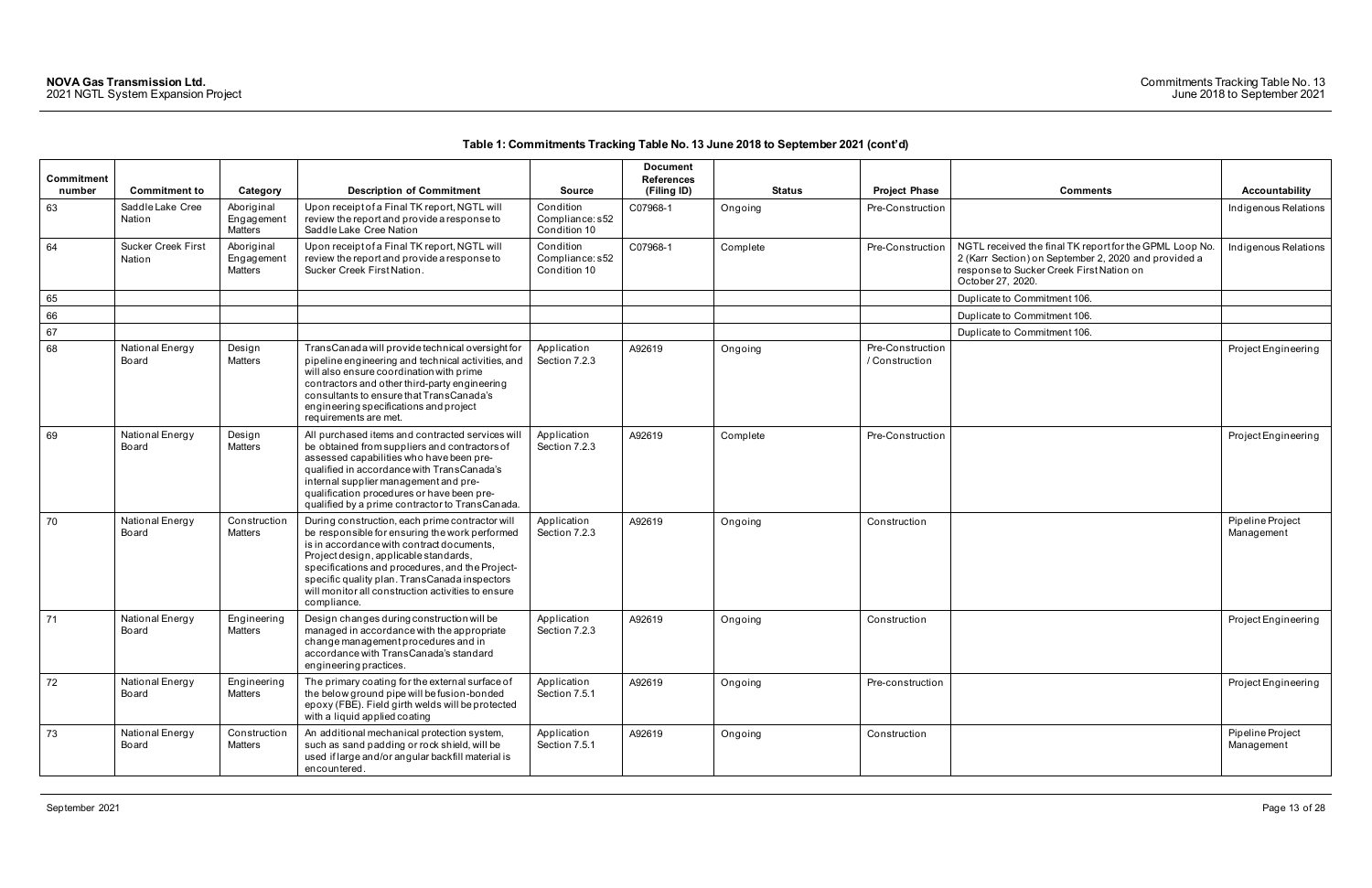| Commitment |                          |                         |                                                                                                                                                                                                                                                                              |                              | <b>Document</b><br><b>References</b> |               |                                    |                                                                                                                                                                                                                                                                               |                                |
|------------|--------------------------|-------------------------|------------------------------------------------------------------------------------------------------------------------------------------------------------------------------------------------------------------------------------------------------------------------------|------------------------------|--------------------------------------|---------------|------------------------------------|-------------------------------------------------------------------------------------------------------------------------------------------------------------------------------------------------------------------------------------------------------------------------------|--------------------------------|
| number     | <b>Commitment to</b>     | Category                | <b>Description of Commitment</b>                                                                                                                                                                                                                                             | <b>Source</b>                | (Filing ID)                          | <b>Status</b> | <b>Project Phase</b>               | <b>Comments</b>                                                                                                                                                                                                                                                               | <b>Accountability</b>          |
| 74         | National Energy<br>Board | Engineering<br>Matters  | Abrasion-resistant coating will be used where<br>pipe is installed using boring, HDD or other<br>methods that could cause abrasion to the<br>coating during installation.                                                                                                    | Application<br>Section 7.5.1 | A92619                               | Ongoing       | Pre-construction<br>/ Construction | Pipe ordered includes abrasion coated pipe based on<br>planned bored pipe installation. Additional quantities of<br>abrasion coated pipe have also been included in the<br>event that a bored pipe installation not previously<br>identified is required during construction. | Project Engineering            |
| 75         | National Energy<br>Board | Engineering<br>Matters  | Below-ground assembly piping will be protected<br>with a liquid applied coating. Above-ground<br>piping will be primed and painted.                                                                                                                                          | Application<br>Section 7.5.1 | A92619                               | Ongoing       | Pre-construction<br>/ Construction |                                                                                                                                                                                                                                                                               | Project Engineering            |
| 76         | National Energy<br>Board | Engineering<br>Matters  | In addition to the pipe coating, CP will be<br>provided through impressed current CP systems,<br>which may consist of existing CP systems as<br>well as new CP systems if required, and will<br>include groundbeds and rectifiers as determined<br>during detailed design.   | Application<br>Section 7.5.2 | A92619                               | Ongoing       | Pre-construction<br>/ Construction |                                                                                                                                                                                                                                                                               | Project Engineering            |
| 77         | National Energy<br>Board | Engineering<br>Matters  | CP test points will be installed, where required,<br>along the pipeline and at road, foreign pipeline<br>and utility crossings.                                                                                                                                              | Application<br>Section 7.5.2 | A92619                               | Ongoing       | Pre-construction<br>/ Construction |                                                                                                                                                                                                                                                                               | Project Engineering            |
| 78         | National Energy<br>Board | Engineering<br>Matters  | NGTL will install launchers and receivers on the<br>pipeline sections, for the purposes of ILI, during<br>construction                                                                                                                                                       | Application<br>Section 7.5.2 | A92619                               | Planned       | Pre-construction<br>/ Construction |                                                                                                                                                                                                                                                                               | Project Engineering            |
| 79         |                          |                         |                                                                                                                                                                                                                                                                              |                              |                                      |               |                                    | Duplicate to Commitment 106.                                                                                                                                                                                                                                                  |                                |
| 80         | National Energy<br>Board | Engineering<br>Matters  | The geotechnical reports will be provided to the<br>Board in supplemental filings.                                                                                                                                                                                           | Application<br>Section 7.6   | A92619                               | Complete      | Pre-construction                   | NGTL filed the geotechnical reports in Certificate<br>Condition 8 on November 5, 2020 (C09392-1).                                                                                                                                                                             | Project Engineering            |
| 81         | National Energy<br>Board | Engineering<br>Matters  | Mitigation measures will be implemented in<br>organic terrain locations that pose risk to the<br>pipeline sections.                                                                                                                                                          | Application<br>Section 7.6.2 | A92619                               | Ongoing       | Pre-construction<br>/ Construction |                                                                                                                                                                                                                                                                               | Project Engineering            |
| 82         | National Energy<br>Board | Construction<br>Matters | NGTL will award separate contracts for portions<br>of the Project work outside the scope of the<br>prime contractor construction contracts, such as<br>construction surveying, inspection and NDE.                                                                           | Application<br>Section 8.1.1 | A92619                               | Ongoing       | Construction                       | Confirmed, requisition activities for other non-Prime<br>services and activities are ongoing.                                                                                                                                                                                 | Pipeline Project<br>Management |
| 83         | National Energy<br>Board | Construction<br>Matters | Pipeline construction activities will progress in a<br>manner that will avoid applicable wildlife timing<br>restrictions, where feasible. Where wildlife timing<br>restrictions cannot be avoided, NGTL will work<br>with the appropriate agencies to develop<br>mitigation. | Application<br>Section 8.2   | A92619                               | Ongoing       | Construction                       |                                                                                                                                                                                                                                                                               | Pipeline Project<br>Management |
| 84         | National Energy<br>Board | Construction<br>Matters | The pipeline ROW will be assessed during<br>spring/summer following construction to evaluate<br>reclamation requirements.                                                                                                                                                    | Application<br>Section 8.2   | A92619                               | Planned       | Post-<br>Construction              |                                                                                                                                                                                                                                                                               | Environment                    |
| 85         | National Energy<br>Board | Construction<br>Matters | Construction access will maximize the use of<br>existing public roads as well as privately owned<br>and maintained all-season and seasonal industry<br>roads                                                                                                                 | Application<br>Section 8.4   | A92619                               | Ongoing       | Pre-construction<br>/ Construction | Confirmed plan.                                                                                                                                                                                                                                                               | Project Engineering            |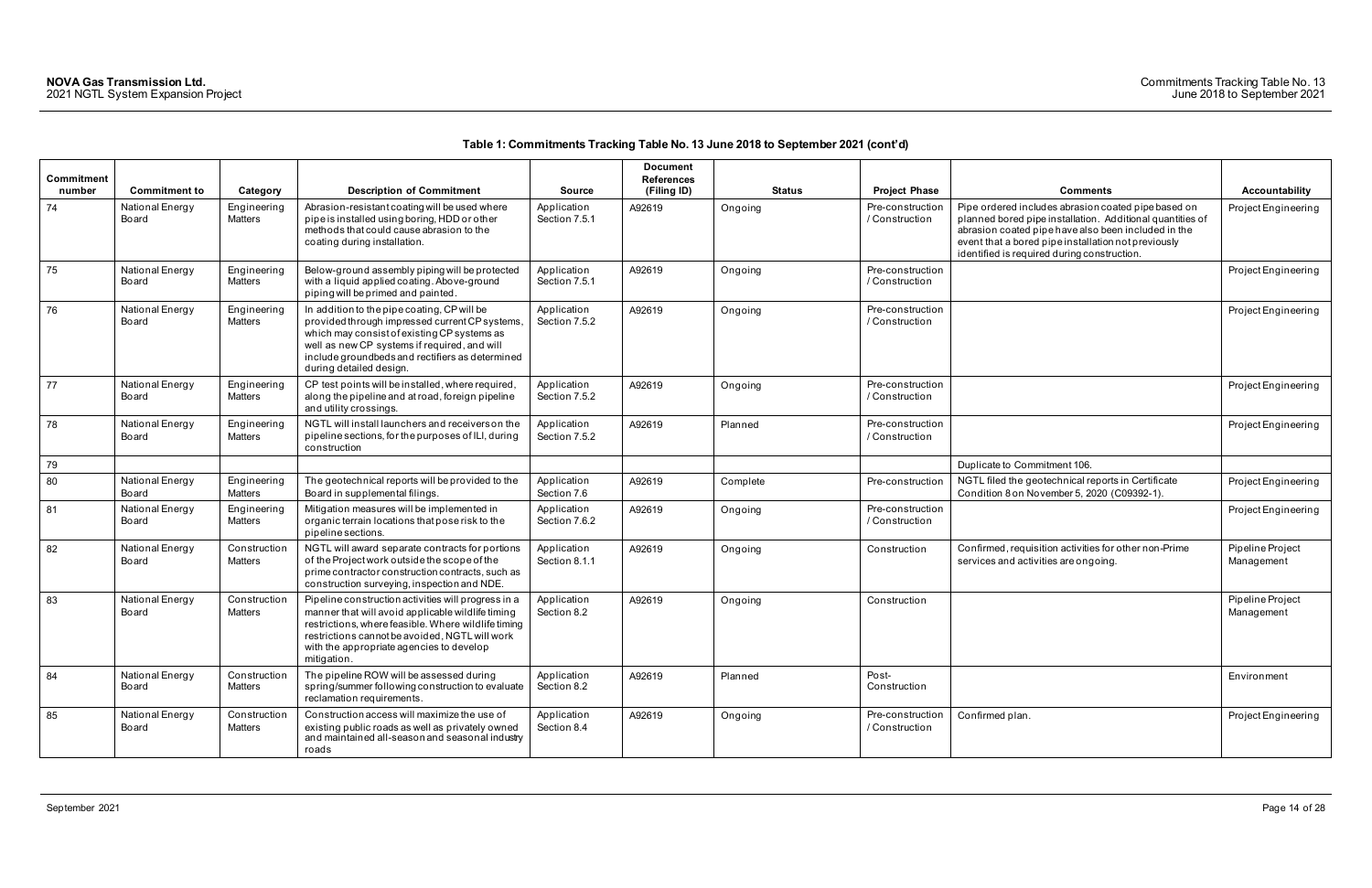| <b>Commitment</b> |                          |                               |                                                                                                                                                                                                                                                                                                             |                                                     | <b>Document</b><br><b>References</b> |                 |                      |                                                                                                                                                                                                                                            |                                                                                      |
|-------------------|--------------------------|-------------------------------|-------------------------------------------------------------------------------------------------------------------------------------------------------------------------------------------------------------------------------------------------------------------------------------------------------------|-----------------------------------------------------|--------------------------------------|-----------------|----------------------|--------------------------------------------------------------------------------------------------------------------------------------------------------------------------------------------------------------------------------------------|--------------------------------------------------------------------------------------|
| number            | <b>Commitment to</b>     | Category                      | <b>Description of Commitment</b>                                                                                                                                                                                                                                                                            | <b>Source</b>                                       | (Filing ID)                          | <b>Status</b>   | <b>Project Phase</b> | <b>Comments</b>                                                                                                                                                                                                                            | <b>Accountability</b>                                                                |
| 86                | National Energy<br>Board | Construction<br>Matters       | NGTL will develop a Safety Management Plan<br>(SMP) that provides details on the roles and<br>responsibilities of the project/construction<br>management teams and other, relevant safety<br>information associated with the Project.                                                                       | Application<br>Section 8.6                          | A92619                               | Complete        | Pre-Construction     | Safety Management Plans are in place for the Project.                                                                                                                                                                                      | Pipeline Project<br>Management                                                       |
| 87                | National Energy<br>Board | Construction<br>Matters       | NGTL will consult with regional emergency<br>response agencies to ensure that appropriate<br>communications, understanding and cooperation<br>are in place for the Project during construction.                                                                                                             | Application<br>Section 8.6                          | A92619                               | Complete        | Pre-Construction     | Notifications were sent to emergency response partners<br>prior to construction and NGTL continues to consult with<br>these agencies on an ongoing basis.                                                                                  | Pipeline Project<br>Management                                                       |
| 88                | National Energy<br>Board | Construction<br>Matters       | A hydrostatic test plan will be prepared during<br>detailed design and submitted to the Board<br>before hydrotesting of the pipeline sections.                                                                                                                                                              | Application<br>Section 8.8.5                        | A92619                               | Planned Ongoing | Pre-Construction     | NGTL filed the hydrostatic test plans for the Valhalla and<br>Elmworth Sections on August 25, 2021 (C14631) and for<br>the Karr, Dismal Creek and Brewster Sections on<br>September 15, 2021 (C14941).                                     | Pipeline Project<br>Management                                                       |
| 89                | National Energy<br>Board | Engineering<br>Matters        | The compressor station unit additions will be<br>designed, constructed and operated in<br>accordance with CSA Z662-15 and the OPR, as<br>well as other industry standards and<br><b>TransCanada specifications</b>                                                                                          | Application<br>Section 9.3                          | A92619                               | Complete        | Pre-Construction     | The Project is designed in accordance with CSA Z662-19<br>and OPR SOR/99-294. CSA Z662-15 has been<br>superseded by CSA Z662-19 as committed to by NGTL<br>in Commitment 106. Compressor station unit addition<br>engineering is complete. | Pipeline Project<br>Management                                                       |
| 90                |                          |                               |                                                                                                                                                                                                                                                                                                             |                                                     |                                      |                 |                      | Duplicate to Commitment 86.                                                                                                                                                                                                                |                                                                                      |
| 91                | National Energy<br>Board | Engineering<br><b>Matters</b> | NGTL will review each prime contractor's SSSP<br>before construction to ensure compliance with<br>TransCanada and regulatory requirements.                                                                                                                                                                  | Application<br>Section 9.5.4                        | A92619                               | Complete        | Pre-Construction     | NGTL filed Order Condition 9 on October 20, 2020<br>(C09011).                                                                                                                                                                              | Pipeline Project<br>Management, Safety<br>Representative                             |
| 92                |                          |                               |                                                                                                                                                                                                                                                                                                             |                                                     |                                      |                 |                      | Duplicate to Commitment 106.                                                                                                                                                                                                               |                                                                                      |
| 93                |                          |                               |                                                                                                                                                                                                                                                                                                             |                                                     |                                      |                 |                      | Duplicate to Commitment 106.                                                                                                                                                                                                               |                                                                                      |
| 94                | National Energy<br>Board | Engineering<br><b>Matters</b> | The prime contractor for each unit addition will<br>prepare a field ERP that will be reviewed by<br>NGTL and will be implemented in the event of an<br>emergency during construction.                                                                                                                       | Application<br>Section 9.5.15                       | A92619                               | Complete        | Pre-construction     | NGTL submitted the ERPs for the Compressor Station<br>Unit Additions on August 6, 2020.                                                                                                                                                    | Pipeline Project<br>Management, TC<br>Energy emergency<br>response<br>representative |
| 95                |                          |                               |                                                                                                                                                                                                                                                                                                             |                                                     |                                      |                 |                      | Duplicate to Commitment 107.                                                                                                                                                                                                               |                                                                                      |
| 96                | National Energy<br>Board | Engineering<br>Matters        | The geotechnical program for the remaining<br>proposed trenchless crossings i.e., Smoky River<br>Little Smoky River, McLeod River, Pembina<br>River and North Saskatchewan River, is<br>ongoing. NGTL will submit updated trenchless<br>teasibility reports when they become available.                     | Additional Written<br>Evidence (AWE)<br>Section 2.4 | A96812                               | Complete        | Pre-Construction     | Certificate Condition 9 was filed on October 27, 2020<br>(C09149).                                                                                                                                                                         | Pipeline Project<br>Management                                                       |
| 97                | National Energy<br>Board | Engineering<br>Matters        | It is NGTL's intention to carry out a Phase II<br>assessment of the identified areas in Q2 2019<br>(via field reconnaissance) and verify the desktop<br>assessment. Findings of the Phase II<br>assessment and mitigation measures identified<br>will be shared with the Board following its<br>completion. | <b>NEB 1.2a</b>                                     | A96810                               | Complete        | Pre-Construction     | NGTL filed the geotechnical reports in Certificate<br>Condition 8 on November 5, 2020 (C09392-1).                                                                                                                                          | Pipeline Project<br>Management                                                       |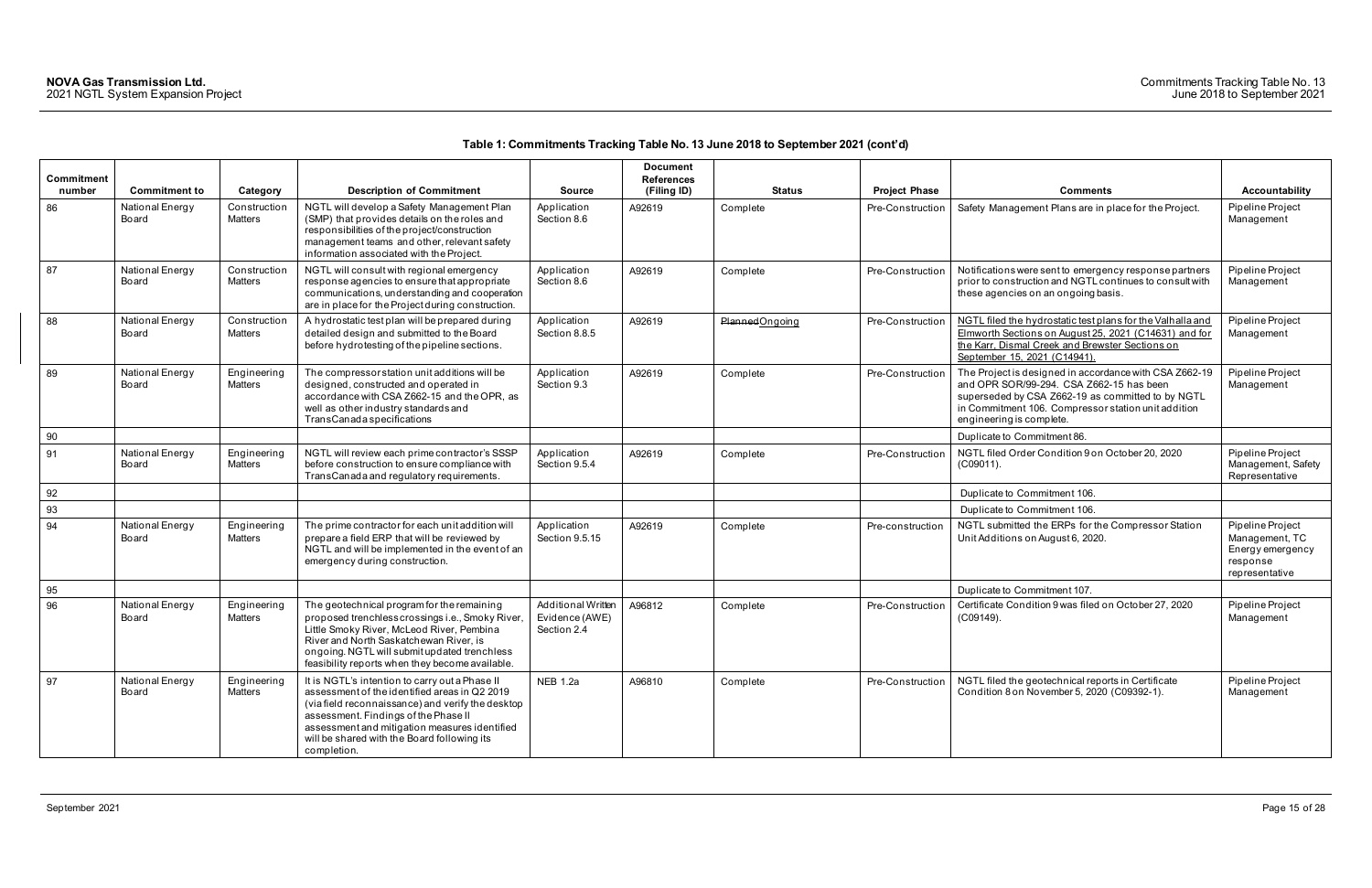| <b>Commitment</b> |                                                  |                                    |                                                                                                                                                                                                                                                                                                                                                                                                                  |                                  | <b>Document</b><br><b>References</b> |                           |                                          |                                                                                                                                                                                                                                           |                                                         |
|-------------------|--------------------------------------------------|------------------------------------|------------------------------------------------------------------------------------------------------------------------------------------------------------------------------------------------------------------------------------------------------------------------------------------------------------------------------------------------------------------------------------------------------------------|----------------------------------|--------------------------------------|---------------------------|------------------------------------------|-------------------------------------------------------------------------------------------------------------------------------------------------------------------------------------------------------------------------------------------|---------------------------------------------------------|
| number<br>98      | <b>Commitment to</b><br>National Energy<br>Board | Category<br>Engineering<br>Matters | <b>Description of Commitment</b><br>Preliminary work has been undertaken to<br>determine the potential for scour of watercourses<br>along all the Project's pipeline routes. A<br>complete scour report is anticipated to be<br>provided to the Board in Q2 2019.                                                                                                                                                | <b>Source</b><br><b>NEB 1.2c</b> | (Filing ID)<br>A96810                | <b>Status</b><br>Complete | <b>Project Phase</b><br>Pre-Construction | <b>Comments</b><br>NGTL provided the scour reports in its Project Update<br>$(C00044)$ .                                                                                                                                                  | <b>Accountability</b><br>Pipeline Project<br>Management |
| 99                |                                                  |                                    |                                                                                                                                                                                                                                                                                                                                                                                                                  |                                  |                                      |                           |                                          | Duplicate to Commitment 106.                                                                                                                                                                                                              |                                                         |
| 100               | National Energy<br>Board                         | Engineering<br>Matters             | Upon completion of the geotechnical fieldwork<br>portion in Q2 2019, geotechnical reports for the<br>remaining trenchless crossings and further, final<br>feasibility studies for the proposed HDD<br>crossings will be completed by Q3 2019.                                                                                                                                                                    | <b>NEB 2.1</b>                   | A98232                               | Complete                  | Pre-Construction                         | NGTL updated this commitment in its Project Update<br>(NEB Filing ID: C00044), to provide the final feasibility<br>studies to the Board by Q3 2019.<br>Certificate Condition 9 was filed on October 27, 2020<br>$(C09149)$ .              | Pipeline Project<br>Management                          |
| 101               | National Energy<br>Board                         | Engineering<br><b>Matters</b>      | Upon determination of a feasible contingency<br>method and corresponding crossing alignment,<br>NGTL will conduct a geohazard and risk<br>assessment to identify hazards and risks specific<br>to the alignment and contingency crossing<br>method chosen. NGTL plans to finalize this<br>analysis in Q3 2019 upon completion of<br>geotechnical analyses.                                                       | NEB 2.3c and d                   | A98232                               | Complete                  | Pre-Construction                         | NGTL updated this commitment in its Project Update<br>(C00044), to provide the final feasibility studies to the<br>Board by Q3 2019.<br>NGTL filed the geotechnical reports in Certificate<br>Condition 8 on November 5, 2020 (C09392-1). | Pipeline Project<br>Management                          |
| 102               | National Energy<br>Board                         | Engineering<br>Matters             | NGTL will work with Project contractors to<br>determine, where practical, emission mitigation<br>measures that can be implemented on older<br>specialized equipment.                                                                                                                                                                                                                                             | Reply Evidence                   | C00043-1                             | Complete                  | Pre-Construction                         |                                                                                                                                                                                                                                           | Pipeline Project<br>Management                          |
| 103               | National Energy<br>Board                         | Engineering<br>Matters             | NGTL will work with each contractor to ensure<br>vehicle and equipment maintenance programs<br>are in place and adhere to programs that include<br>routine manufacturer recommended<br>maintenance and repairs to parts such as spark<br>plugs and air filters that influence air emissions<br>and are implemented per the OEM (Original<br>Equipment Manufacturer), operator manuals and<br>guidance documents. | Reply Evidence                   | C00043-1                             | Complete                  | Pre-Construction                         | NGTL's Prime Contractor's have vehicle and equipment<br>maintenance programs in place.                                                                                                                                                    | Pipeline Project<br>Management                          |
| 104               | National Energy<br>Board                         | Engineering<br><b>Matters</b>      | NGTL will minimize the construction footprint to<br>the extent possible and will, limit construction<br>activities on the slopes to what is necessary to<br>install the pipeline.                                                                                                                                                                                                                                | NEB 3.1c.1<br>through c.4        | A99941-1                             | Ongoing                   | Construction                             | Confirmed.                                                                                                                                                                                                                                | Pipeline Project<br>Management                          |
| 105               | National Energy<br>Board                         | Engineering<br>Matters             | NGTL will work with construction contractors and<br>is prepared to ask in the request for proposal<br>(RFP), during the bid process, to identify and<br>propose methods and technology to reduce or<br>minimize construction related noise without<br>compromising safety.                                                                                                                                       | NEB 3.14                         | A99941-1                             | Complete                  | Pre-Construction                         |                                                                                                                                                                                                                                           | Pipeline Project<br>Management                          |
| 106               | National Energy<br>Board                         | Engineering<br>Matters             | NGTL confirms that the Project design and<br>construction phases will comply with CSAZ662-<br>19.                                                                                                                                                                                                                                                                                                                | <b>NEB 4.4</b>                   | C00542-1                             | Ongoing                   | Pre-Construction<br>/ Construction       |                                                                                                                                                                                                                                           | Pipeline Project<br>Management                          |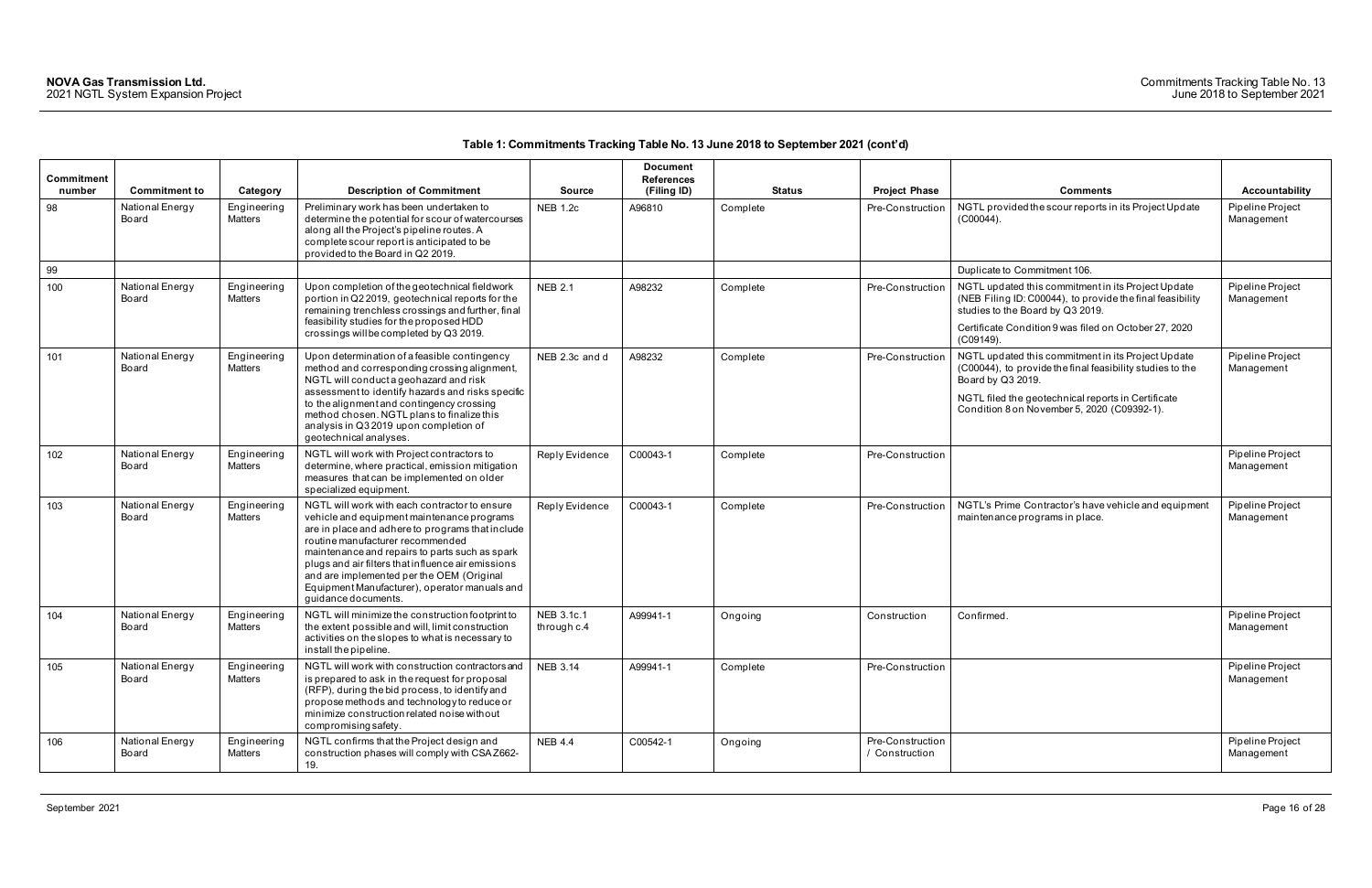| <b>Commitment</b> |                          |                                 |                                                                                                                                                                                                                                                                                                                                                     |                                                                 | <b>Document</b><br><b>References</b>           |               |                                                   |                                                                                                                                                                                                                                                                                                          |                       |
|-------------------|--------------------------|---------------------------------|-----------------------------------------------------------------------------------------------------------------------------------------------------------------------------------------------------------------------------------------------------------------------------------------------------------------------------------------------------|-----------------------------------------------------------------|------------------------------------------------|---------------|---------------------------------------------------|----------------------------------------------------------------------------------------------------------------------------------------------------------------------------------------------------------------------------------------------------------------------------------------------------------|-----------------------|
| number            | <b>Commitment to</b>     | Category                        | <b>Description of Commitment</b>                                                                                                                                                                                                                                                                                                                    | <b>Source</b>                                                   | (Filing ID)                                    | <b>Status</b> | <b>Project Phase</b>                              | <b>Comments</b>                                                                                                                                                                                                                                                                                          | <b>Accountability</b> |
| 107               | <b>Blood Tribe</b>       | Engineering<br>Matters          | NGTL will implement TransCanada's<br>comprehensive Integrity Management Program<br>(IMP) to monitor and ensure the integrity of the<br>Project.                                                                                                                                                                                                     | BT 1.36                                                         | A98233-3                                       | Planned       | Post-<br>Construction                             |                                                                                                                                                                                                                                                                                                          | Pipeline Integrity    |
| 108               | National Energy<br>Board | Environmental<br><b>Matters</b> | NGTL accepts the findings of the ESA and will<br>adhere to the recommendations and mitigation<br>measures identified in the ESA and the EPPs.                                                                                                                                                                                                       | Application<br>Section 14.10                                    | A92619                                         | Complete      | Pre-Construction<br>through Post-<br>Construction |                                                                                                                                                                                                                                                                                                          | Environment           |
| 109               | National Energy<br>Board | Environmental<br><b>Matters</b> | However, if temporary construction camps for<br>pipeline construction activities are determined to<br>be required, NGTL will undertake the necessary<br>desktop studies, as well as any necessary field<br>studies, to confirm the conclusions of the ESA.                                                                                          | <b>NEB 1.7c</b>                                                 | A96810                                         | Complete      | Pre-Construction                                  | Order Conditions 7 (C08400) and 8 (C08407) were filed<br>with the CER on September 17, 2020.                                                                                                                                                                                                             | Environment           |
| 110               | National Energy<br>Board | Environmental<br><b>Matters</b> | NGTL confirms that the stand-alone EPP for<br>Section 58 activities will be submitted to the<br>Board                                                                                                                                                                                                                                               | <b>NEB 1.8</b>                                                  | A96810                                         | Complete      | Pre-Construction                                  | NGTL submitted the Section 58 EPP on August 14, 2020<br>(C07842). NGTL submitted an update to the Section 58<br>EPP on February 1, 2020 (C11358).                                                                                                                                                        | Environment           |
| 111               | National Energy<br>Board | Environmental<br>Matters        | However, should further HRIA work or additional<br>mitigation be required, NGTL will follow guidance<br>from ACT regarding the completion of this work.<br>NGTL will determine interest and potential<br>opportunities for Aboriginal participation, if any,<br>following the receipt of decisions from ACT.                                        | <b>NEB 1.29</b>                                                 | A96810                                         | Ongoing       | Pre-<br>Construction,<br>Construction             | Note ACT (Alberta Culture and Tourism) is now ACMSW<br>(Alberta Culture, Multiculturalism and Status of Women).<br>Condition 15 was filed with the CER on December 17,<br>2020 (C10487). HRA approval for TWS for access and<br>additional construction workspace ongoing.                               | Environment           |
| 112               | National Energy<br>Board | Environmental<br>Matters        | Historical Resources Impact Assessment (HRIA)<br>reports from Stantec Consulting Ltd. and Wood<br>Environment and Infrastructure Solutions are<br>currently being prepared and will be submitted to<br>Alberta Culture and Tourism (ACT) by April of<br>this year. Responses from ACT to those reports<br>are anticipated in May 2019.              | <b>NEB 2.5</b>                                                  | A98232                                         | Complete      | Pre-Construction                                  | ACT (now ACMSW) confirmed mitigation requirements<br>and additional HRIA components which were<br>implemented in 2019 as well as 2020. Order Condition 13<br>was filed on October 7, 2020 (C08789) and Condition 15<br>on December 17, 2020 (C10487).                                                    | Environment           |
| 113               | <b>Blood Tribe</b>       | Environmental<br>Matters        | In addition to following the COP for its<br>requirements regarding water sources, NGTL<br>will apply for Temporary Diversion Licenses for<br>water use, where required.                                                                                                                                                                             | BT 1.9                                                          | A98223-3                                       | Planned       | Construction                                      | Anticipated for mainline construction and hydrostatic<br>testing starting in Q3, 2021 and continuing through to end<br>of Q1 2022.                                                                                                                                                                       | Environment           |
| 114               | <b>Blood Tribe</b>       | Environmental<br><b>Matters</b> | If shallow groundwater is encountered during<br>trenching activities, mitigation will be<br>implemented to ensure subsurface ground water<br>flow is maintained across the trench through the<br>use of ditch plugs, sub-drains or other<br>impermeable barriers to prevent the pipeline<br>trench from becoming a conduit for groundwater<br>flow. | BT 1.13<br><b>DCN 50</b><br><b>MNA R3 13</b><br><b>PKN 1.13</b> | A98233-3<br>A98233-5<br>A98233-10<br>A98233-12 | Ongoing       | Construction                                      |                                                                                                                                                                                                                                                                                                          | Environment           |
| 115               | HLFN / SNN               | Environmental<br>Matters        | NGTL will also seek the input of a Qualified<br>Aquatic Environmental Specialist (QAES) if a<br>Fisheries Act Authorization is required for the<br>contingency method.                                                                                                                                                                              | HLFN 2.2 d)<br>SNN 2.6 c)                                       | A98655-4<br>A98655-6                           | Ongoing       | Construction                                      | NGTL continues to use QAES's for input to construction<br>planning. They are participating and providing input on an<br>ongoing basis throughout the construction phases as well<br>as the DFO current review process of selected crossings<br>identified by the CER in the letter of February 18, 2020. | Environment           |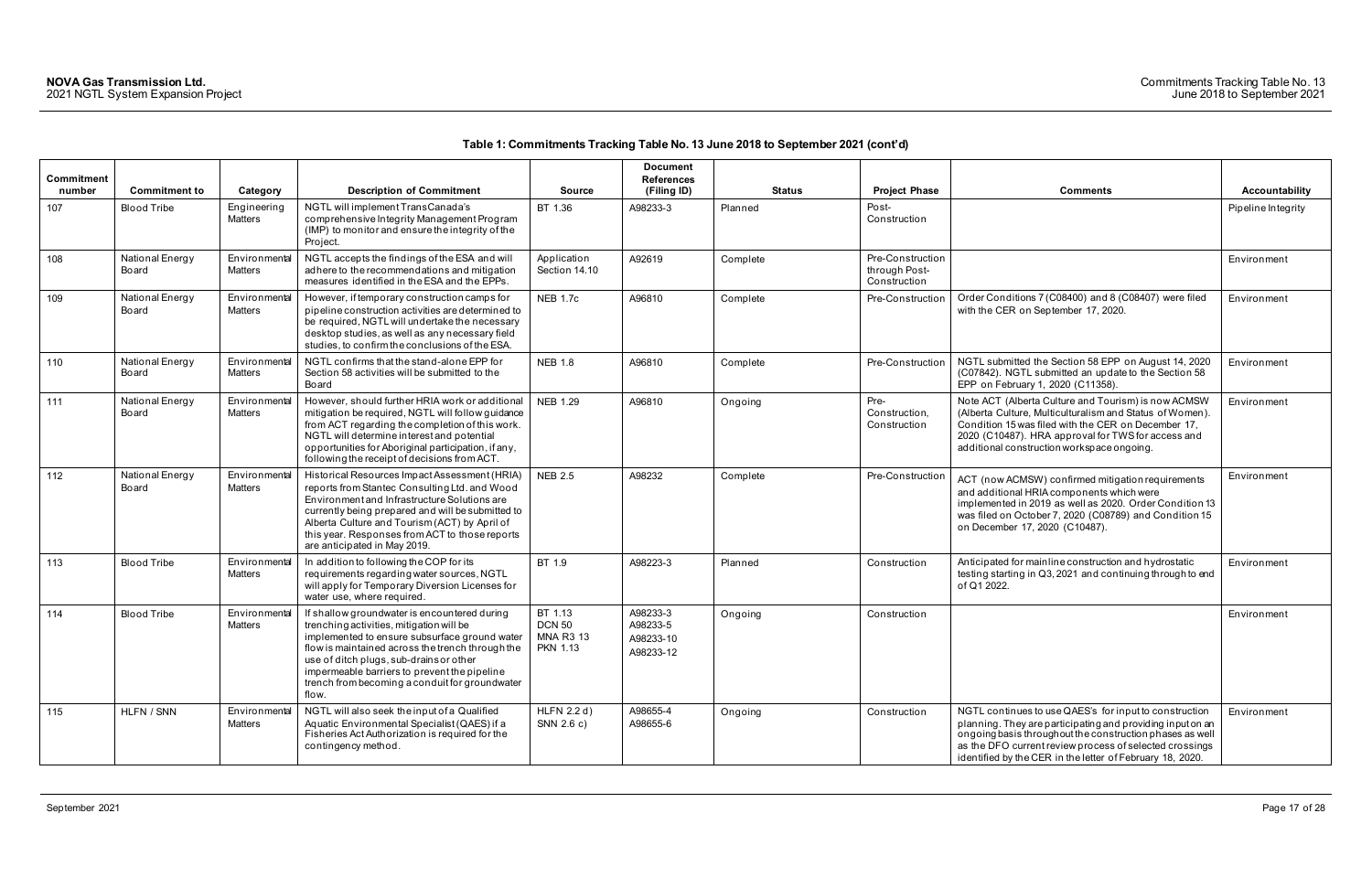| <b>Commitment</b><br>number | <b>Commitment to</b>     | Category                        | <b>Description of Commitment</b>                                                                                                                                                                                                                                                                                                                                                                                                          | <b>Source</b>   | <b>Document</b><br><b>References</b><br>(Filing ID) | <b>Status</b> | <b>Project Phase</b>                    | <b>Comments</b>                                                                                                                                                                                                                                                                 | <b>Accountability</b> |
|-----------------------------|--------------------------|---------------------------------|-------------------------------------------------------------------------------------------------------------------------------------------------------------------------------------------------------------------------------------------------------------------------------------------------------------------------------------------------------------------------------------------------------------------------------------------|-----------------|-----------------------------------------------------|---------------|-----------------------------------------|---------------------------------------------------------------------------------------------------------------------------------------------------------------------------------------------------------------------------------------------------------------------------------|-----------------------|
| 116                         | Samson Cree<br>Nation    | Environmental<br>Matters        | The final CHROMP will include a detailed offset<br>plan, including the final plan for the GPML offset<br>measures, and will be implemented once the<br>plan has been finalized through ongoing<br>engagement with regulators and stakeholders.                                                                                                                                                                                            | <b>SCN 3.2d</b> | A98223-13                                           | Complete      | Pre-Construction                        | Amendments to Certificate Condition 6 recommended by<br>the Government of Canada negates the requirement for a<br>detailed offset plan and has been replaced with a<br>mandated threshold. The Revised CHROMP was filed on<br>November 12, 2020 (C09519-1) as the final CHROMP. | Environment           |
| 117                         | Samson Cree<br>Nation    | Environmental<br><b>Matters</b> | The FOV will be provided in the Final CHROMP.                                                                                                                                                                                                                                                                                                                                                                                             | <b>SCN 3.5a</b> | C00514-7                                            | Complete      | Post-<br>Construction                   | Amendments to Certificate Condition 6 recommended by<br>the Government of Canada negates the need for an<br>NGTL FOV. The Revised CHROMP was filed on<br>November 12, 2020 (C09519-1).                                                                                          | Indigenous Relations  |
| 118                         | Samson Cree<br>Nation    | Environmental<br><b>Matters</b> | Vegetation management will be implemented in<br>accordance with the TransCanada Integrated<br>Vegetation Management Program (TransCanada<br>2009) and TransCanada's Procedure for<br>Invasive Vegetation Weed Control Management<br>Canada (TransCanada 2013) during the<br>construction and operations of the Project.                                                                                                                   | <b>SCN 7.1d</b> | A98223-13                                           | Planned       | Post-<br>Construction and<br>Operations |                                                                                                                                                                                                                                                                                 | Environment           |
| 119                         | SNN                      | Environmental<br><b>Matters</b> | NGTL will consider information gathered during<br>ongoing engagement with SNN in Project<br>planning, including the EPP, which includes the<br>Bear Management Plan and Wildlife Species of<br>Concern Discovery Contingency Plan and<br>Environmental Alignment Sheets (EAS) filed<br>prior to construction, and will continue to address<br>questions and concerns from SNN through its<br>ongoing engagement efforts should any arise. | SNN 2.6 c)      | A98655-6                                            | Ongoing       | Pre-Construction                        | NGTL reviewed the final reports and provided responses<br>to Stoney Nakoda Nations on April 9, 2019.                                                                                                                                                                            | Environment           |
| 120                         | National Energy<br>Board | Environmental<br><b>Matters</b> | NGTL will implement an early in/early out<br>approach to Project construction in Little Smoky<br>Caribou Range.                                                                                                                                                                                                                                                                                                                           | <b>NEB 3.4a</b> | A99941-1                                            | Ongoing       | Construction                            | NGTL stopped work within the Little Smoky Caribou<br>Range on February 14, 2021. Clearing activities within<br>the Little Smoky Caribou Range resumed September 13,<br>2021. Work is expected to resume in Q4 of 2021.                                                          | Environment           |
| 121                         | National Energy<br>Board | Environmental<br>Matters        | Should any activities be required in the Range<br>during the RAP, NGTL will consult with AEP to<br>determine the appropriate course of action and<br>mitigation.                                                                                                                                                                                                                                                                          | <b>NEB 3.4a</b> | A99941-1                                            | Ongoing       | Construction                            | Additional information and approval required as per<br>Certificate Condition 23.                                                                                                                                                                                                | Environment           |
| 122                         | National Energy<br>Board | Environmental<br>Matters        | NGTL will comply with any requirements issued<br>under the Historical Resources Act (HRA) for<br>future ground disturbance activities (e.g.,<br>integrity digs).                                                                                                                                                                                                                                                                          | <b>NEB 3.14</b> | A99941-1                                            | Planned       | Post-<br>Construction                   |                                                                                                                                                                                                                                                                                 | Environment           |
| 123                         | National Energy<br>Board | Environmental<br>Matters        | During operation, NGTL has committed to<br>comply with the AER Directive 038 noise<br>guidance and, therefore, predicted residual<br>effects of the Project on the acoustic<br>environment are not significant.                                                                                                                                                                                                                           | <b>NEB 3.14</b> | A99941-1                                            | Planned       | Operations                              |                                                                                                                                                                                                                                                                                 | Environment           |
| 124                         | National Energy<br>Board | Environmental<br>Matters        | NGTL will also adhere to the Alberta Wildlife Act.                                                                                                                                                                                                                                                                                                                                                                                        | <b>NEB 3.14</b> | A99941-1                                            | Ongoing       | Construction/<br>Operations             |                                                                                                                                                                                                                                                                                 | Environment           |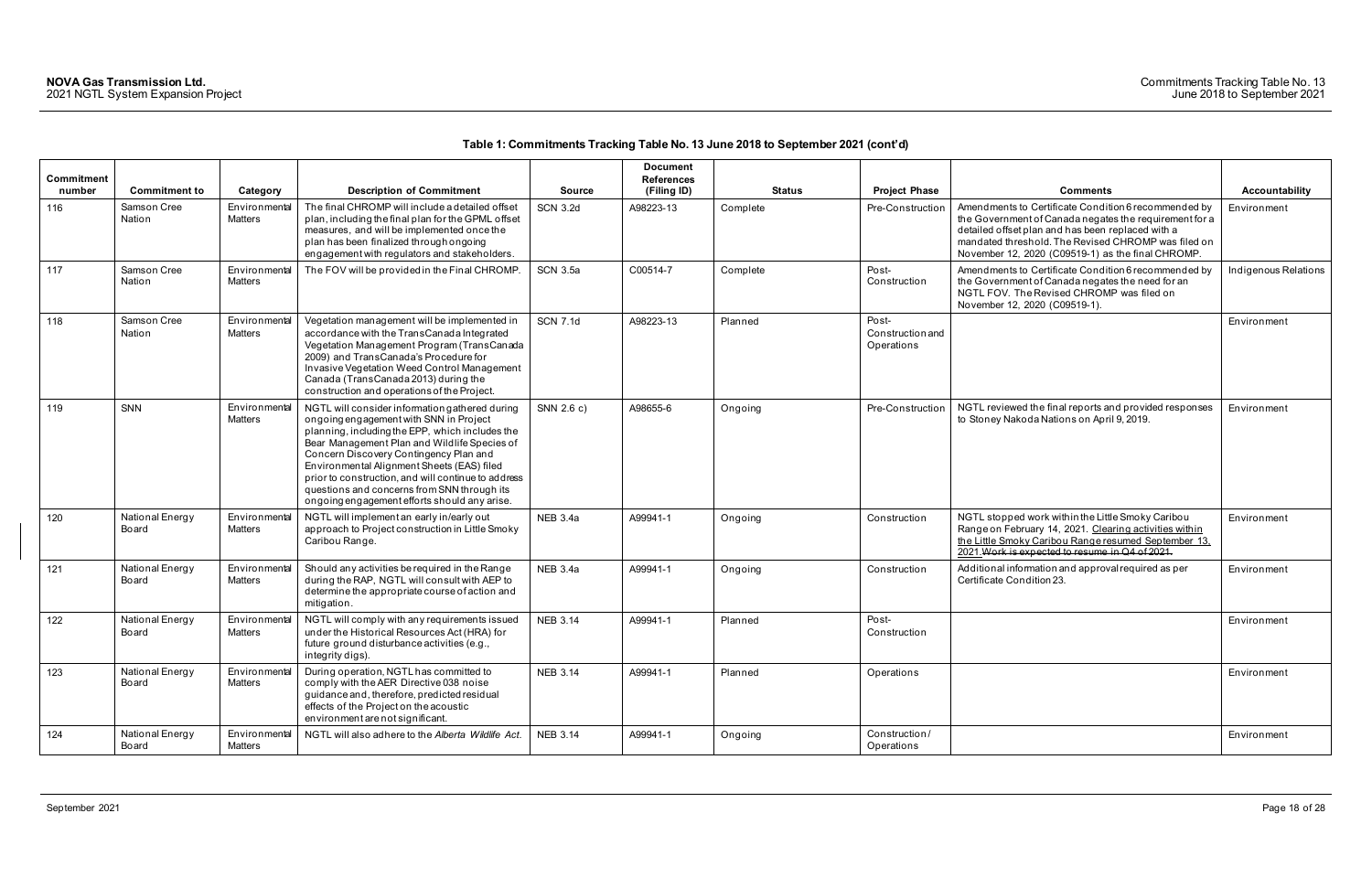| <b>Commitment</b> |                          |                                 |                                                                                                                                                                                                                                                |                 | <b>Document</b><br><b>References</b> |               |                                              |                                                                                                                                                                                                                                                                                                                                                        |                       |
|-------------------|--------------------------|---------------------------------|------------------------------------------------------------------------------------------------------------------------------------------------------------------------------------------------------------------------------------------------|-----------------|--------------------------------------|---------------|----------------------------------------------|--------------------------------------------------------------------------------------------------------------------------------------------------------------------------------------------------------------------------------------------------------------------------------------------------------------------------------------------------------|-----------------------|
| number            | <b>Commitment to</b>     | Category                        | <b>Description of Commitment</b>                                                                                                                                                                                                               | <b>Source</b>   | (Filing ID)                          | <b>Status</b> | <b>Project Phase</b>                         | <b>Comments</b>                                                                                                                                                                                                                                                                                                                                        | <b>Accountability</b> |
| 125               | National Energy<br>Board | Environmental<br><b>Matters</b> | Further, NGTL will not be making withdrawals<br>from groundwater sources for use in construction<br>of the Project.                                                                                                                            | <b>NEB 3.14</b> | A99941-1                             | Planned       | Construction                                 |                                                                                                                                                                                                                                                                                                                                                        | Environment           |
| 126               | National Energy<br>Board | Environmental<br>Matters        | NGTL does not agree with the recommendation<br>that upstream GHG emissions are a best<br>practice nor should they be included as part of<br>the NEB process, however, NGTL will comply<br>with federal agency direction for GHG<br>assessment. | <b>NEB 3.14</b> | A99941-1                             | Complete      | Pre-Construction                             | NGTL submitted an upstream GHG assessment to ECCC<br>on November 1, 2019 and revised it for submission<br>March 19, 2020 based on comments from ECCC.                                                                                                                                                                                                  | Environment           |
| 127               | National Energy<br>Board | Environmental<br><b>Matters</b> | A camp management plan will be developed<br>closer to the start of construction.                                                                                                                                                               | <b>NEB 3.14</b> | A99941-1                             | Complete      | Pre-Construction                             | Order Condition 7 was submitted on September 17, 2020<br>(C08400)                                                                                                                                                                                                                                                                                      | Environment           |
| 128               | National Energy<br>Board | Environmental<br><b>Matters</b> | TC Energy is currently developing a Fugitive<br>Emission Management Plan for the Canadian<br>Gas Operations system and NGTL plans to<br>submit a synopsis of the plan relative to the<br>Project prior to the commencement of<br>operations.   | Reply Evidence  | C00043-1                             | Planned       | Pre-construction<br>or before<br>operations. |                                                                                                                                                                                                                                                                                                                                                        | Environment           |
| 129               | National Energy<br>Board | Environmental<br>Matters        | NGTL will continue to engage AEP and ECCC<br>on its planned offsets for the Project.                                                                                                                                                           | <b>NEB 4.12</b> | C00542-1                             | Ongoing       | Post-construction                            | NGTL will continue to engage with AEP and ECCC on<br>the planned offsets for the Project for caribou. A Revised<br>Condition 6 has altered the requirements and is currently<br>under review by NGTL as to next steps with AEP and<br>ECCC as well as several Indigenous groups. The<br>Revised CHROMP was filed on November 12, 2020<br>$(C09519-1).$ | Environment           |
| 130               | National Energy<br>Board | Environmental<br>Matters        | Any additional site-specific mitigation resulting<br>from these surveys will be included in the EPP<br>and Environmental Alignment Sheets as filed<br>prior to construction.                                                                   | <b>NEB 4.7</b>  | C00542-1                             | Complete      | Construction                                 | The information from the surveys was incorporated as<br>appropriate into the EPP and Environmental Alignment<br>Sheets submitted pursuant to Condition 5 of the Order<br>(C07842) and EPP and Environmental Alignment Sheets<br>submitted pursuant to Condition 5 of the Certificate<br>(C09447).                                                      | Environment           |
| 131               | <b>Blood Tribe</b>       | Environmental<br><b>Matters</b> | The design and installation of vehicle crossings<br>by NGTL will meet the Province of Alberta's<br>Water Act Codes of Practice and notification<br>process.                                                                                    | BT 1.8          | A98233-3                             | Ongoing       | Pre-Construction                             |                                                                                                                                                                                                                                                                                                                                                        | Environment           |
| 132               | <b>Blood Tribe</b>       | Environmental<br>Matters        | In addition to following the COP for its<br>requirements regarding water sources, NGTL<br>will apply for Temporary Diversion Licenses for<br>water use, where required.                                                                        | <b>BT 1.8c</b>  | A98233-3                             | Planned       | Pre-Construction                             |                                                                                                                                                                                                                                                                                                                                                        | Environment           |
| 133               | <b>Blood Tribe</b>       | Environmental<br><b>Matters</b> | If springs and/or excessive groundwater are<br>encountered within the Project construction<br>footprint, NGTL will review the area and<br>determine the appropriate mitigation.                                                                | BT 1.14e        | A98233-3                             | Ongoing       | Construction                                 |                                                                                                                                                                                                                                                                                                                                                        | Environment           |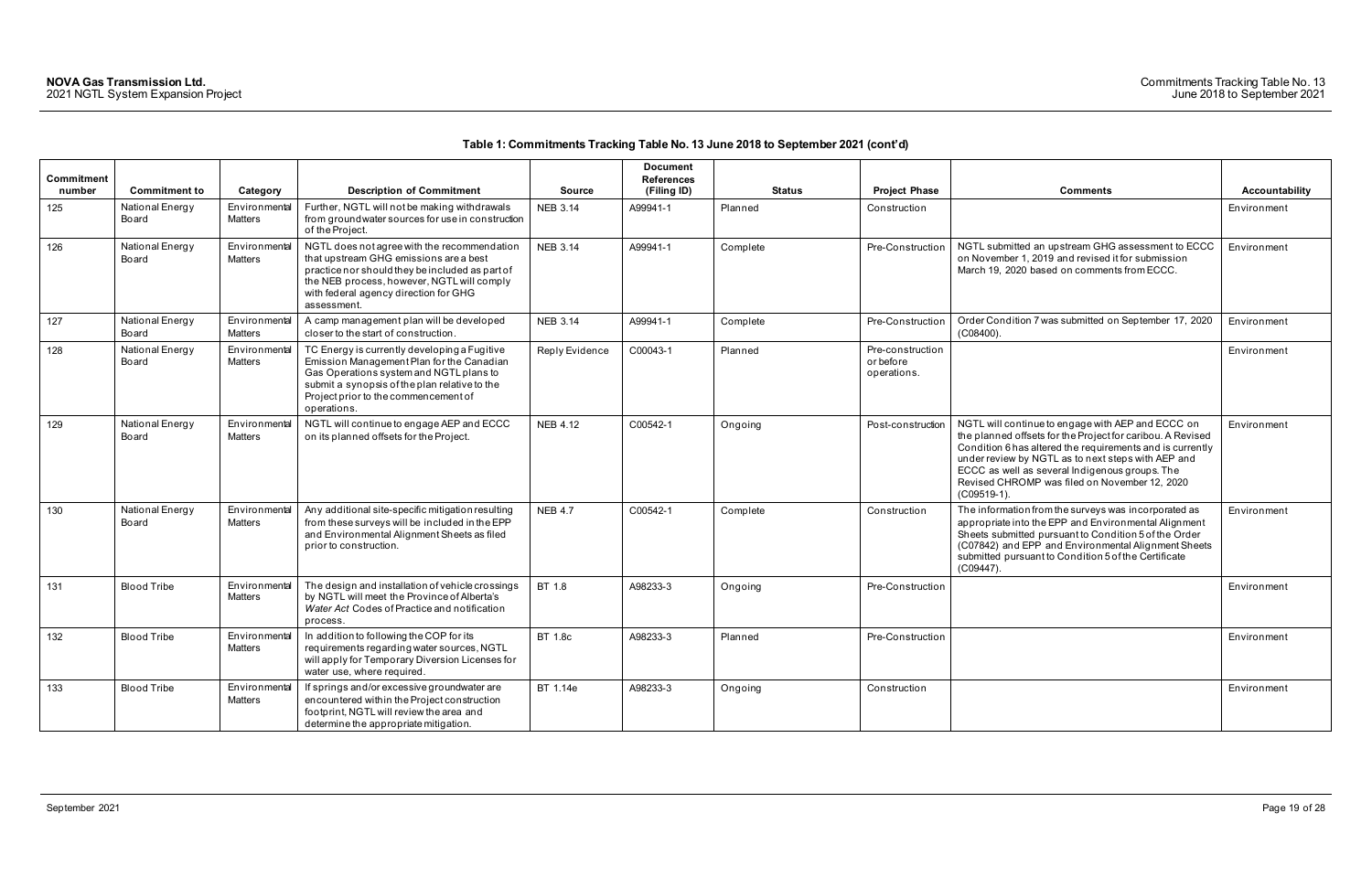| <b>Commitment</b><br>number | <b>Commitment to</b>       | Category                 | <b>Description of Commitment</b>                                                                                                                                                                                                                                                                                                            | <b>Source</b>                                               | <b>Document</b><br><b>References</b><br>(Filing ID) | <b>Status</b> | <b>Project Phase</b>                              | <b>Comments</b>              | <b>Accountability</b>                                         |
|-----------------------------|----------------------------|--------------------------|---------------------------------------------------------------------------------------------------------------------------------------------------------------------------------------------------------------------------------------------------------------------------------------------------------------------------------------------|-------------------------------------------------------------|-----------------------------------------------------|---------------|---------------------------------------------------|------------------------------|---------------------------------------------------------------|
| 134                         | All groups                 | Environmental<br>Matters | NGTL will further incorporate input or issues<br>identified during construction into the Post<br>Construction Monitoring (PCM) activities. For<br>example, sites or resources of concern will be<br>appropriately mitigated during construction,<br>clean up and reclamation, and success will be<br>measured in following growing seasons. | BT 1.39                                                     | A98233-3                                            | Ongoing       | Pre-Construction<br>/ Post-<br>Construction       |                              | Environment                                                   |
| 135                         | <b>ECCC</b>                | Environmental<br>Matters | NGTL is willing to work with ECCC outside the<br>NEB hearing process to assist ECCC in<br>estimating upstream GHG emissions, consistent<br>with ECCC's approach to past NEB-regulated<br>projects under the Interim Measures for Major<br>Project Reviews                                                                                   | ECCC 1                                                      | C00514-3                                            | Complete      | Pre-construction                                  | See Commitment 126.          | Environment                                                   |
| 136                         |                            |                          |                                                                                                                                                                                                                                                                                                                                             |                                                             |                                                     |               |                                                   | Duplicate to Commitment 128. |                                                               |
| 137                         | National Energy<br>Board   | Environmental<br>Matters | NGTL commits to implementing zipper planting<br>pending the restoration measures implemented<br>on the footprint.                                                                                                                                                                                                                           | Hearing<br>Transcript<br>Volume 12,<br>Paragraph 5883       | C01035                                              | Planned       | Post-construction                                 |                              | Environment                                                   |
| 138                         | Landowners                 | <b>Land Matters</b>      | Notices pursuant to section 87(1) of the NEB Act<br>will be served on owners of lands proposed to be<br>acquired for the Project, as defined in sections<br>75 and 85 of the NEB Act.                                                                                                                                                       | Application<br>Section 11.5                                 | A92619                                              | Complete      | Pre-Construction                                  |                              | Land Department                                               |
| 139                         | Landowners                 | <b>Land Matters</b>      | Prior to the start of construction, NGTL will have<br>site-specific traffic management plans in place to<br>minimize the effects of construction traffic.                                                                                                                                                                                   | <b>Additional Written</b><br>Evidence Section<br>4.7        | A96812                                              | Complete      | Pre-Construction                                  |                              | Environment/Project<br>Management/<br>Construction<br>Manager |
| 140                         | Landowners                 | <b>Land Matters</b>      | In areas where the presence of clubroot disease<br>has been identified during pre-project<br>consultation, NGTL will follow provincial and<br>industry management objectives with regards to<br>clubroot.                                                                                                                                   | <b>Additional Written</b><br><b>Evidence Section</b><br>4.7 | A96812                                              | Ongoing       | Construction                                      |                              | Environment                                                   |
| 141                         | National Energy<br>Board   | Commercial               | TransCanada will have the financial resources to<br>ensure that it can financially sustain<br>management of all potential risks including those<br>liabilities that may arise from an accident or<br>malfunction during the construction or operation<br>of the Project.                                                                    | Application<br>Section 6.6                                  | A92619                                              | Ongoing       | Pre-Construction<br>through Post-<br>Construction |                              | Commercial                                                    |
| 142                         | Canada Energy<br>Regulator | Regulatory<br>Conditions | Certificate Condition 1: Condition Compliance                                                                                                                                                                                                                                                                                               | Certificate<br>GC-129                                       | C09098                                              | In Progress   | Pre-Construction<br>through Post-<br>Construction |                              | Project Manager                                               |
| 143                         | Canada Energy<br>Regulator | Regulatory<br>Conditions | Certificate Condition 2: Section 52 Pipeline and<br>Related Facilities Design, Location, Construction<br>and Operation                                                                                                                                                                                                                      | Certificate<br>GC-129                                       | C09098                                              | Planned       | Pre-Construction<br>through Post-<br>Construction |                              | Project Manager /<br>Construction<br>Manager                  |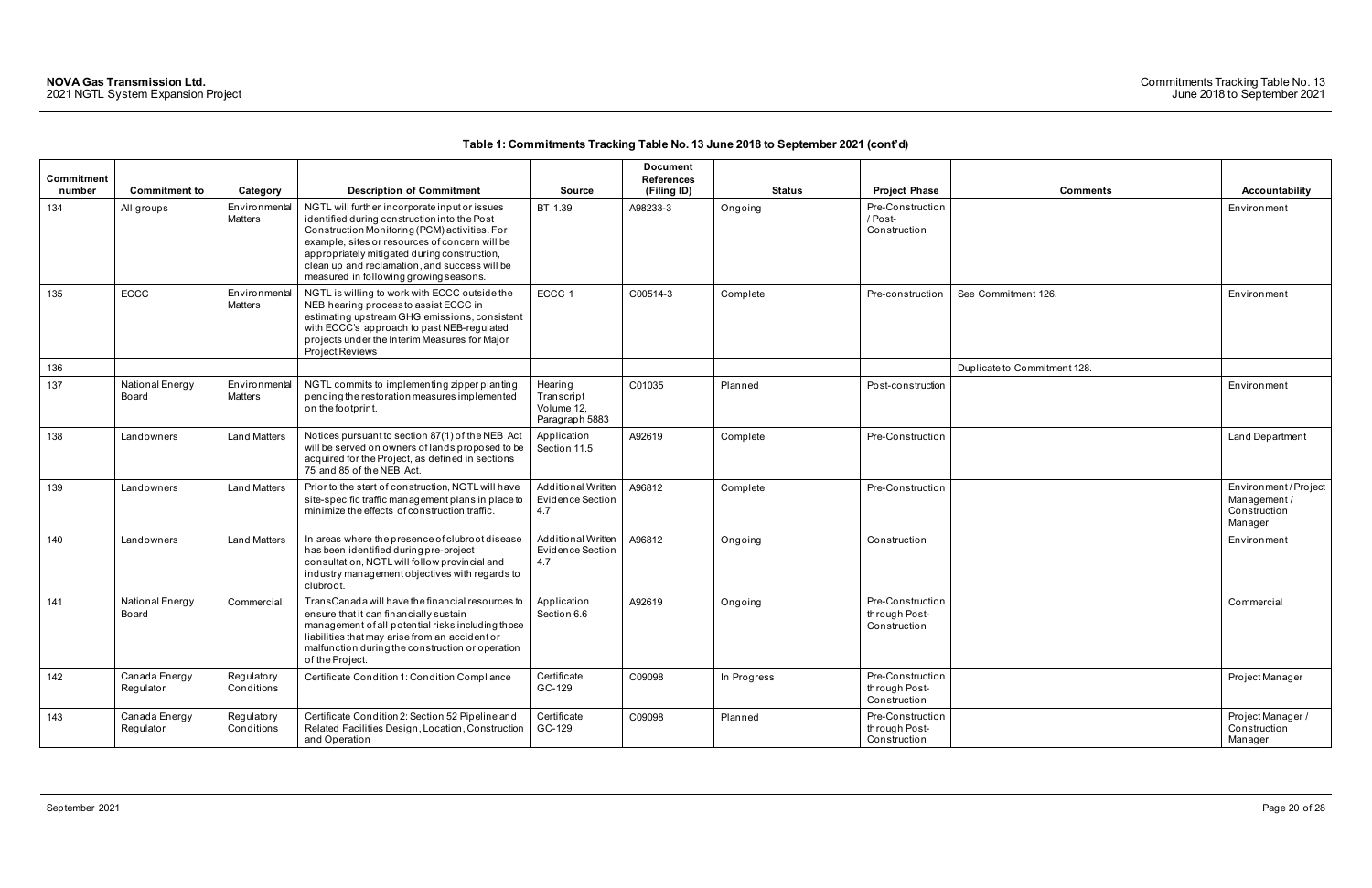| <b>Commitment</b> |                            |                          |                                                                                                                            |                       | <b>Document</b><br><b>References</b> |               |                                                   |                                                                                                                                                                                                                                                                                                                                                                                                                                                                                                                                           |                                                       |
|-------------------|----------------------------|--------------------------|----------------------------------------------------------------------------------------------------------------------------|-----------------------|--------------------------------------|---------------|---------------------------------------------------|-------------------------------------------------------------------------------------------------------------------------------------------------------------------------------------------------------------------------------------------------------------------------------------------------------------------------------------------------------------------------------------------------------------------------------------------------------------------------------------------------------------------------------------------|-------------------------------------------------------|
| number            | <b>Commitment to</b>       | Category                 | <b>Description of Commitment</b>                                                                                           | <b>Source</b>         | (Filing ID)                          | <b>Status</b> | <b>Project Phase</b>                              | <b>Comments</b>                                                                                                                                                                                                                                                                                                                                                                                                                                                                                                                           | <b>Accountability</b>                                 |
| 144               | Canada Energy<br>Regulator | Regulatory<br>Conditions | Certificate Condition 3: Environmental Protection                                                                          | Certificate<br>GC-129 | C09098                               | Planned       | Pre-Construction<br>through Post-<br>Construction |                                                                                                                                                                                                                                                                                                                                                                                                                                                                                                                                           | Environment                                           |
| 145               | Canada Energy<br>Regulator | Regulatory<br>Conditions | Certificate Condition 4: Construction Emergency<br>Management Preparedness and Response<br>Planning                        | Certificate<br>GC-129 | C09098                               | Ongoing       | Construction                                      | In CER IR No. 7 (C10848) NGTL confirmed that all ERPs<br>for section 52 and section 58 activities have been<br>submitted to the CER with the exception of the Dismal<br>Creek section. On January 20, 2021 NGTL submitted the<br>ERP for the HDD casing installation on the Dismal Creek<br>section. NGTL filed confirmation of notice to Indigenous<br>groups on January 20, 2021 pursuant to Condition 4(b)<br>$(C11048)$ .<br>May 7, 2021 Condition 4 for the mainline component of<br>the Dismal Creek section (Filed via Email only) | Project Manager /<br>Safety<br>Representative         |
| 146               | Canada Energy<br>Regulator | Regulatory<br>Conditions | Certificate Condition 5: Updated Environmental<br>Protection Plan for Section 52 Pipeline and<br><b>Related Facilities</b> | Certificate<br>GC-129 | C09098                               | Complete      | Construction<br>through Post-<br>Construction     | Certificate Condition 5 was filed on November 9, 2020<br>$(C09447)$ .<br>July 13, 2021 Updated EPP (C14059)<br>August 23, 2021 (C14599)                                                                                                                                                                                                                                                                                                                                                                                                   | Environment                                           |
| 147               | Canada Energy<br>Regulator | Regulatory<br>Conditions | Certificate Condition 6: Revised Caribou Habitat<br>Restoration and Offset Measures Plan<br>(CHR&OMP)                      | Certificate<br>GC-129 | C09098                               | Complete      | Construction<br>through Post-<br>Construction     | Certificate Condition 6 was filed on November 12, 2020<br>$(C09519)$ .                                                                                                                                                                                                                                                                                                                                                                                                                                                                    | Environment                                           |
| 148               | Canada Energy<br>Regulator | Regulatory<br>Conditions | Certificate Condition 7: Wildlife and Rare Plant<br>Surveys                                                                | Certificate<br>GC-129 | C09098                               | Complete      | Pre-Construction                                  | Certificate Condition 7 was filed on September 15, 2020<br>$(C08314)$ .                                                                                                                                                                                                                                                                                                                                                                                                                                                                   | Environment                                           |
| 149               | Canada Energy<br>Regulator | Regulatory<br>Conditions | Certificate Condition 8: Geological hazards                                                                                | Certificate<br>GC-129 | C09098                               | Complete      | Pre-Construction                                  | Certificate Condition 8 was filed on November 5, 2020<br>(C09392)                                                                                                                                                                                                                                                                                                                                                                                                                                                                         | Project Manager                                       |
| 150               | Canada Energy<br>Regulator | Regulatory<br>Conditions | Certificate Condition 9: Trenchless Crossing<br>Reports                                                                    | Certificate<br>GC-129 | C09098                               | Complete      | Pre-Construction                                  | Certificate Condition 9 was filed on October 27, 2020<br>(C09149).                                                                                                                                                                                                                                                                                                                                                                                                                                                                        | Project Manager                                       |
| 151               | Canada Energy<br>Regulator | Regulatory<br>Conditions | Certificate Condition 10: Outstanding Traditional<br>Land and Resource Use Investigations                                  | Certificate<br>GC-129 | C09098                               | Complete      | Pre-Construction                                  | Certificate Condition 10 was filed on August 19, 2020<br>(C07968).                                                                                                                                                                                                                                                                                                                                                                                                                                                                        | Indigenous Relations                                  |
| 152               | Canada Energy<br>Regulator | Regulatory<br>Conditions | Certificate Condition 11: Programs and Manuals<br>- Safety                                                                 | Certificate<br>GC-129 | C09098                               | Complete      | Pre-Construction                                  | Certificate Condition 11 was filed on December 18, 2020<br>(C10510)<br>February 1, 2021 Construction Safety Manual - Dismal<br>Creek (C11383)<br>Condition 11 was filed May 7, 2021 for the mainline                                                                                                                                                                                                                                                                                                                                      | Project Manager /<br>Safety<br>Representative         |
|                   |                            |                          |                                                                                                                            |                       |                                      |               |                                                   | component of the Dismal Creek section (C12990).                                                                                                                                                                                                                                                                                                                                                                                                                                                                                           |                                                       |
| 153               | Canada Energy<br>Regulator | Regulatory<br>Conditions | Certificate Condition 12: Construction Monitoring<br>Plan for Indigenous Peoples                                           | Certificate<br>GC-129 | C09098                               | Complete      | Pre-Construction                                  | Certificate Condition 12 was filed on November 20, 2020<br>(C09777).                                                                                                                                                                                                                                                                                                                                                                                                                                                                      | Indigenous Relations                                  |
| 154               | Canada Energy<br>Regulator | Regulatory<br>Conditions | Certificate Condition 13: Employment,<br>Contracting, and Procurement Plan Update                                          | Certificate<br>GC-129 | C09098                               | Complete      | Pre-Construction                                  | Certificate Condition 13 was filed on September 23, 2020<br>$(C08480)$ .<br>March 2, 2021 Response to ANSN Letter (C11778)<br>May 3, 2021 Ruling No. 1 Response (C12816)<br>August 19, 2021 Ruling No. 2 Response (C14550)                                                                                                                                                                                                                                                                                                                | Indigenous Relations<br><b>Business</b><br>Engagement |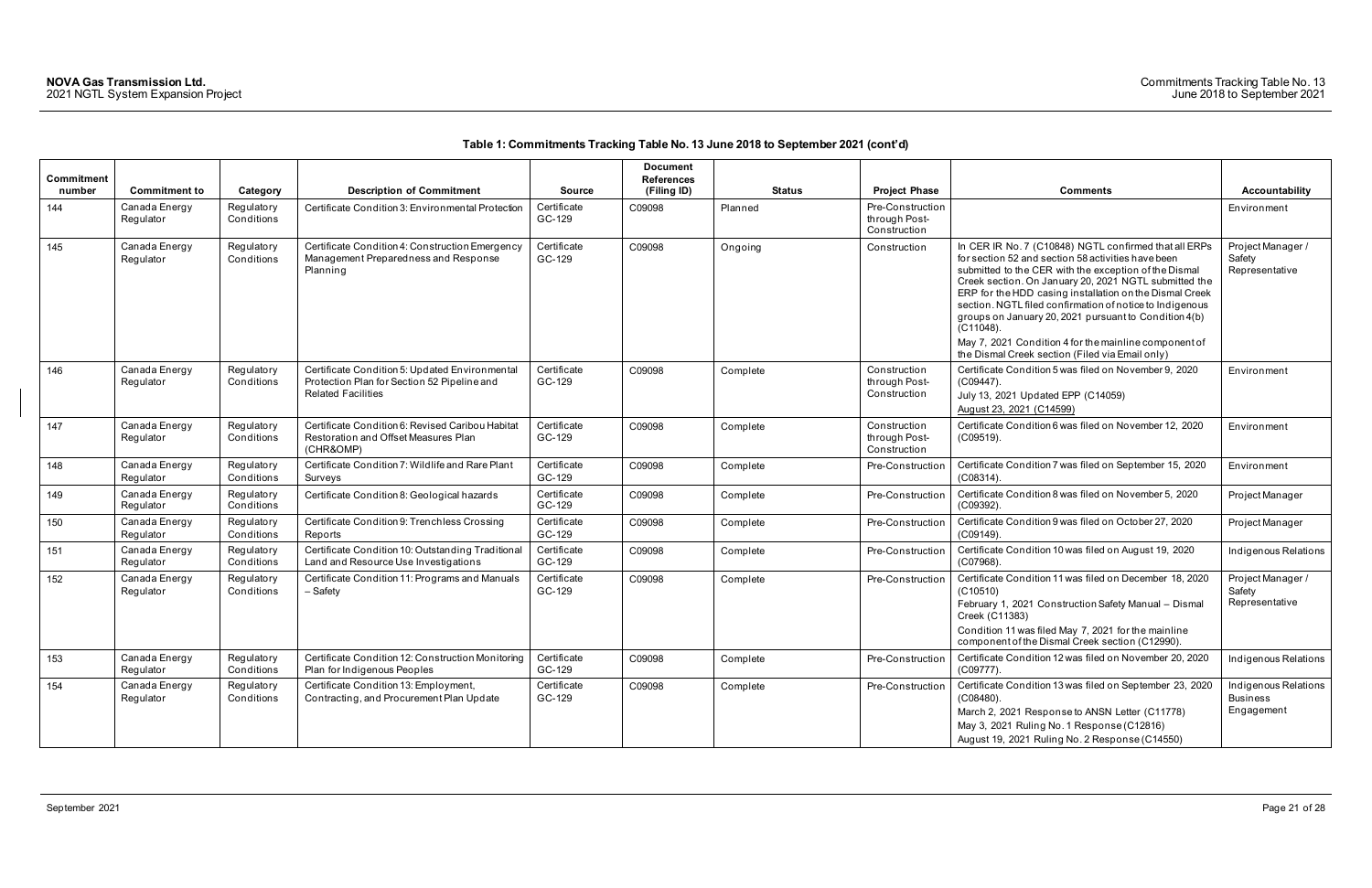| <b>Commitment</b><br>number | <b>Commitment to</b>       | Category                 | <b>Description of Commitment</b>                                               | <b>Source</b>         | <b>Document</b><br><b>References</b><br>(Filing ID) | Status   | <b>Project Phase</b> | <b>Comments</b>                                                                                                                                                                                                                                                                                                                                                                                                                                   | Accountability                              |
|-----------------------------|----------------------------|--------------------------|--------------------------------------------------------------------------------|-----------------------|-----------------------------------------------------|----------|----------------------|---------------------------------------------------------------------------------------------------------------------------------------------------------------------------------------------------------------------------------------------------------------------------------------------------------------------------------------------------------------------------------------------------------------------------------------------------|---------------------------------------------|
| 155                         | Canada Energy<br>Regulator | Regulatory<br>Conditions | Certificate Condition 14: Report on Engagement<br>with Indigenous Peoples      | Certificate<br>GC-129 | C09098                                              | Complete | Pre-Construction     | Certificate Condition 14 was filed on November 20, 2020<br>(C09777).<br>Certificate Condition 14 Update was filed on May 6, 2021<br>$(C12977)$ .                                                                                                                                                                                                                                                                                                  | Indigenous Relations                        |
| 156                         | Canada Energy<br>Regulator | Regulatory<br>Conditions | Certificate Condition 15: Heritage Resource<br>Clearances                      | Certificate<br>GC-129 | C09098                                              | Complete | Pre-Construction     | Certificate Condition 15 was filed on December 17, 2020<br>$(C10487)$ .<br>May 7, 2021, Condition 15 HRA Update (C13001)<br>May 14, 2021, Condition 15 Timing Relief Request<br>(C13105)<br>June 1, 2021 Condition 15 Timing Relief Request<br>(C13347)<br>June 4, 2021 Condition 15 and 13 Response to<br>Compliance Letter No. 11 C13415.<br>June 16, 2021 Bi-monthly Report No. 1 (C13581)<br>August 9, 2021 Bi-monthly Report No. 2 (C14382). | Environment                                 |
| 157                         | Canada Energy<br>Regulator | Regulatory<br>Conditions | Certificate Condition 16: Commitments Tracking<br>Table (CTT)                  | Certificate<br>GC-129 | C09098                                              | Complete | Pre-Construction     | Certificate Condition 16 CTT was filed on:<br>1. September 23, 2020 (C08481)<br>2. October 22, 2020 (C09072)<br>3. November 23, 2020 (C09829)<br>4. December 22, 2020 (C10565)<br>5. January 22, 2021 (C11138)<br>6. February 23, 2021 (C11620)<br>7. March 22, 2021 (C12090)<br>8. April 23, 2021 (C12546)<br>9. May 25, 2021 (C13237)<br>10. June 23, 2021 (C13683)<br>11. July 22, 2021 (C14184)<br>12. August 23, 2021 (C14598)               | All                                         |
| 158                         | Canada Energy<br>Regulator | Regulatory<br>Conditions | Certificate Condition 17: Emergency<br>Management Continuing Education Program | Certificate<br>GC-129 | C09098                                              | Complete | Pre-Construction     | Certificate Condition 17 was filed on September 23, 2020<br>(C08482).                                                                                                                                                                                                                                                                                                                                                                             | Emergency<br>Management / Public<br>Affairs |
| 159                         | Canada Energy<br>Regulator | Regulatory<br>Conditions | Certificate Condition 18: Construction Schedule                                | Certificate<br>GC-129 | C09098                                              | Complete | Pre-Construction     | Certificate Condition 18 was filed on January 14, 2021<br>$(C10917)$ .<br>June 4, 2021 Construction Schedule Update (C13413)<br>September 8, 2021 Construction Schedule Update<br>(C14842)                                                                                                                                                                                                                                                        | Project Managers                            |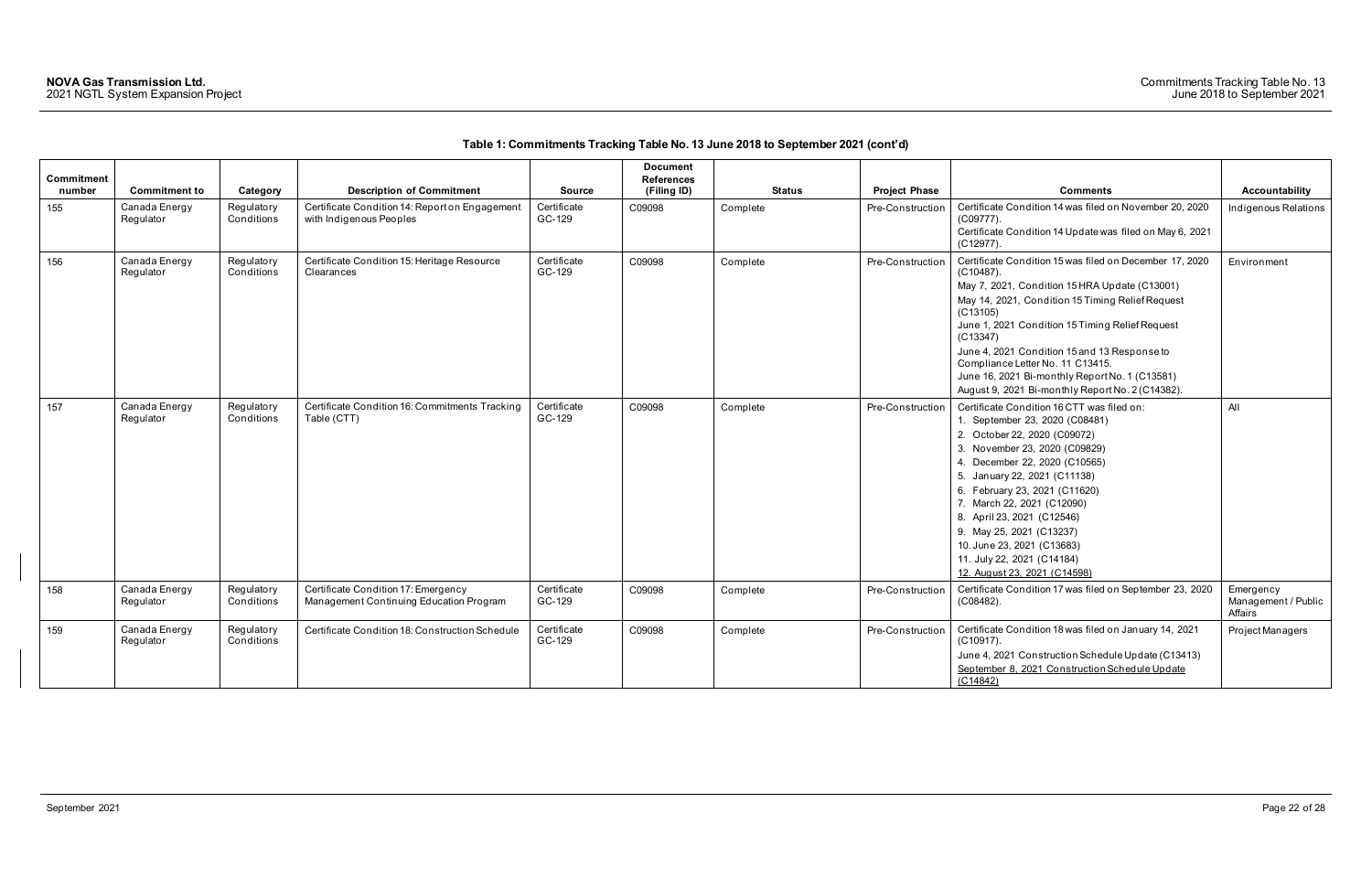| Commitment |                            |                          |                                                                                           |                       | <b>Document</b><br><b>References</b> |               |                        |                                                                                                                                                                                                                                                                                                                                                                                                                                                                                                                                                                                                                                                                                                                                                            |                       |
|------------|----------------------------|--------------------------|-------------------------------------------------------------------------------------------|-----------------------|--------------------------------------|---------------|------------------------|------------------------------------------------------------------------------------------------------------------------------------------------------------------------------------------------------------------------------------------------------------------------------------------------------------------------------------------------------------------------------------------------------------------------------------------------------------------------------------------------------------------------------------------------------------------------------------------------------------------------------------------------------------------------------------------------------------------------------------------------------------|-----------------------|
| number     | <b>Commitment to</b>       | Category                 | <b>Description of Commitment</b>                                                          | <b>Source</b>         | (Filing ID)                          | <b>Status</b> | <b>Project Phase</b>   | <b>Comments</b>                                                                                                                                                                                                                                                                                                                                                                                                                                                                                                                                                                                                                                                                                                                                            | <b>Accountability</b> |
| 160        | Canada Energy<br>Regulator | Regulatory<br>Conditions | Certificate Condition 19: Construction Progress<br>Reports                                | Certificate<br>GC-129 | C09098                               | Ongoing       | During<br>Construction | Certificate Condition 19 was filed on:<br>1. December 16, 2020 (C10461)<br>2. December 31, 2020 (C10655)<br>3. January 18, 2021 (C11012)<br>4. February 2, 2021 (C11394)<br>5. February 16, 2021 (C11542)<br>6. March 2, 2021 (C11752)<br>7. March 16, 2021 (C12015)<br>8. April 6, 2021 (C12266)<br>9. April 18, 2021 (C12437)<br>10. May 3, 2021 (C12800)<br>11. May 17, 2021 (C13132)<br>12. June 1, 2021 (C13346)<br>13. June 16, 2021 (C13574)<br>14. July 5, 2021 (C13903)<br>15. July 19, 2021 (C14129)<br>16. August 3, 2021 (C14319)<br>17. August 16, 2021 (C14501)<br>18. August 31, 2021 (C14722)<br>19. September 16, 2021 (C14962)                                                                                                           | Project Managers      |
| 161        | Canada Energy<br>Regulator | Regulatory<br>Conditions | Certificate Condition 20: Finalized Watercourse<br>Crossing Inventory                     | Certificate<br>GC-129 | C09098                               | Complete      | During<br>Construction | Certificate Condition 20 was filed on November 9, 2020<br>(C09448). Additional correspondence as shown:<br>January 15, 2021 Request for Review - Beaver Dam<br>Removal (C10940)<br>February 4, 2021 Request for Review - Watercourses<br>(C11429)<br>February 9, 2021 Removal of MN-WC03A -<br>Watercourses (C11470)<br>February 16, 2021 Errata: Updated Historical Information<br>(C11540)<br>February 18, 2021 Update to Request for Review -<br>Watercourses (Feb 4th letter) (C11570).<br>April 12, 2021 North Saskatchewan River Update<br>$(C12346)$ .<br>May 17, 2021 Request for Review - Project Water<br>Withdrawal Locations (C13133)<br>July 8, 2021 Temp Vehicle Crossing Update (C13983)<br>September 10, 2021 Albert Creek Bridge (C14866) | Environment           |
| 162        | Canada Energy<br>Regulator | Regulatory<br>Conditions | Certificate Condition 21: Contingency<br>Watercourse Crossing Method                      | Certificate<br>GC-129 | C09098                               | Planned       | During<br>Construction |                                                                                                                                                                                                                                                                                                                                                                                                                                                                                                                                                                                                                                                                                                                                                            | Environment           |
| 163        | Canada Energy<br>Regulator | Regulatory<br>Conditions | Certificate Condition 22: Authorizations under<br>Paragraph 35(2)(b) of the Fisheries Act | Certificate<br>GC-129 | C09098                               | Planned       | During<br>Construction | NGTL is consulting with DFO on referred watercourses.                                                                                                                                                                                                                                                                                                                                                                                                                                                                                                                                                                                                                                                                                                      | Environment           |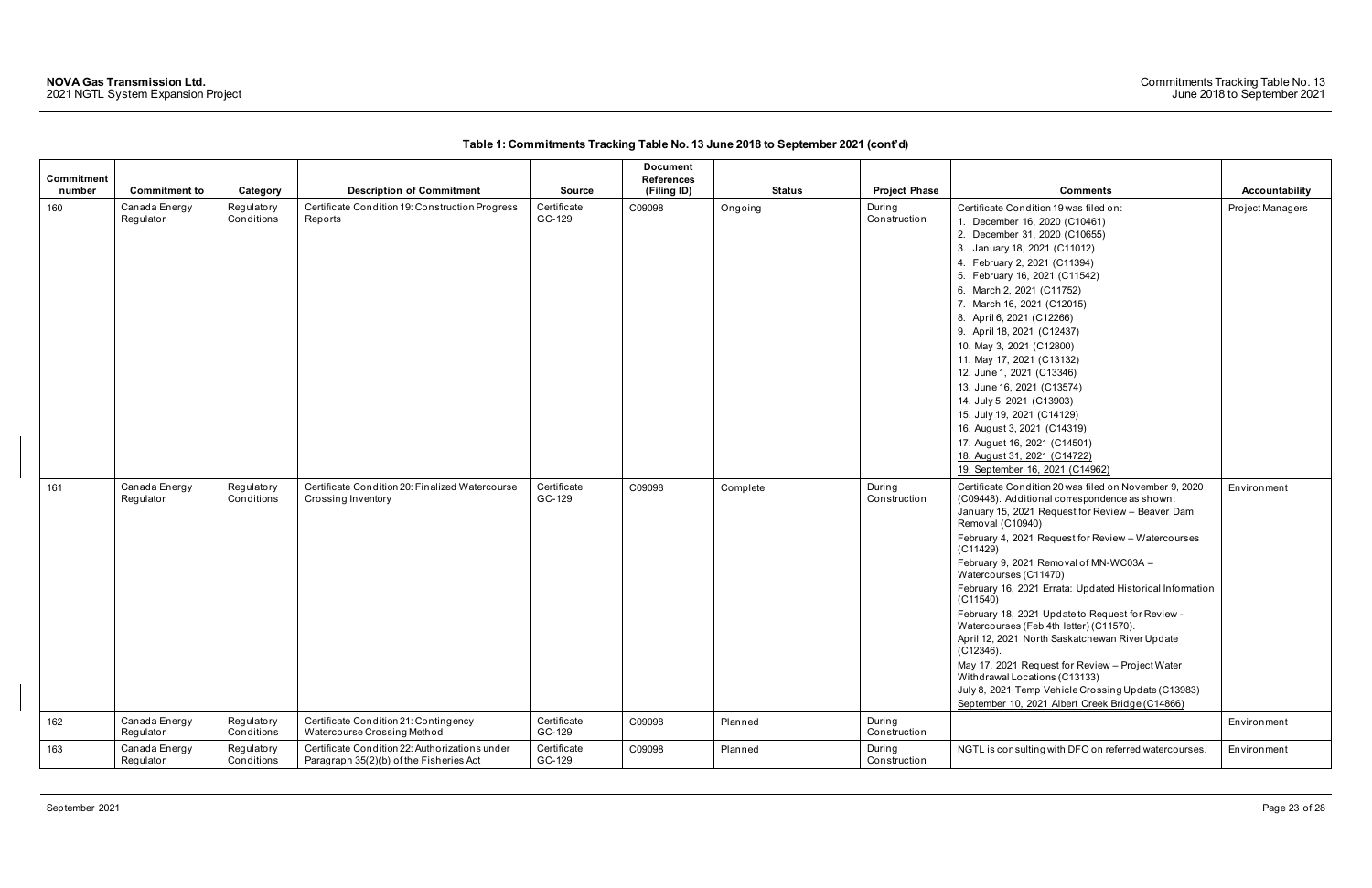$\overline{\phantom{a}}$ 

| <b>Commitment</b><br>number | <b>Commitment to</b>       | Category                 | <b>Description of Commitment</b>                                                                             | <b>Source</b>                | <b>Document</b><br><b>References</b><br>(Filing ID) | <b>Status</b> | <b>Project Phase</b>                           | <b>Comments</b>                                                                                                                             | Accountability                                                        |
|-----------------------------|----------------------------|--------------------------|--------------------------------------------------------------------------------------------------------------|------------------------------|-----------------------------------------------------|---------------|------------------------------------------------|---------------------------------------------------------------------------------------------------------------------------------------------|-----------------------------------------------------------------------|
| 164                         | Canada Energy<br>Regulator | Regulatory<br>Conditions | Certificate Condition 23: Working within the Little<br>Smoky Caribou Range Restricted Activity Period        | Certificate<br>GC-129        | C09098                                              | Planned       | During<br>Construction                         |                                                                                                                                             | Environment                                                           |
| 165                         | Canada Energy<br>Regulator | Regulatory<br>Conditions | Certificate Condition 24: Sunset Clause                                                                      | Certificate<br>GC-129        | C09098                                              | Planned       | All Stages                                     |                                                                                                                                             | Regulatory                                                            |
| 166                         | Canada Energy<br>Regulator | Regulatory<br>Conditions | Certificate Condition 25: Condition Compliance<br>by the Accountable Officer                                 | Certificate<br>GC-129        | C09098                                              | Planned       | Post-<br><b>Construction and</b><br>Operations |                                                                                                                                             | Project Managers                                                      |
| 167                         | Canada Energy<br>Regulator | Regulatory<br>Conditions | Certificate Condition 26: Quantification of<br>Construction-related Greenhouse Gas (GHG)<br>Emissions        | Certificate<br>GC-129        | C09098                                              | Planned       | Post-<br><b>Construction and</b><br>Operations |                                                                                                                                             | Environment                                                           |
| 168                         | Canada Energy<br>Regulator | Regulatory<br>Conditions | Certificate Condition 27: Post-construction<br>Monitoring Plan for Indigenous Peoples                        | Certificate<br>GC-129        | C09098                                              | Planned       | Post-<br>Construction and<br>Operations        |                                                                                                                                             | Indigenous Relatio                                                    |
| 170                         | Canada Energy<br>Regulator | Regulatory<br>Conditions | Certificate Condition 28: Employment,<br>Contracting, and Procurement Report                                 | Certificate<br>GC-129        | C09098                                              | Planned       | Post-<br><b>Construction and</b><br>Operations |                                                                                                                                             | Supply Chain /<br>Indigenous Relatio<br><b>Business</b><br>Engagement |
| 171                         | Canada Energy<br>Regulator | Regulatory<br>Conditions | Certificate Condition 29: Pipeline Geographic<br>Information Systems (GIS) Data                              | Certificate<br>GC-129        | C09098                                              | Planned       | Post-<br>Construction and<br>Operations        |                                                                                                                                             | Project Manager                                                       |
| 172                         | Canada Energy<br>Regulator | Regulatory<br>Conditions | Certificate Condition 30: Post-Construction<br><b>Environmental Monitoring Reports</b>                       | Certificate<br>GC-129        | C09098                                              | Planned       | Post-<br>Construction and<br>Operations        |                                                                                                                                             | Environment                                                           |
| 173                         | Canada Energy<br>Regulator | Regulatory<br>Conditions | Certificate Condition 31: Caribou Habitat<br>Restoration Implementation Report and Status<br>Update          | Certificate<br>GC-129        | C09098                                              | Planned       | Post-<br>Construction and<br>Operations        |                                                                                                                                             | Environment                                                           |
| 174                         | Canada Energy<br>Regulator | Regulatory<br>Conditions | Certificate Condition 32: Caribou Habitat Offset<br>Measures Implementation Report                           | Certificate<br>GC-129        | C09098                                              | Planned       | Post-<br><b>Construction and</b><br>Operations |                                                                                                                                             | Environment                                                           |
| 175                         | Canada Energy<br>Regulator | Regulatory<br>Conditions | Certificate Condition 33: Caribou Habitat<br>Restoration and Offset Measures Monitoring<br>Program (CHROMMP) | Certificate<br>GC-129        | C09098                                              | Planned       | Post-<br>Construction and<br>Operations        |                                                                                                                                             | Environment                                                           |
| 176                         | Canada Energy<br>Regulator | Regulatory<br>Conditions | Certificate Condition 34: Caribou Monitoring<br>Reports                                                      | Certificate<br>GC-129        | C09098                                              | Planned       | Post-<br>Construction and<br>Operations        |                                                                                                                                             | Environment                                                           |
| 177                         | Canada Energy<br>Regulator | Regulatory<br>Conditions | Certificate Condition 35: Indigenous Working<br>Group for the Little Smoky Caribou Range                     | Certificate<br>GC-129        | C09098                                              | Ongoing       | Post-<br>Construction and<br>Operations        | Certification Condition 35 (a) was filed on February 23,<br>2021 (C11623).<br>June 23, 2021 Condition 35 Progress Report No. 1<br>(C13705). | Indigenous Relatio<br>/ Environment                                   |
| 178                         | Canada Energy<br>Regulator | Regulatory<br>Conditions | Order Condition 1: Condition Compliance                                                                      | Order AO-001-<br>XG-001-2020 | C09385-5                                            | Ongoing       | All Phases                                     |                                                                                                                                             | Project Manager                                                       |

| <b>Comments</b>                                                                                                                             | <b>Accountability</b>                                                   |
|---------------------------------------------------------------------------------------------------------------------------------------------|-------------------------------------------------------------------------|
|                                                                                                                                             | Environment                                                             |
|                                                                                                                                             | Regulatory                                                              |
|                                                                                                                                             | Project Managers                                                        |
|                                                                                                                                             | Environment                                                             |
|                                                                                                                                             | Indigenous Relations                                                    |
|                                                                                                                                             | Supply Chain /<br>Indigenous Relations<br><b>Business</b><br>Engagement |
|                                                                                                                                             | Project Manager                                                         |
|                                                                                                                                             | Environment                                                             |
|                                                                                                                                             | Environment                                                             |
|                                                                                                                                             | Environment                                                             |
|                                                                                                                                             | Environment                                                             |
|                                                                                                                                             | Environment                                                             |
| Certification Condition 35 (a) was filed on February 23,<br>2021 (C11623).<br>June 23, 2021 Condition 35 Progress Report No. 1<br>(C13705). | Indigenous Relations<br>/ Environment                                   |
|                                                                                                                                             | Project Manager                                                         |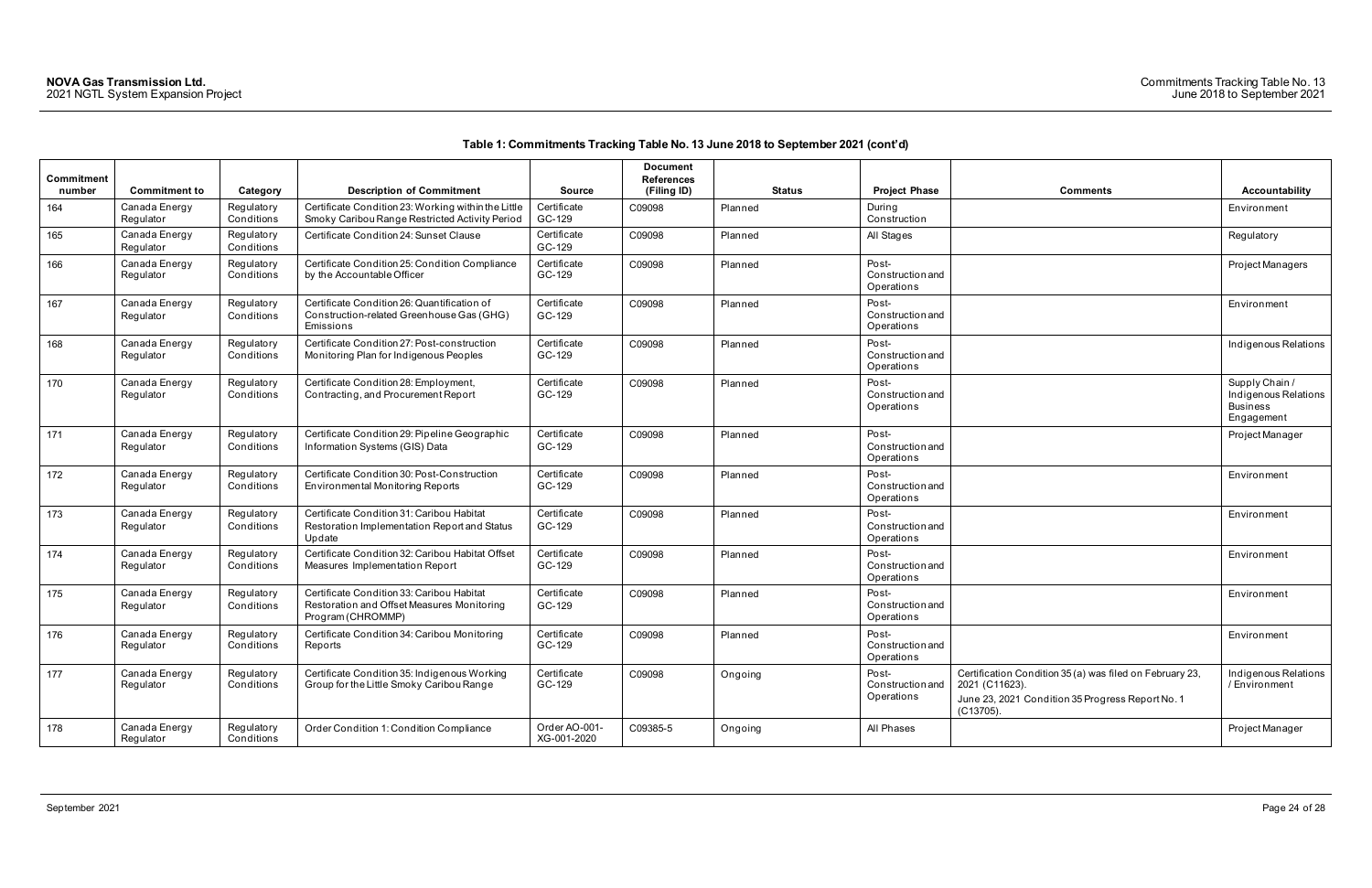| Commitment<br>number | <b>Commitment to</b>       | Category                 | <b>Description of Commitment</b>                                                                           | <b>Source</b>                | <b>Document</b><br><b>References</b><br>(Filing ID) | <b>Status</b> | <b>Project Phase</b> | <b>Comments</b>                                                                                                                                                                                                                                                                                                                                                                                                                                                                                                                                                                                                              | <b>Accountability</b>       |
|----------------------|----------------------------|--------------------------|------------------------------------------------------------------------------------------------------------|------------------------------|-----------------------------------------------------|---------------|----------------------|------------------------------------------------------------------------------------------------------------------------------------------------------------------------------------------------------------------------------------------------------------------------------------------------------------------------------------------------------------------------------------------------------------------------------------------------------------------------------------------------------------------------------------------------------------------------------------------------------------------------------|-----------------------------|
| 179                  | Canada Energy<br>Regulator | Regulatory<br>Conditions | Order Condition 2: Section 58 Facilities and<br>Activities Design, Location, Construction and<br>Operation | Order AO-001-<br>XG-001-2020 | C09647-2                                            | Ongoing       | Pre-Construction     |                                                                                                                                                                                                                                                                                                                                                                                                                                                                                                                                                                                                                              | Project Manager             |
| 180                  | Canada Energy<br>Regulator | Regulatory<br>Conditions | Order Condition 3: Environmental Protection                                                                | Order AO-001-<br>XG-001-2020 | C09647-2                                            | Ongoing       | Pre-Construction     |                                                                                                                                                                                                                                                                                                                                                                                                                                                                                                                                                                                                                              | Environment                 |
| 181                  | Canada Energy<br>Regulator | Regulatory<br>Conditions | Order Condition 4: Construction Emergency<br>Management Preparedness and Response<br>Planning              | Order AO-001-<br>XG-001-2020 | C09647-2                                            | Complete      | Pre-Construction     | Order Condition 4(a) was filed via email only on:<br>• August 6, 2020<br>$\bullet$ September 9, 2020<br>• November 25, 2020<br>December 4, 2020<br>December 14, 2020<br>December 18, 2020<br>• January 20, 2021<br>• May 5, 2021<br>Order Condition 4(b) was filed on:<br>• August 13, 2020 (C07832)<br>• September 10, 2020 (08255)<br>• November 24, 2020 (C09851)<br>• November 30, 2020 (C10000)<br>• December 11, 2020 (C10360)<br>• December 18, 2020 (C10509)<br>• May 5, 2021 ERP for Swartz Creek filed with Cond.9<br>(Filed Via Email)<br>• May 7, 2021 (C12996)<br>• May 28, 2021 Timing Relief Request (C13310) | Safety<br>Representative    |
| 182                  | Canada Energy<br>Regulator | Regulatory<br>Conditions | Order Condition 5: Environmental Protection<br>Plan (EPP) for Section 58 Facilities and<br>Activities      | Order AO-001-<br>XG-001-2020 | C09647-2                                            | Complete      | Pre-Construction     | Order Condition 5 was filed on August 14, 2020<br>(C07842). NGTL submitted an update to the Section 58<br>EPP on February 1, 2021 (C11358).<br>July 13, 2021 Updated EPP (C14059)<br>August 23, 2021 C14599)                                                                                                                                                                                                                                                                                                                                                                                                                 | Environment                 |
| 183                  | Canada Energy<br>Regulator | Regulatory<br>Conditions | Order Condition 6: Outstanding Traditional Land<br>and Resource Use Investigations                         | Order AO-001-<br>XG-001-2020 | C09647-2                                            | Complete      | Pre-Construction     | Order Condition 6 was filed on August 19, 2020<br>$(C07968)$ .                                                                                                                                                                                                                                                                                                                                                                                                                                                                                                                                                               | Indigenous Relations        |
| 184                  | Canada Energy<br>Regulator | Regulatory<br>Conditions | Order Condition 7: Camp Management Plan                                                                    | Order AO-001-<br>XG-001-2020 | C09647-2                                            | Complete      | Pre-Construction     | Order Condition 7 was filed on September 17, 2020<br>$(C08400)$ .                                                                                                                                                                                                                                                                                                                                                                                                                                                                                                                                                            | Workforce<br>Accommodations |
| 185                  | Canada Energy<br>Regulator | Regulatory<br>Conditions | Order Condition 8: Additional Temporary<br>Construction Camp(s)                                            | Order AO-001-<br>XG-001-2020 | C09647-2                                            | Complete      | Pre-Construction     | Order Condition 8 was filed on September 17, 2020<br>$(C08407)$ .                                                                                                                                                                                                                                                                                                                                                                                                                                                                                                                                                            | Workforce<br>Accommodations |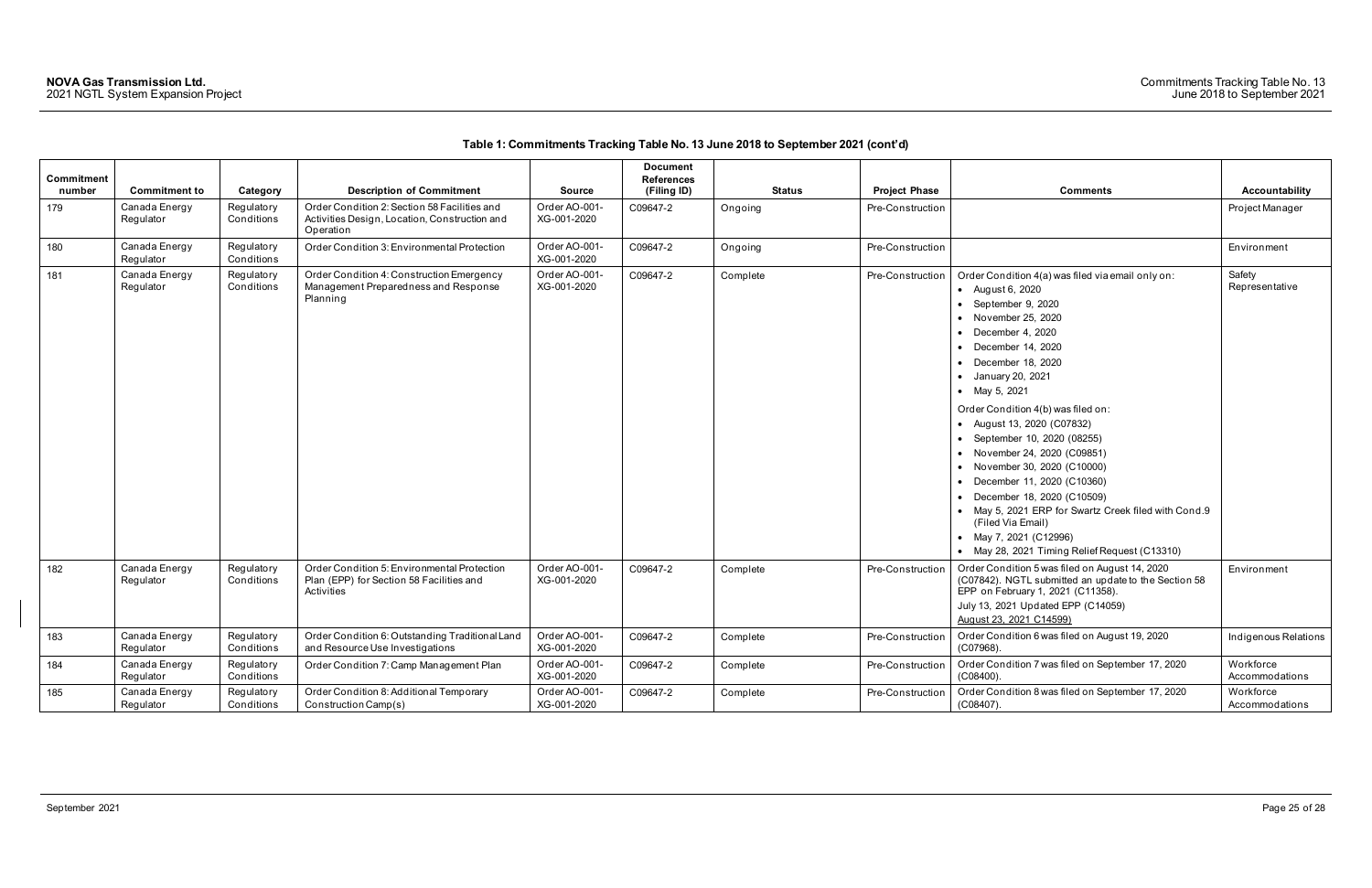| Commitment |                            |                          |                                                                             |                              | <b>Document</b><br><b>References</b> |               |                      |                                                                                                                                                                                                                                                                                                                                                                                                                               |                                                                         |
|------------|----------------------------|--------------------------|-----------------------------------------------------------------------------|------------------------------|--------------------------------------|---------------|----------------------|-------------------------------------------------------------------------------------------------------------------------------------------------------------------------------------------------------------------------------------------------------------------------------------------------------------------------------------------------------------------------------------------------------------------------------|-------------------------------------------------------------------------|
| number     | <b>Commitment to</b>       | Category                 | <b>Description of Commitment</b>                                            | <b>Source</b>                | (Filing ID)                          | <b>Status</b> | <b>Project Phase</b> | <b>Comments</b>                                                                                                                                                                                                                                                                                                                                                                                                               | <b>Accountability</b>                                                   |
| 186        | Canada Energy<br>Regulator | Regulatory<br>Conditions | Order Condition 9: Programs and Manuals-<br>Safety                          | Order AO-001-<br>XG-001-2020 | C09647-2                             | Complete      | Pre-Construction     | Order Condition 9 was filed on October 20, 2020<br>$(C09011)$ .<br>February 1, 2021 Construction Safety Manual - Dismal<br>Creek (C11383).<br>May 5, 2021 Construction Safety Manual - Swartz Creek<br>and GPM-10 valve and launcher site (Filed via email with<br>Cond. 4 ERP).<br>May 28, 2021 Timing Relief Request (C13310)                                                                                               | Safety<br>Representative                                                |
| 187        | Canada Energy<br>Regulator | Regulatory<br>Conditions | Order Condition 10: Construction Monitoring<br>Plan for Indigenous Peoples  | Order AO-001-<br>XG-001-2020 | C09647-2                             | Complete      | Pre-Construction     | Order Condition 10 was filed on November 6, 2020<br>$(C09434)$ .                                                                                                                                                                                                                                                                                                                                                              | Indigenous Relations                                                    |
| 188        | Canada Energy<br>Regulator | Regulatory<br>Conditions | Order Condition 11: Report on Engagement with<br>Indigenous Peoples         | Order AO-001-<br>XG-001-2020 | C09647-2                             | Complete      | Pre-Construction     | Order Condition 11 was filed on November 6, 2020<br>$(C09434)$ .<br>Order Condition 11 Update was filed on May 6, 2021<br>$(C12977)$ .                                                                                                                                                                                                                                                                                        | Indigenous Relations                                                    |
| 189        | Canada Energy<br>Regulator | Regulatory<br>Conditions | Order Condition 12: Employment, Contracting,<br>and Procurement Plan Update | Order AO-001-<br>XG-001-2020 | C09647-2                             | Complete      | Pre-Construction     | Order Condition 12 was filed on September 22, 2020<br>(C08480)<br>March 2, 2021 Response to ANSN Letter (C11778)<br>May 3, 2021 Ruling No. 1 Response (C12816)<br>August 19, 2021 Ruling No. 2 Response (C14550)                                                                                                                                                                                                              | Supply Chain /<br>Indigenous Relations<br><b>Business</b><br>Engagement |
| 190        | Canada Energy<br>Regulator | Regulatory<br>Conditions | Order Condition 13: Heritage Resource<br>Clearances                         | Order AO-001-<br>XG-001-2020 | C09647-2                             | Complete      | Pre-Construction     | Order Condition 13 was filed on October 7, 2020<br>(C08789)<br>June 4, 2021 Condition 15 and 13 Response to<br>Compliance Letter No. 11 C13415.<br>June 16, 2021 Bi-monthly Report No. 1 (C13581)                                                                                                                                                                                                                             | Environment                                                             |
| 191        | Canada Energy<br>Regulator | Regulatory<br>Conditions | Order Condition 14: Commitments Tracking<br>Table (CTT)                     | Order AO-001-<br>XG-001-2020 | C09647-2                             | Complete      | Pre-Construction     | Order Condition 16 CTT was filed on:<br>1. September 23, 2020 (C08481)<br>2. October 22, 2020 (C09072)<br>3. November 23, 2020 (C09829)<br>4. December 22, 2020 (C10565)<br>5. January 22, 2021 (C11138)<br>6. February 23, 2021 (C11620)<br>7. March 22, 2021 (C12090)<br>8. April 23, 2021 (C12546)<br>9. May 25, 2021 (C13237)<br>10. June 23, 2021 (C13683)<br>11. July 22, 2021 (C14184)<br>12. August 23, 2021 (C14598) | All                                                                     |
| 192        | Canada Energy<br>Regulator | Regulatory<br>Conditions | Order Condition 15: Emergency Management<br>Continuing Education Program    | Order AO-001-<br>XG-001-2020 | C09647-2                             | Complete      | Pre-Construction     | Order Condition 15 was filed on September 22, 2020<br>(C08482)                                                                                                                                                                                                                                                                                                                                                                | Emergency<br>Management / Public<br>Affairs                             |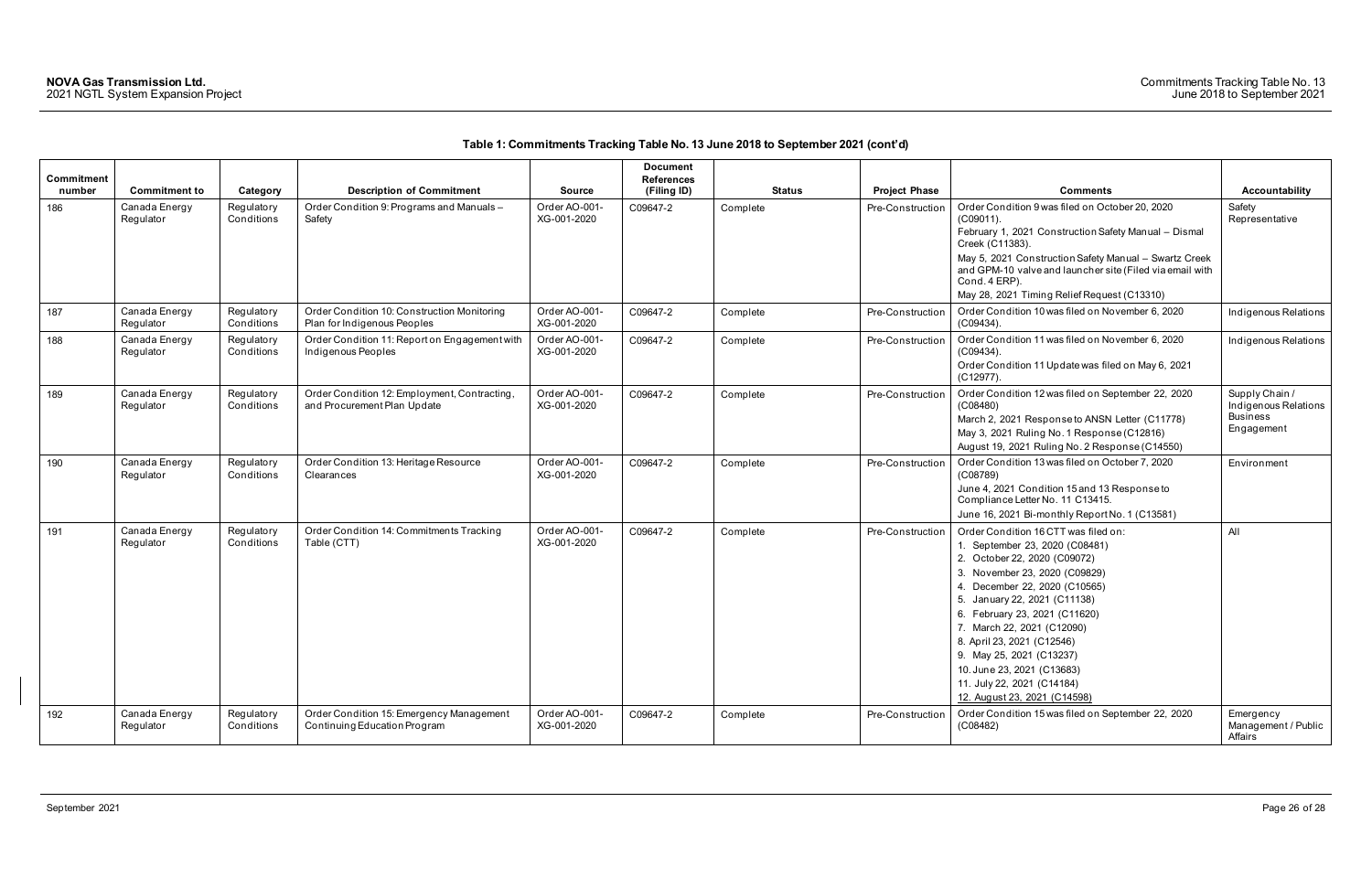| Commitment |                            |                          |                                                                                                 |                              | <b>Document</b><br><b>References</b> |               |                        |                                                                                                                                                                                                                                                                                                                                                                                                                                                                                                                                                                                                                                            |                                                                         |
|------------|----------------------------|--------------------------|-------------------------------------------------------------------------------------------------|------------------------------|--------------------------------------|---------------|------------------------|--------------------------------------------------------------------------------------------------------------------------------------------------------------------------------------------------------------------------------------------------------------------------------------------------------------------------------------------------------------------------------------------------------------------------------------------------------------------------------------------------------------------------------------------------------------------------------------------------------------------------------------------|-------------------------------------------------------------------------|
| number     | <b>Commitment to</b>       | Category                 | <b>Description of Commitment</b>                                                                | <b>Source</b>                | (Filing ID)                          | <b>Status</b> | <b>Project Phase</b>   | <b>Comments</b>                                                                                                                                                                                                                                                                                                                                                                                                                                                                                                                                                                                                                            | <b>Accountability</b>                                                   |
| 193        | Canada Energy<br>Regulator | Regulatory<br>Conditions | Order Condition 16: Construction Schedule                                                       | Order AO-001-<br>XG-001-2020 | C09647-2                             | Complete      | Pre-Construction       | Order Condition 16 was filed on November 6, 2020<br>(C09434)<br>May 11, 2021 Swartz Creek and GPM-10 Construction<br>Schedules (C13032)<br>September 8, 2021 Construction Schedule Update<br>(C14842)                                                                                                                                                                                                                                                                                                                                                                                                                                      | Project Managers                                                        |
| 194        | Canada Energy<br>Regulator | Regulatory<br>Conditions | Order Condition 17: Construction Progress<br>Reports                                            | Order AO-001-<br>XG-001-2020 | C09647-2                             | Ongoing       | During<br>Construction | Order Condition 17 was filed on:<br>1. December 16, 2020 (C10461)<br>2. December 31, 2020 (C10655)<br>3. January 18, 2021 (C11012)<br>4. February 2, 2021 (C11394)<br>5. February 16, 2021 (C11542)<br>6. March 2, 2021 (C11752)<br>7. March 16, 2021 (C12015)<br>8. April 6, 2021 (C12266)<br>9. April 18, 2021 (C12437)<br>10. May 3, 2021 (C12800)<br>11. May 17, 2021 (C13132)<br>12. June 1, 2021 (C13346)<br>13. June 16, 2021 (C13574)<br>14. July 5, 2021 (C13903)<br>15. July 19, 2021 (C14129)<br>16. August 3, 2021 (C14319)<br>17. August 16, 2021 (C14501)<br>18. August 31, 2021 (C14722)<br>19. September 16, 2021 (C14962) | Project Managers                                                        |
| 195        | Canada Energy<br>Regulator | Regulatory<br>Conditions | Order Condition 18: Technical Specification<br>Updates                                          | Order AO-001-<br>XG-001-2020 | C09647-2                             | Planned       | During<br>Construction | A Technical Specification Update was filed on March 17,<br>2021 for the January Creek control valve (C12020).                                                                                                                                                                                                                                                                                                                                                                                                                                                                                                                              | Project Managers /<br>Engineering                                       |
| 196        | Canada Energy<br>Regulator | Regulatory<br>Conditions | Order Condition 19: Sunset Clause                                                               | Order AO-001-<br>XG-001-2020 | C09647-2                             | Complete      | During<br>Construction | Section 58 construction commenced on December 2,<br>2020.                                                                                                                                                                                                                                                                                                                                                                                                                                                                                                                                                                                  | Regulatory                                                              |
| 197        | Canada Energy<br>Regulator | Regulatory<br>Conditions | Order Condition 20: Condition Compliance by<br>the Accountable Officer                          | Order AO-001-<br>XG-001-2020 | C09647-2                             | Planned       | Post-<br>Construction  |                                                                                                                                                                                                                                                                                                                                                                                                                                                                                                                                                                                                                                            | Project Managers                                                        |
| 198        | Canada Energy<br>Regulator | Regulatory<br>Conditions | Order Condition 21: Quantification of<br>Construction-related Greenhouse Gas (GHG)<br>Emissions | Order AO-001-<br>XG-001-2020 | C09647-2                             | Planned       | Post-<br>Construction  |                                                                                                                                                                                                                                                                                                                                                                                                                                                                                                                                                                                                                                            | Environment                                                             |
| 199        | Canada Energy<br>Regulator | Regulatory<br>Conditions | Order Condition 22: Post-construction Monitoring<br>Plan for Indigenous Peoples                 | Order AO-001-<br>XG-001-2020 | C09647-2                             | Planned       | Post-<br>Construction  |                                                                                                                                                                                                                                                                                                                                                                                                                                                                                                                                                                                                                                            | Environment                                                             |
| 200        | Canada Energy<br>Regulator | Regulatory<br>Conditions | Order Condition 23: Employment, Contracting,<br>and Procurement Report                          | Order AO-001-<br>XG-001-2020 | C09647-2                             | Planned       | Post-<br>Construction  |                                                                                                                                                                                                                                                                                                                                                                                                                                                                                                                                                                                                                                            | Supply Chain /<br>Indigenous Relations<br><b>Business</b><br>Engagement |